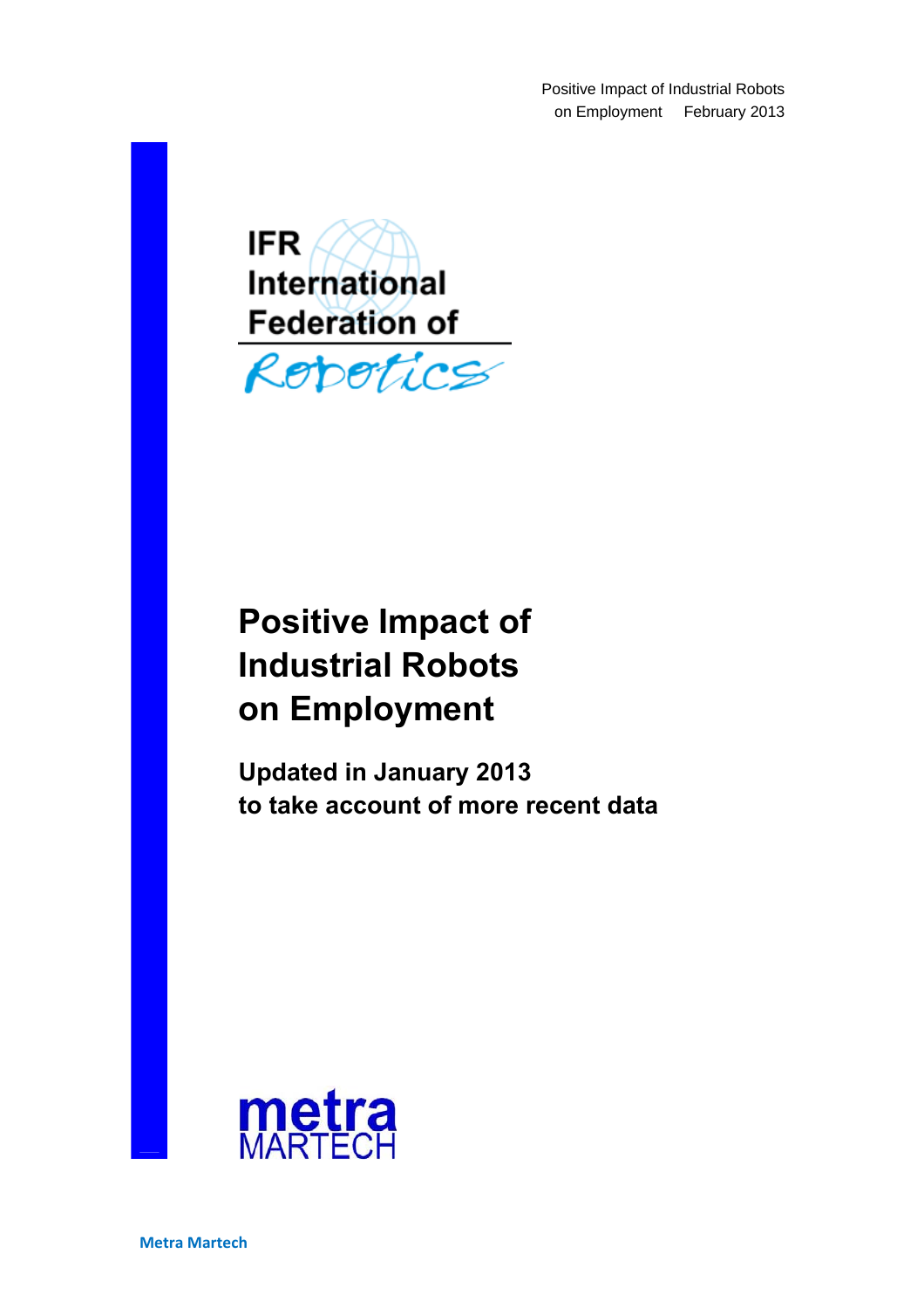Blank page

Peter Gorle CEng FIMechE and Andrew Clive MA Econ (Cantab)

Updated 15<sup>th</sup> January 2013

METRA MARTECH Limited Telephone: +44(0)208 742 7888 7 Chiswick High Road email:peter.gorle@metra-martech.com London W4 2ND http://www.metra-martech.com/

**Metra Martech**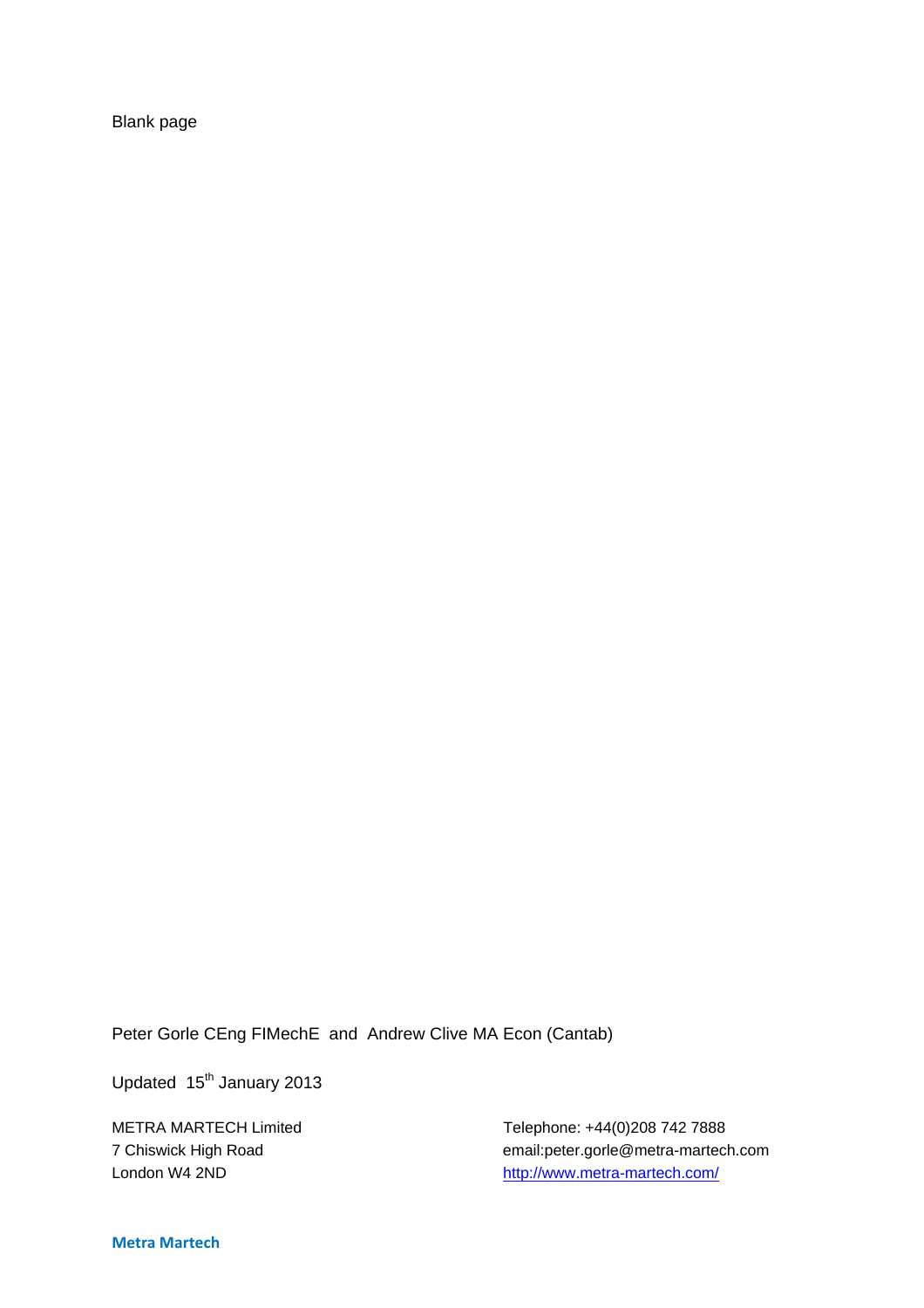## **7319**

2011/2013

|              |                                                                                            | Page                      |
|--------------|--------------------------------------------------------------------------------------------|---------------------------|
|              | 1. SUMMARY                                                                                 | 1                         |
|              | 1.1 Overall rise in employment                                                             | 1                         |
|              | 1.2 Changes since the 2011 study                                                           | $\ensuremath{\mathsf{3}}$ |
|              | 1.3 Employment directly due to the use of robotics                                         | 5                         |
|              | 1.4 Employment indirectly due to the use of robotics                                       | 6<br>9                    |
|              | 1.5 Potential for new job creation up to 2016                                              |                           |
| $\mathbf{2}$ | <b>INTRODUCTION</b>                                                                        | 11                        |
| 3            | <b>THE ECONOMIC FACTORS</b>                                                                | 13                        |
|              | 3.1 Displacement and re-employment                                                         | 13                        |
|              | 3.2 Globalisation of the market                                                            | 15                        |
|              | 3.3 Increasing speed of technology development                                             | 15                        |
|              | 3.4 Age and skills profiles<br>3.5 Wage costs and the availability of low cost labour      | 16<br>19                  |
|              | 3.6 Health, safety and environment                                                         | 21                        |
|              |                                                                                            |                           |
|              | 4. NOTES ON THE SECTORS AS ROBOT USERS                                                     | 23                        |
|              | 4.1 The robotics industry itself                                                           | 23                        |
|              | 4.2 Need for precision and consistency<br>4.3 Health and Safety may cause change to robots | 23<br>25                  |
|              | 4.4 Making or maintaining manufacturing viability                                          | 28                        |
|              |                                                                                            |                           |
|              | 5 HOW MUCH EMPLOYMENT IS DEPENDENT ON ROBOTICS<br>5.1 Background                           | 29<br>29                  |
|              | 5.2 Precision and consistency                                                              | 29                        |
|              | 5.3 Unsatisfactory working conditions                                                      | 35                        |
|              | 5.4 Protection of local industry                                                           | 39                        |
|              | <b>6. THE POSITION OF SME</b>                                                              | 43                        |
|              | 6.1 Profile of SME                                                                         | 43                        |
|              | 6.2 SME and use of robots                                                                  | 44                        |
|              | <b>7 EXPECTATIONS UP TO 2016</b>                                                           | 47                        |
|              | 7.1 Economic factors                                                                       | 47                        |
|              | 7.2 Growth per sector                                                                      | 49                        |
|              | 7.3 Change factors                                                                         | 51                        |
|              | 7.4 New growth sectors                                                                     | 52                        |
|              | 7.5 Food and drink                                                                         | 52                        |
|              | 7.6 Renewable energy                                                                       | 55                        |
|              | 7.7 Electrical storage media and electric vehicles                                         | 59                        |
|              | 7.8 Growth of service robots                                                               | 62                        |

### **Notes on definitions 64**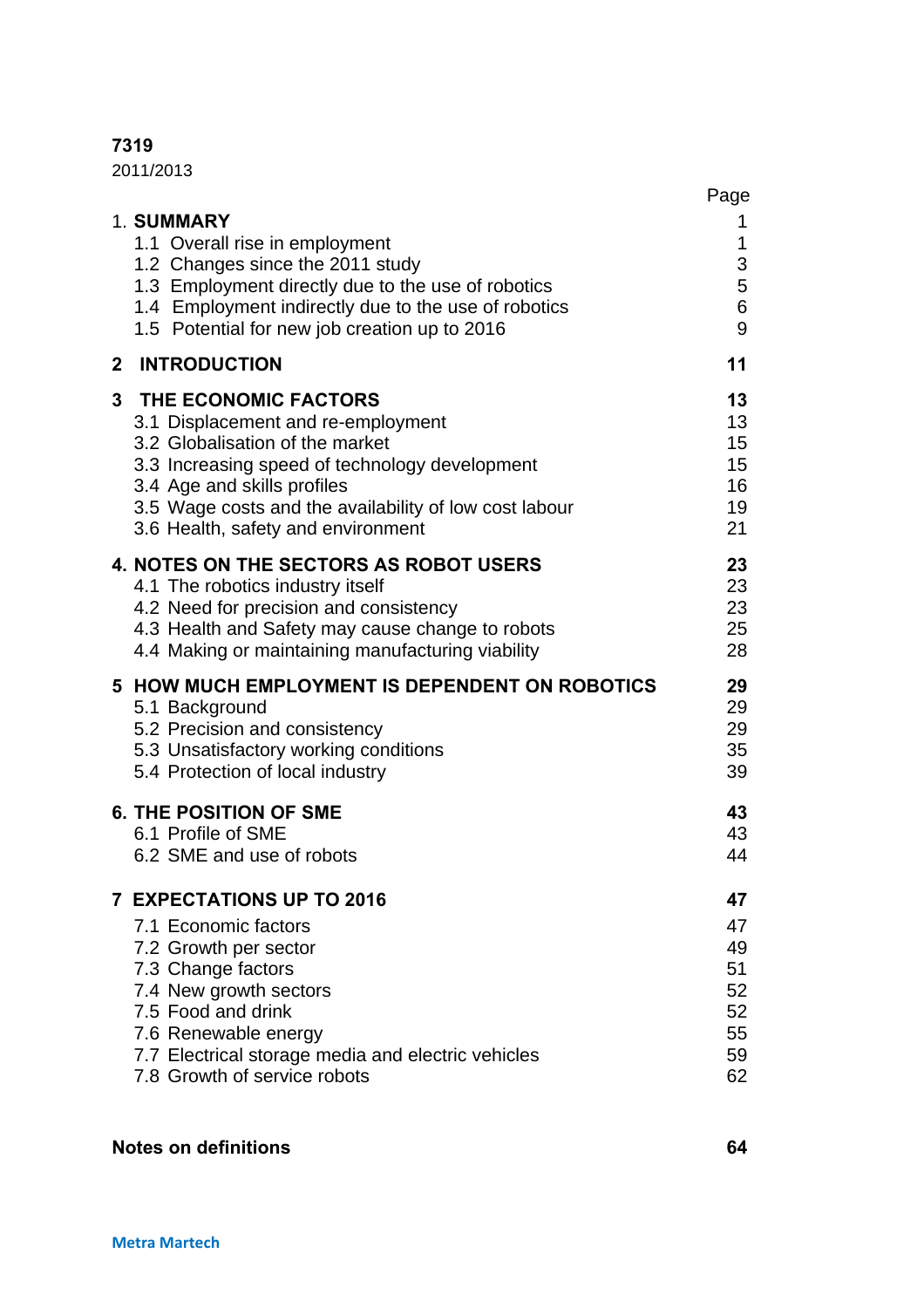

## **Rate of unemployment trend vs Numbers of robots in use.**

#### **♦ = UNEMPLOYMENT %**

#### **■ = Number of robots**

\*Note the different left hand scale for Brazil and Japan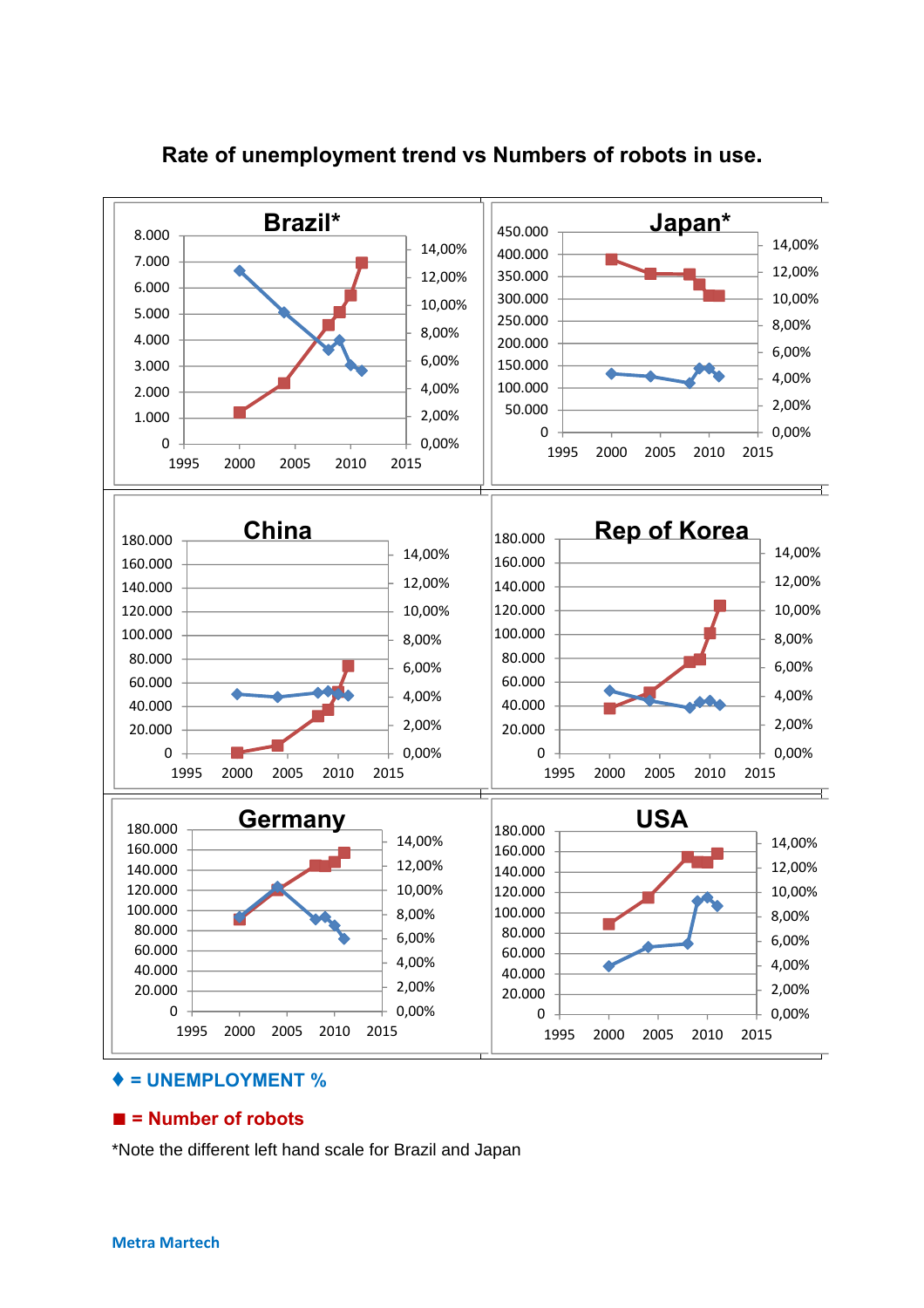# **1. SUMMARY**

## **1.1 Overall rise in employment**

#### **Overall paid employment has risen in most countries. In the six considered here, only Japan has seen a decline.**

This is driven by increasing participation of women, and increases in population, including immigration in some cases. It is also caused by the increasing demand for services, and the creation of completely new products and markets, often related to the application of electronics to communication.

**The statistics mainly show reduction in employment in manufacturing in the developed countries, often a small reduction. It coincides with an increase in output and an increase in robotics use, except in the case of Japan.** 

**The extra number that have gained employment in the years 2000 to 2011 is far greater than the small numbers losing their jobs in manufacturing.** 

The new jobs have been in:

- 1) distribution and services. Some of the distribution jobs are the result of manufacturers outsourcing their distribution. In the past these jobs would have been classified as part of manufacturing.
- 2) and also in new manufacturing applications, particularly using technology advances to create new consumer products [phones, computers, games etc].

#### **In the industrialising countries, as could be expected, there has been a sharp rise in employment in manufacturing, as well as increase in output.**

Productivity increases are not just caused by automation and robotics, but it is one of three main factors, along with increased size of manufacturing plants and the globalisation of sourcing. *Note: while the IFR numbers provide a clear basis from which to work, it has not always been possible to separate robotics from automation in our analyses.* 

#### **Individual countries differ greatly, manufacturing accounts for only 11% of employment in USA…but 24% in Germany and it is as high as 27% in more recently industrialising countries such as The Republic of Korea.**

The level of robotics use has almost always doubled in all of the six countries [except Japan] in the eleven years covered by the study. **The proportion of the workforce that is** *unemployed* **has generally reduced except in the USA.** 

**The most recent figures show the short term effect of the economic crisis, and the apparent resumption of the general trend.** *[see charts opposite and table overleaf].*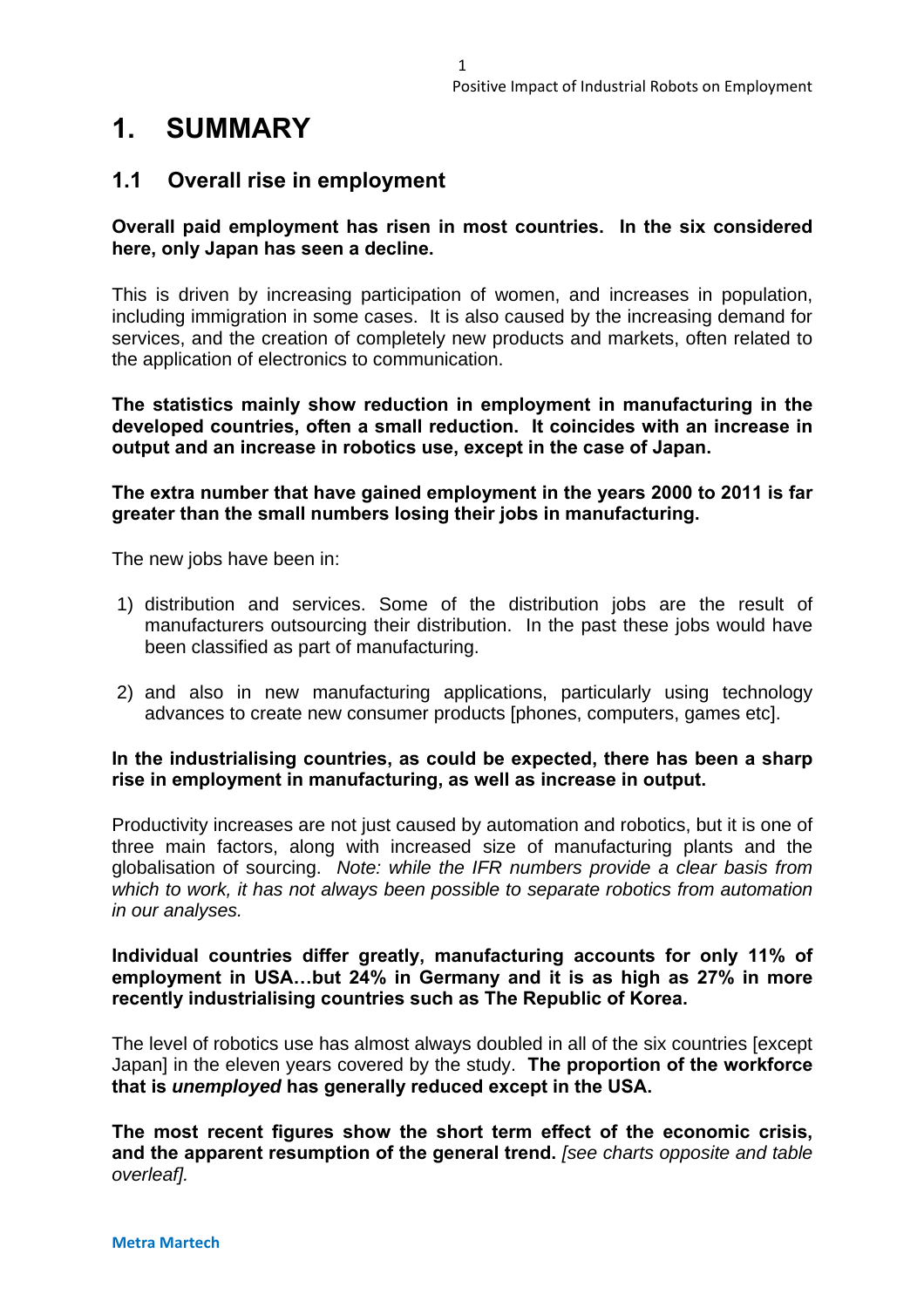**Six country comparison**

|               | Change<br>in<br>populati<br><b>on</b><br>2000 to<br>2012 |        | Increase in<br>total employ-<br>ment in the 11<br><b>yrs</b><br>[millions] |             | Unemployment % |      |           |              | [millions] | Actual employment in manufacturing |                 |      | Annual rate of<br>increase of industrial<br>production<br>$\%$ |        |        |      | Robots per 10,000 employed in<br><b>Manufacturing [IFR]</b> |                 |
|---------------|----------------------------------------------------------|--------|----------------------------------------------------------------------------|-------------|----------------|------|-----------|--------------|------------|------------------------------------|-----------------|------|----------------------------------------------------------------|--------|--------|------|-------------------------------------------------------------|-----------------|
| Year          |                                                          | #      | %                                                                          | 2000        | 2008           | 2011 | 2000      | 2008         | 2010       | 2011                               | $+ -$           | 2000 | 2008                                                           | 2011   | 2000   | 2008 | 2011                                                        | 2008 to<br>2011 |
| <b>Brazil</b> | $+16.5%$                                                 | 27     | 45%                                                                        | 13%         | 6.8%           | 5.3  | 7.7       | 9.7          | 9.9        | $10.2***$                          | $+2.5$          | 5.7  | 4.9                                                            | 0.3    | $<$ 1  | 5    | $\overline{7}$                                              | 40%             |
| China         | $+6.3%$                                                  | 60     | 18%                                                                        | 4.2<br>$\%$ | 4.3%           | 4.1  | 25<br>80* | 34<br>$104*$ | 35.2       | 37e                                | $+10$<br>$+24*$ | 11.0 | 13.4                                                           | 13.9   | $\lt1$ | 10   | 21                                                          | 210%            |
| Germany       | $=$                                                      | 2.1    | 5%                                                                         | 6.9<br>$\%$ | 7.2%           | 6.0  | 6.2       | 6.1          | 5.9        | 6.0                                | $-0.2$          | 6.6  | 5.2                                                            | 8      | 146    | 236  | 261                                                         | 11%             |
| Japan         | $=$                                                      | $-2.0$ | $-3.0%$                                                                    | 4.7<br>$\%$ | 4.0%           | 4.2  | 11.8      | 10.3         | 9.3        | 9.1                                | $-2.0$          | 5.8  | 1.3                                                            | $-3.5$ | 337    | 344  | 339                                                         | $-1%$           |
| Korea<br>Rep  | $+4.2%$                                                  | 3.2    | 15%                                                                        | 4.4<br>$\%$ | 3.4%           | 3.4  | 3.6       | 3.5          | 3.5        | 3.6                                | $=$             | 8.5  | 5.1                                                            | 3.8    | 107    | 221  | 347                                                         | 57%             |
| <b>USA</b>    | $+12%$                                                   | 6.0    | 4.0%                                                                       | 4.0<br>$\%$ | 5.8%           | 8.9  | 16.4      | 13.4         | 11.5       | 11.7                               | $-4.7$          | 5.6  | $-1.7$                                                         | 4.1    | 52     | 96   | 135                                                         | 41%             |

*Source: National Statistics, Laborstat[up to 2008], IMF and IFR* 

*\*Other sources suggest that the Chinese manufacturing industry may employ 100 million or more.* 

*\*\*CEPR July 2011*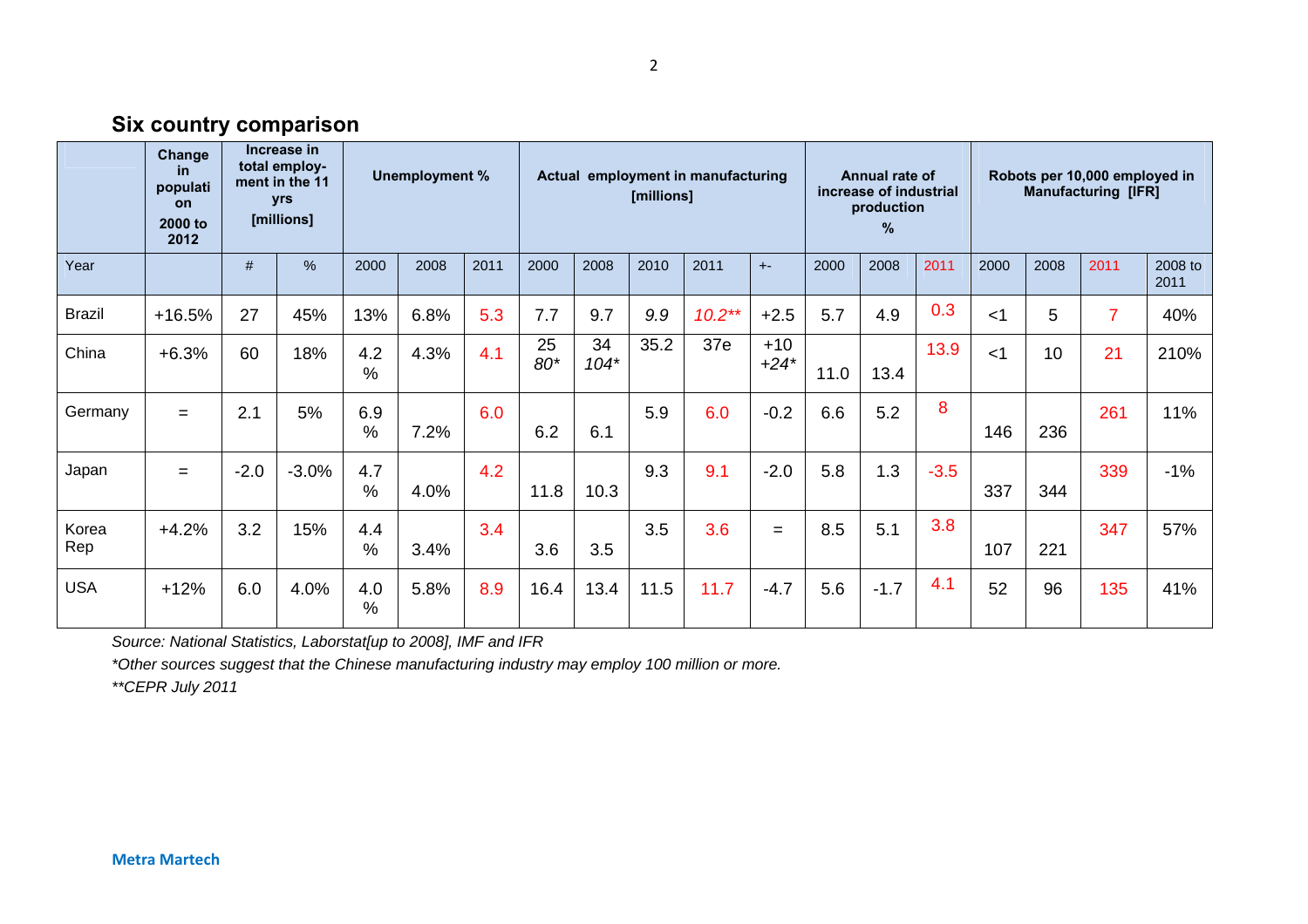## **1.2 Changes since the 2011 study**

Because the effects of the recession were hard to judge even in 2011, the base data in the original study was taken as 2008.

The update has focused on new employment resulting from robotics. The estimates show:

| <b>New jobs due to Robotics</b> | <b>Total</b>           |
|---------------------------------|------------------------|
| Up to and including 2008        | 8 to 10 million        |
| 2008 to 2011                    | 500,000 to 750,000     |
| 2012 to 2016                    | 900,000 to 1.5 million |
| 2017 to 2020                    | 1 to 2 million         |

Metra Martech

The update material also allows several important observations:

- That Chinese growth has not been stopped, but it has been restricted and this situation is likely to remain for several years. This reduces world growth by several percent.
- The three driving forces for using robotics, whether or not they generate new jobs, which will be mentioned again later, are:

**I** Where the product cannot be made to satisfactory precision, consistency and cost, without Robotics.

This factor is expected to continue to grow in importance as technology advances.

**II** Where the conditions under which the current work is done are unsatisfactory [may be illegal in the developed countries], but where a robot will operate.

The recession has reduced attention on this factor.

**III** Where [particularly] a developed country manufacturing unit with high labour costs is threatened by a unit in a low labour cost area.

This is a critical factor in the re-balancing of the world manufacturing economies.

China for example, is increasingly facing low cost competition and as Chinese employment costs rise, we can expect more use of robotics to maintain competitiveness.

• Korea has greatly increased its robot density over the past three years.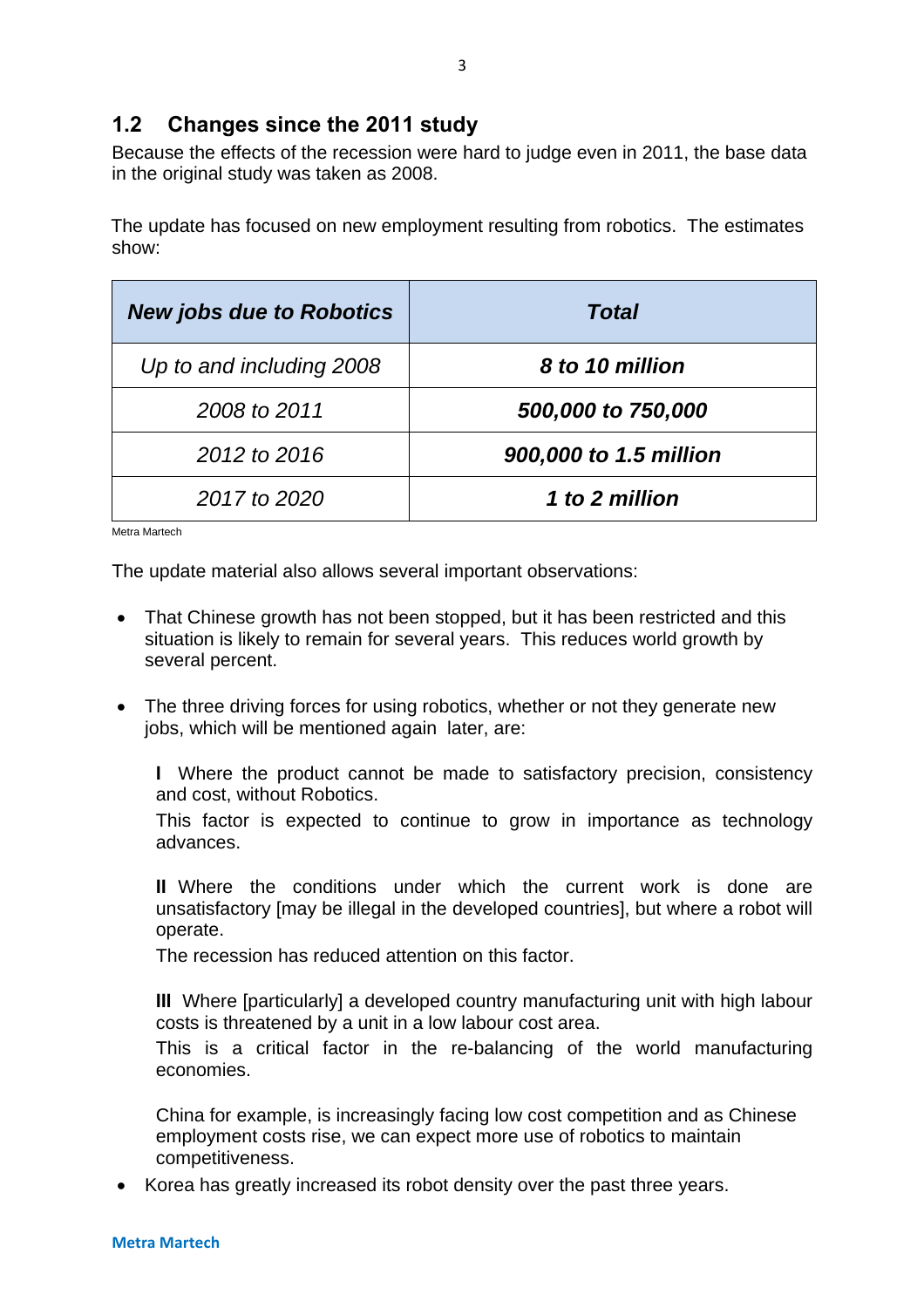

- Despite the rapid increase in the use of robots, USA has proportionately half the number of robots used by Germany. Germany itself [partly because of a different industry mix] is third, behind Japan and Korea.
- Two of the leading key robotics using countries, Japan and Germany, both face declining populations. They are well placed to maintain industry by using still more robotics to continue to lead in product quality.
- Skills shortages, have not been relieved by re-training during the recession and remain an important problem for industry. At least part of the solution is the application of robotics and automation.

The concept of "Jobless recovery", where an industry comes out of a recession leaner, needing fewer employees, is only short term. It is likely to lead to more job creation by the leaner, more competitive companies. At the same time, the service sector continues to absorb most of the displaced people. Some of these new service people owe their jobs to new robot driven industry.

The updated figures allow some revision of the previous report and allow the forecasts to look forward another two years.

Among the developing technologies which need robotics, there have been changes in the cost equation caused by the reduction in gas costs in USA as shale gas is exploited. This may lead to other shale gas activities in Europe, for example. The effect is to widen the gap between the cost of generating electricity by wind power and gas.

By contrast, for photovoltaic electricity generation, there is currently a large oversupply of solar panels. The result is almost certainly the survival of a smaller number of more efficient, even more automated producers. Current solar module prices range from about 70 to 90 cents per megawatt, less than half of the price three years ago. Module prices may go as low as 45 cents by 2015.

There is more caution about the speed of acceptance of electric vehicles than even two years ago.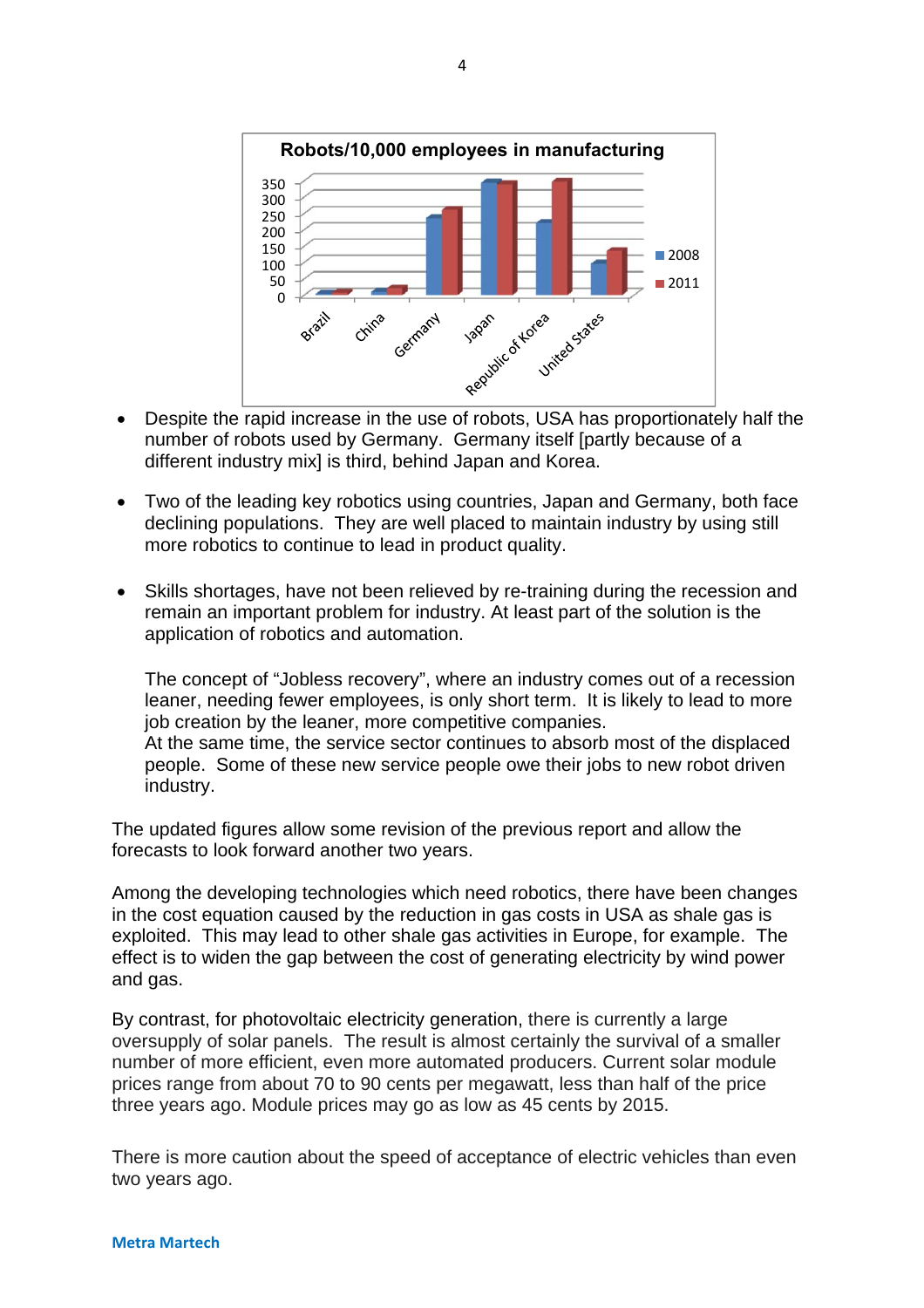# **1.3 Employment** *directly* **due to the use of robotics** [World]

The robot industry itself generates 170,000 to 190,000 jobs worldwide, to which can be added the support staff and operators, another similar number of people.

As already mentioned, there are three other types of application where robotics create or preserve jobs. These are jobs which can only be done by robots.

I Where the product cannot be made to satisfactory precision, consistency and cost, without Robotics.

II Where the conditions under which the current work is done are unsatisfactory [may be illegal in the developed countries], but where a robot will operate.

III Where [particularly] a developed country manufacturing unit with high labour costs is threatened by a unit in a low labour cost area.



Metra Martech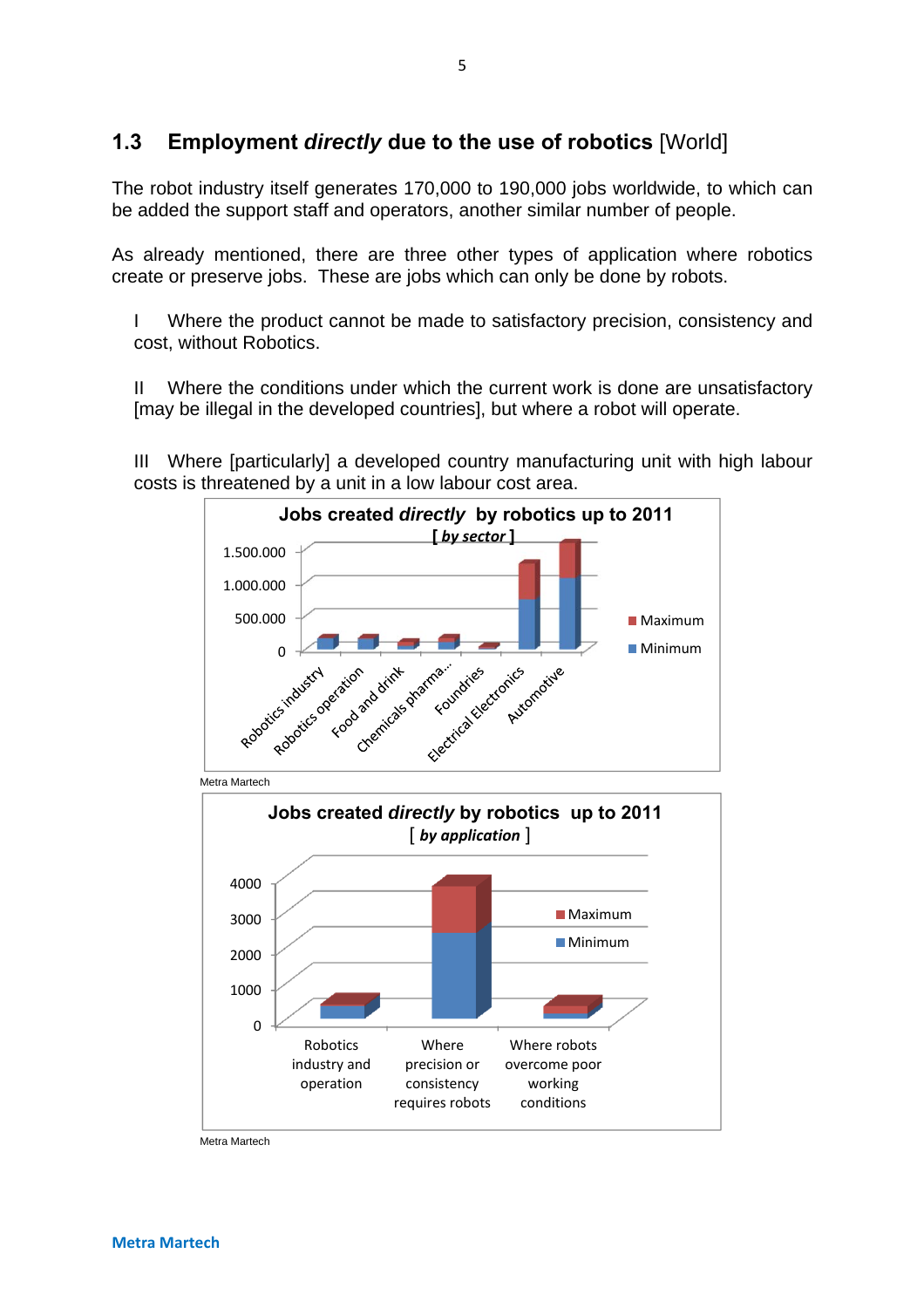## **1.4 Employment** *indirectly* **due to the use of robotics**

A much larger source of employment, at least partly due to robotics, is the newly created downstream activity necessary to support manufacturing which can only be done by robots. We have been conservative in what we have chosen to include here. Some of the people we have spoken to, for example, would have liked us to have included large parts of the automotive sector sales and distribution employment. Our conclusion was that much of this infrastructure was in place before robots were widely used, and so not resulting from the use of robots.

The best example is the communication and leisure equipment business, from distribution to retailing. In the USA, this part of retailing is of the order of 1 million. In world terms this accounts for 3 to 5 million of jobs which would not exist if automation and robotics had not been developed to allow production of millions of electronic products, from Phones to Playstations to Tablets.

In world terms, these groups directly and indirectly generate jobs of the following order and in the country groups shown :

# **Total employment due to Robotics in 2008 [report first edition]**

The period 2008 to 2011 was turbulent in economic terms, but using the same criteria as in 1.3 [above] to set up the above estimates, new employment generated in these three years due to robotics is calculated to be of the following order of magnitude.

| <b>Application type</b>                                                           | <b>Jobs created</b><br>by robotics<br>2008                              | Areas where the jobs<br>are created         |
|-----------------------------------------------------------------------------------|-------------------------------------------------------------------------|---------------------------------------------|
| Robotics industry and operation                                                   | 300,000                                                                 | Mainly industrialised<br>countries          |
| Where precision or consistency<br>[sometimes within cost], requires robots        | 2 to 3 million                                                          | All countries with<br>these industries      |
| Where poor working conditions are<br>overcome by the use of robots                | 150,000 to<br>300,000                                                   | Mainly industrialised<br>countries          |
| Where a sector which fails to use robots<br>would be uncompetitive in world terms | 2 to 3 million<br>[half of this at least<br>overlaps with the<br>abovel | Mainly industrialised<br>countries          |
| Downstream jobs created by new<br>products and services                           | 3 to 5 million                                                          | Countries where these<br>products are sold. |
| Total                                                                             | 8 to 10 million                                                         |                                             |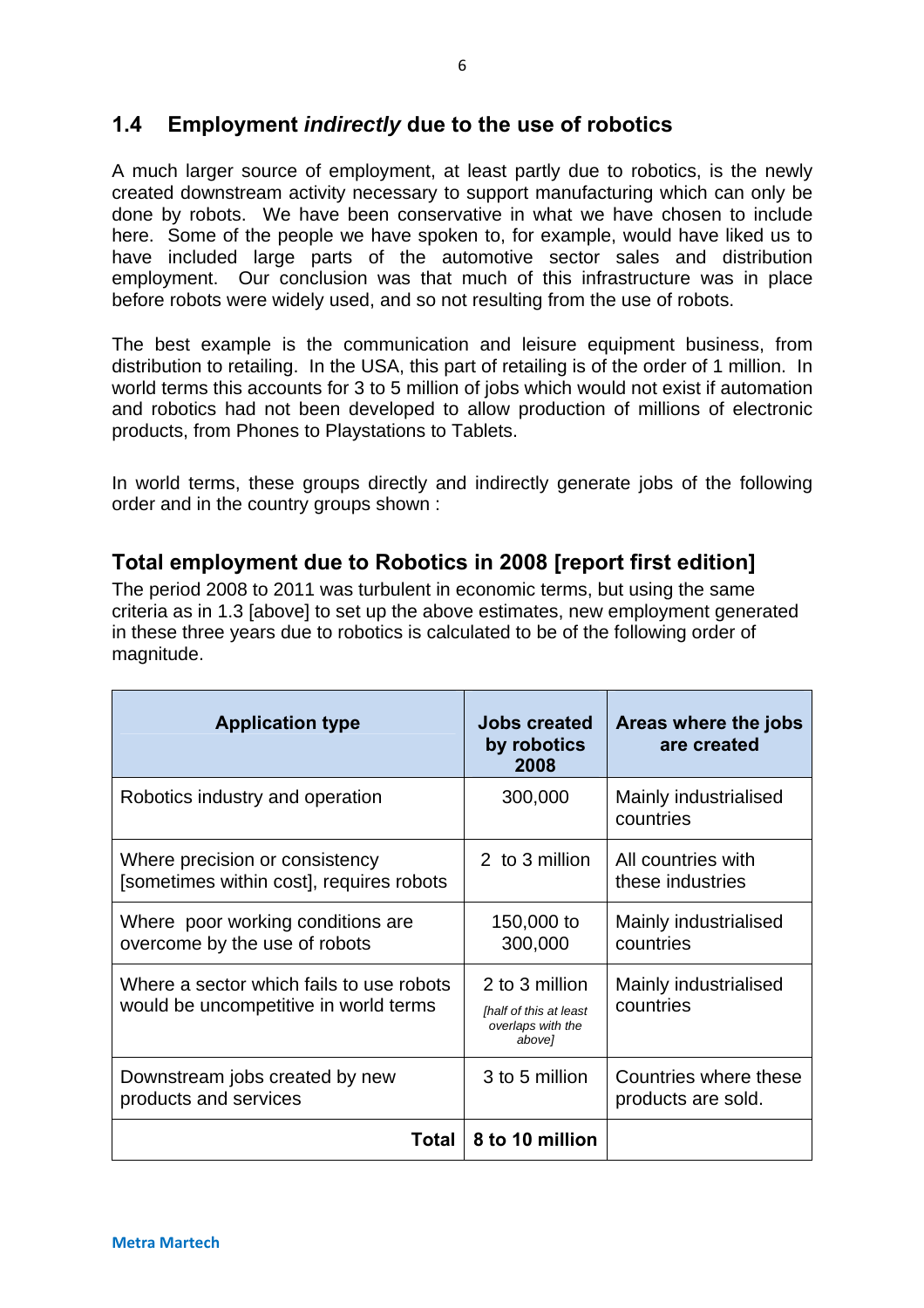| <b>Sector</b>                                                               | <b>Total</b><br>employment<br>in the<br><b>industry</b><br>[world]<br>2008 | <b>Proportion of</b><br>jobs which<br>would not be<br>there if robots<br>were not<br>used** | <b>Jobs created by</b><br>robotics [world]<br>to 2008 |
|-----------------------------------------------------------------------------|----------------------------------------------------------------------------|---------------------------------------------------------------------------------------------|-------------------------------------------------------|
| Robotics industry                                                           | 150,000                                                                    | 100%                                                                                        | 150,000                                               |
| Robotics operation                                                          | 150,000                                                                    | 100%                                                                                        | 150,000                                               |
| Food and drink                                                              | 15m to 20m                                                                 | Well under 1%                                                                               | 50,000 to 100,000                                     |
| Chemicals, pharma<br>and plastics                                           | 12m to 15m<br>8 $m$ to 10 $m^*$                                            | Under 1%                                                                                    | 100,000 to 150,000                                    |
| <b>Foundries</b>                                                            | 1.5 $m$ to 2 $m$                                                           | 1 to 2%                                                                                     | 15,000 to 40,000                                      |
| <b>Electrical and</b><br>electronics                                        | 12m to 15m                                                                 | 5 to 10%                                                                                    | 700,000 to 1.2 million                                |
| Automotive                                                                  | 10m to 12 m                                                                | 10 to 15%                                                                                   | 1 to 1.5 million                                      |
|                                                                             |                                                                            |                                                                                             | 2 to 3 million                                        |
| Preservation of local industry [which]<br>overlaps with some of the above.] |                                                                            |                                                                                             | 2 to 3 million                                        |

#### **By sector, numbers employed** *directly as a result of robots* **are of the order of:**

#### *And Indirectly*

| PlusDownstream jobs in these<br>sectors. |              | 3 to 5 million     |
|------------------------------------------|--------------|--------------------|
|                                          | <b>Total</b> | 8 to 10 million*** |

Metra Martech

*\*The Chinese figure is probably too large. If we reduce this, the total is more realistic*.

*\*\*This is the controversial column. It varies greatly between the industries [for example most of the food industry would survive without robots. [A lot of non robot automation and process control is used anyway, as well as low cost labour].* 

*By contrast, electronics or Automotive are high users of robots and without them parts of the industry could not survive even in the low cost countries. It also varies between countries, with higher proportions of robot dependent jobs in high cost countries such as Japan and Germany, and lower proportions in low cost countries such as China and India.* 

*There are no agreed statistics on this, but we have discussed the estimates used here with the panel of robotics experts.* 

*\*\*\*We do not claim that these numbers are exact but they are likely to be of the right order of magnitude.*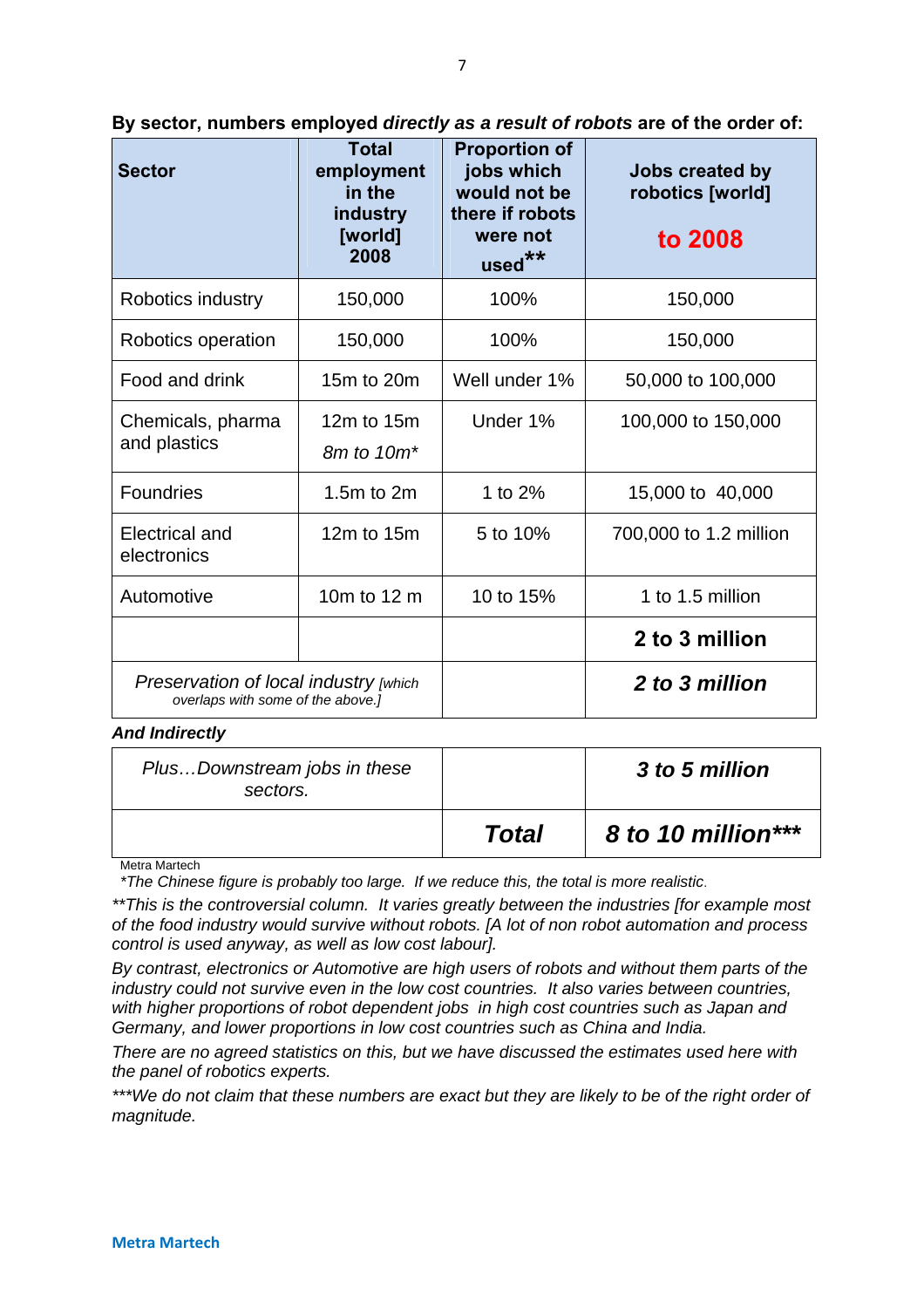*Note that China now produces more cars than USA, but the number of robots used in vehicle manufacture in China is estimated at 40,000 compared with 65,000 in USA.* 

*Robot density in a sector only provides a partial view of employment which is dependent on robotics. For example, use of robotics in the automotive sector does not cover all parts of the industry. However, large parts of the motor vehicle assembly sector would be lost to a country if it did not employ robotics. Probably not the components side, this is often highly automated but less likely to depend on robotics.* 

*In the electronics sector some components could not be made without robotics, or could not be made at a cost which would sell, which would cause job losses not just in manufacture but downstream as well.* 

| <b>Sector</b>                | Increase in<br>employment<br>in the<br>industry<br>[world]<br>2008 to 2011 | <b>Proportion of</b><br>jobs which<br>would not be<br>there if robots<br>were not<br>used** | Jobs created by<br>robotics [world]<br>2008 to 2011 |
|------------------------------|----------------------------------------------------------------------------|---------------------------------------------------------------------------------------------|-----------------------------------------------------|
| Robotics industry            | 150,000<br>$+15$ to 20%                                                    | 100%                                                                                        | 22,000 to 30,000                                    |
| Robotics operation           | 150,000<br>$+$ *8% to 15%                                                  | 100%                                                                                        | Expansion in robots use.<br>12,000 to 22,000        |
| Food and drink               | 1 $m$ to 1.2 $m$                                                           | Well under 1%                                                                               | 8,000 to 10,000                                     |
| Chemicals, pharma & plastics | $2m$ to $2.5m$                                                             | Under 1%                                                                                    | 15,000 to 20,000                                    |
| <b>Foundries</b>             | small                                                                      | 1 to 2%                                                                                     | 1,000 to 2,000                                      |
| Electrical and electronics   | 1 $m$ to 1.3 $m$                                                           | 5 to 10%                                                                                    | 50,000 to 80,000                                    |
| Automotive                   | 700,000                                                                    | 10 to 15%                                                                                   | 70,000 to 100,000                                   |
|                              |                                                                            |                                                                                             | 170,000 to 260,000                                  |

## *Apparent jobs created directly as a result of robots* **of the order of:**

*\*2008 1m to 1.3m, 2011, 1.15m to 1.4m employed* 

| PlusDownstream jobs in these sectors. |                              | 300,000 to 500,000 |
|---------------------------------------|------------------------------|--------------------|
| New jobs due to Robotics              | <b>Total 2008</b><br>to 2011 | 500,000 to 750,000 |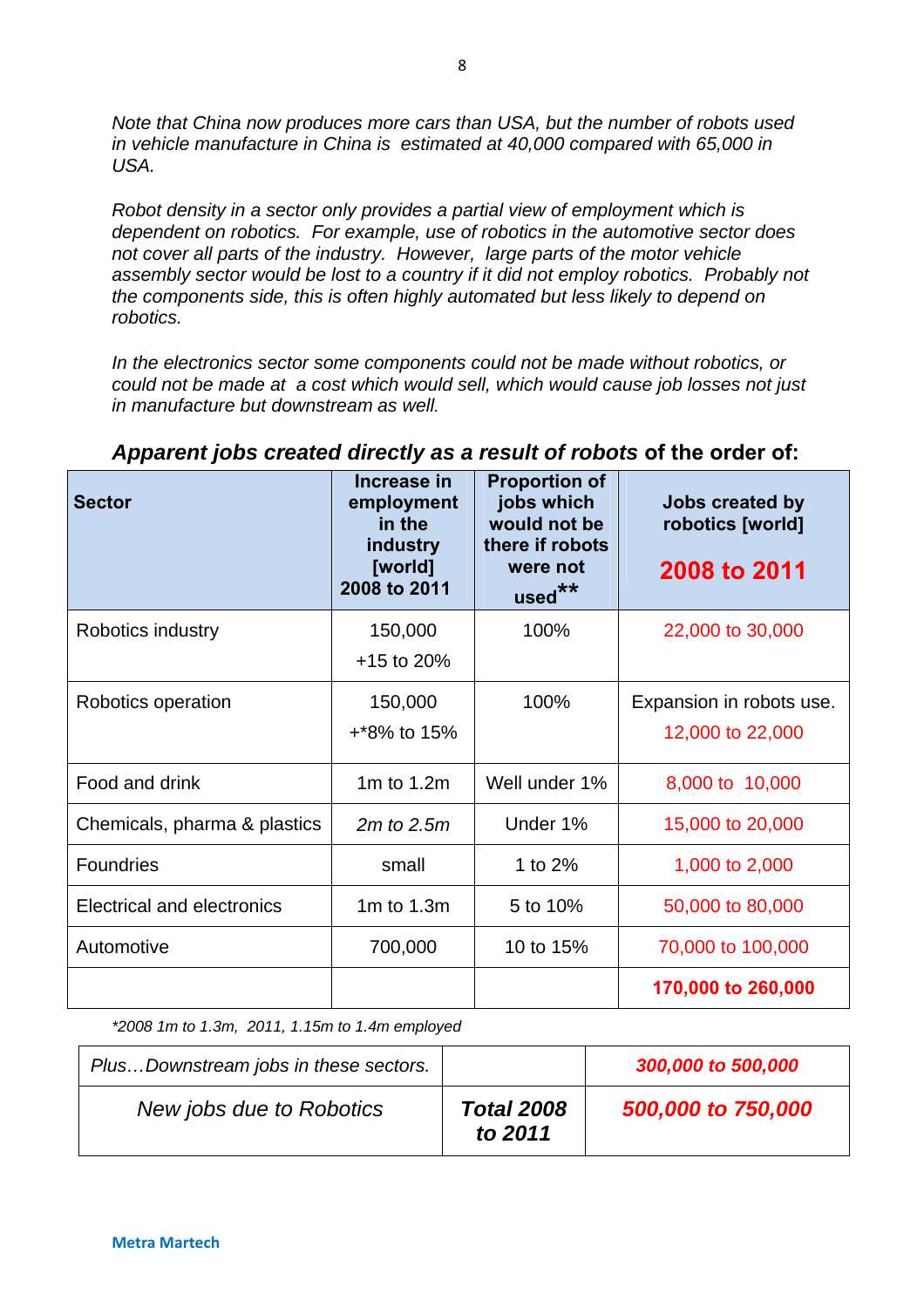# **1.5 Potential for new job creation 2012 to 2016**

There are five main areas where new jobs may be created in the next five years by the use of robotics.

- I Continued development of new products based on the development of electronics and communication technology. One of the new areas identified, for example, is the manufacture of service robots. Another is the development and mass adoption of renewable energy technologies.
- II. Expansion of existing economies and industries, notably automotive.

| <b>Sector increase</b><br>due to sector<br>expansion | Food &<br><b>Drink</b> | <b>Elec</b><br><b>Electronic</b> | <b>Automotive</b>   | <b>Chemicals</b><br><b>Rubber &amp;</b><br><b>Plastics</b> | <b>Total World</b>    |
|------------------------------------------------------|------------------------|----------------------------------|---------------------|------------------------------------------------------------|-----------------------|
| 2012 to 2016                                         | 20%                    | 30%                              | 40%                 | 30%                                                        |                       |
| New robot driven<br>employment to<br>2016 *          | $9,600 -$<br>12,000    | 65,000-<br>110,000               | 100,000-<br>140,000 | 20,000-26,000                                              | 200,000<br>To 300,000 |

\**With continued improvement in robotics, and taking a conservative view, we have applied the lower growth figures to the mid point estimate of total robot driven employment in 2008 to arrive at a view on the expansion due to general economic expansion* 

*The same principle can be applied to estimate the growth in robotics using industries for the period up to 2020, although the confidence that can be placed on these figures reduces considerably* 

| <b>Sector increase</b><br>due to sector<br>expansion | Food &<br><b>Drink</b> | <b>Elec</b><br><b>Electronic</b> | <b>Automotive</b>     | <b>Chemicals</b><br><b>Rubber &amp;</b><br><b>Plastics</b> | <b>Total World</b>    |
|------------------------------------------------------|------------------------|----------------------------------|-----------------------|------------------------------------------------------------|-----------------------|
| 2016 to 2020                                         | 15 to 25%              | 25 to 30%                        | 20 to 30%             | 20 to 25%                                                  |                       |
| New robot driven<br>employment to<br>2020            | 11,000 to<br>15,000    | 80,000 to<br>140,000             | 120,000 to<br>200,000 | 23.000 to<br>32,000                                        | 250,000 to<br>400,000 |

III. Greater use of robotics in the SME sectors, particularly in the developed countries, to protect or win back manufacture from the low cost countries, or to win back production which had been seen as hazardous, but which had been taken up by the developing countries.

IV. Greater use of robotics in the food sector [where current use is low] as processed meals develop, to meet more stringent hygiene conditions.

V. Expansion of the robotics sector itself, to cope with the growth in demand. We have assumed an 8 to 15% growth which adds 15,000 to 30,000 in each four year period.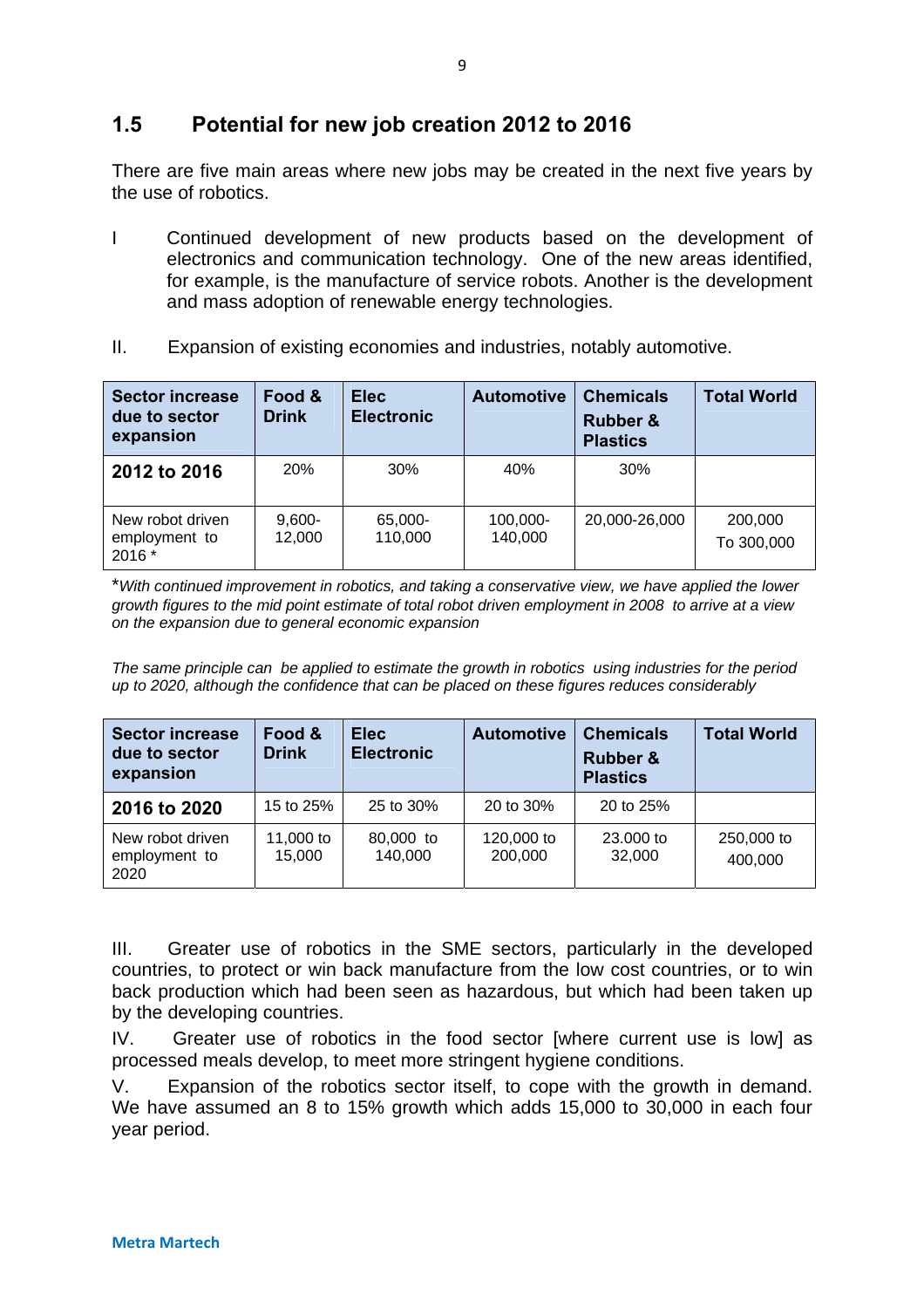|                                                                            | <b>World</b><br>2012 to 2016                                                           | <b>World</b><br>2017 to 2020                                   |
|----------------------------------------------------------------------------|----------------------------------------------------------------------------------------|----------------------------------------------------------------|
| Food industry                                                              | 60,000 to 80,000                                                                       | [extrapolated with increase]<br>70,000 to 90,000               |
| PhotoVoltaics                                                              | 60,000 to 100,000                                                                      | 90,000 to 150,000                                              |
| Wind power                                                                 | 5,000 to 10,000                                                                        | 15,000 to 30,000                                               |
| Electric vehicles                                                          | 40,000 to 50,000                                                                       | 80,000 to 150,000                                              |
| New consumer<br>electronics                                                | Short term continuation of growth.<br>150,000 to 200,000                               | <i>[extrapolated, with slow</i><br>down]<br>125,000 to 150,000 |
| Manufacturing and<br>selling<br><b>Service Robots</b>                      | Potentially much larger than<br>manufacture of industrial robots.<br>50,000 to 100,000 | [extrapolated with increase]<br>60,000 to 120,000              |
| More use by (S)ME*<br>*[excluding those with<br>less than 20<br>employees] | 10,000 to 50,000 dependent on<br>advances in robot technology in<br>the short term     | [extrapolated with increase]<br>15,000 to 75,000               |
| <b>Total for New Activity</b>                                              | 350,000 to 600,000                                                                     | 450,000 to 800,000                                             |

# **Potential** *NEW* **activity jobs because of robotics 2012 to 2016**

## **Plus other jobs because of robotics**

| Due to current<br>industry expansion | 200,000 to 300,000 | 250,000 to 400,000 |
|--------------------------------------|--------------------|--------------------|
| Downstream jobs                      | 400,000 to 600,000 | 500,000 to 800,000 |

| New jobs due to | Total 2012 to 2016     | Total 2017 to 2020     |
|-----------------|------------------------|------------------------|
| <b>Robotics</b> | 900,000 to 1.5 million | 1 million to 2 million |

Metra Martech

*The whole viability of companies today…as everybody is competing on a global basis you have to remain viable, and you don't want to be doing this with one hand tied behind your back. So, if you've got some technology out there that can help you compete, then you need to employ it. That's the way to protect jobs, and the way hopefully to create new ones." [Robot expert].*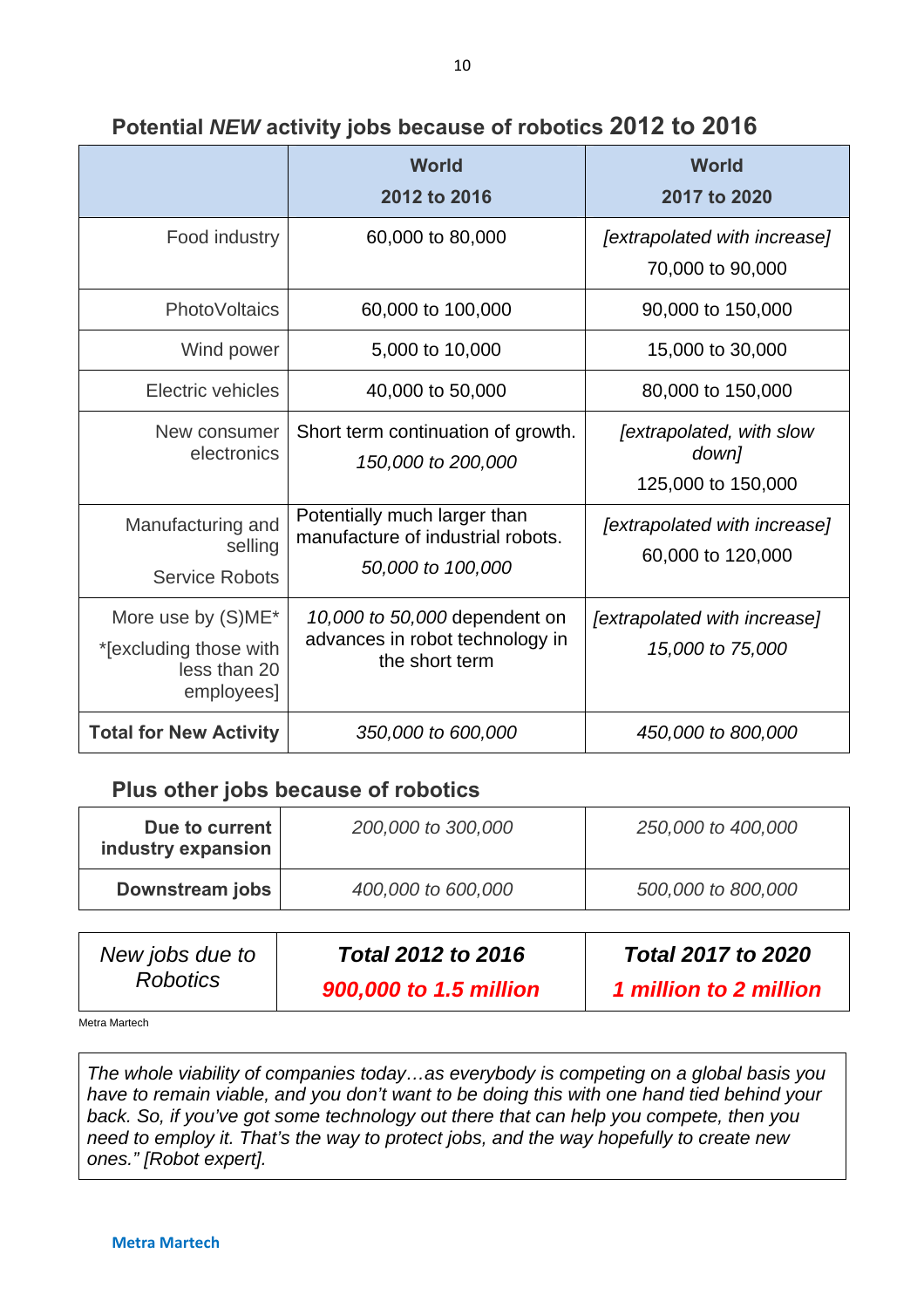# **2. INTRODUCTION**

# **Study Aim**

The study analyses the impact of the use of robots in the industrialized production of goods on employment. The study covers years 2000 to 2016. Revisions have been made at the end of 2012 to take account of more recent data.

## **Project scope**

#### **The sectors considered are:**

1.The large automotive players as well as the component suppliers,

2.Electronics and its interface with specialist plastics [solar cells, photovoltaics etc or other advanced materials], particularly clean rooms [but not the very specialised microchip manufacturing application].

3.Food and beverage, [health, cleanliness and safety]

4.Plastics [and Rubber] Industry as such, not only in combination with Electronics, Chemicals and Pharmaceuticals,

Definitions of the industries are given in the appendix.

**Other than the automotive sector, the brief specified that SMEs** (Small and Medium Enterprises) up to 250 employees were specified as the target where possible. By agreement, this has been given less emphasis in the project as there is little available information on the use of robots specifically by smaller companies.

#### **Industrial robots are the target.**

**Global markets** are covered by the economic background data. The study then focused on six key countries. Brazil, China, Germany, Japan, Republic of Korea and USA.

## **Method**

The project is based largely on analyses of economic data on the six selected countries. This has been combined with the data on Robot use provided by IFR. The current revisions add the latest information from IFR as well as updated or new information on the sectors.

Conclusions were drawn by the Metra Martech team for the base study, based on economic and industry knowledge. There are considerable gaps in the information available and the main quantifications show orders of magnitude rather than precise numbers. These conclusions have been tested on IFR members in the countries. The testing process involved a two stage set of questions which were responded to by eighteen of these experts. The first question set established the validity of the main assumptions made by Metra Martech; the second was a more detailed set of questions, sent by IFR to selected experts. The Metra team completed two discussions each in German, Chinese and French, and in English with participants in Scandinavia[3], USA[3].

 **Metra Martech** is a long established specialist in industrial and economic analysis, clients are governments and international organisations.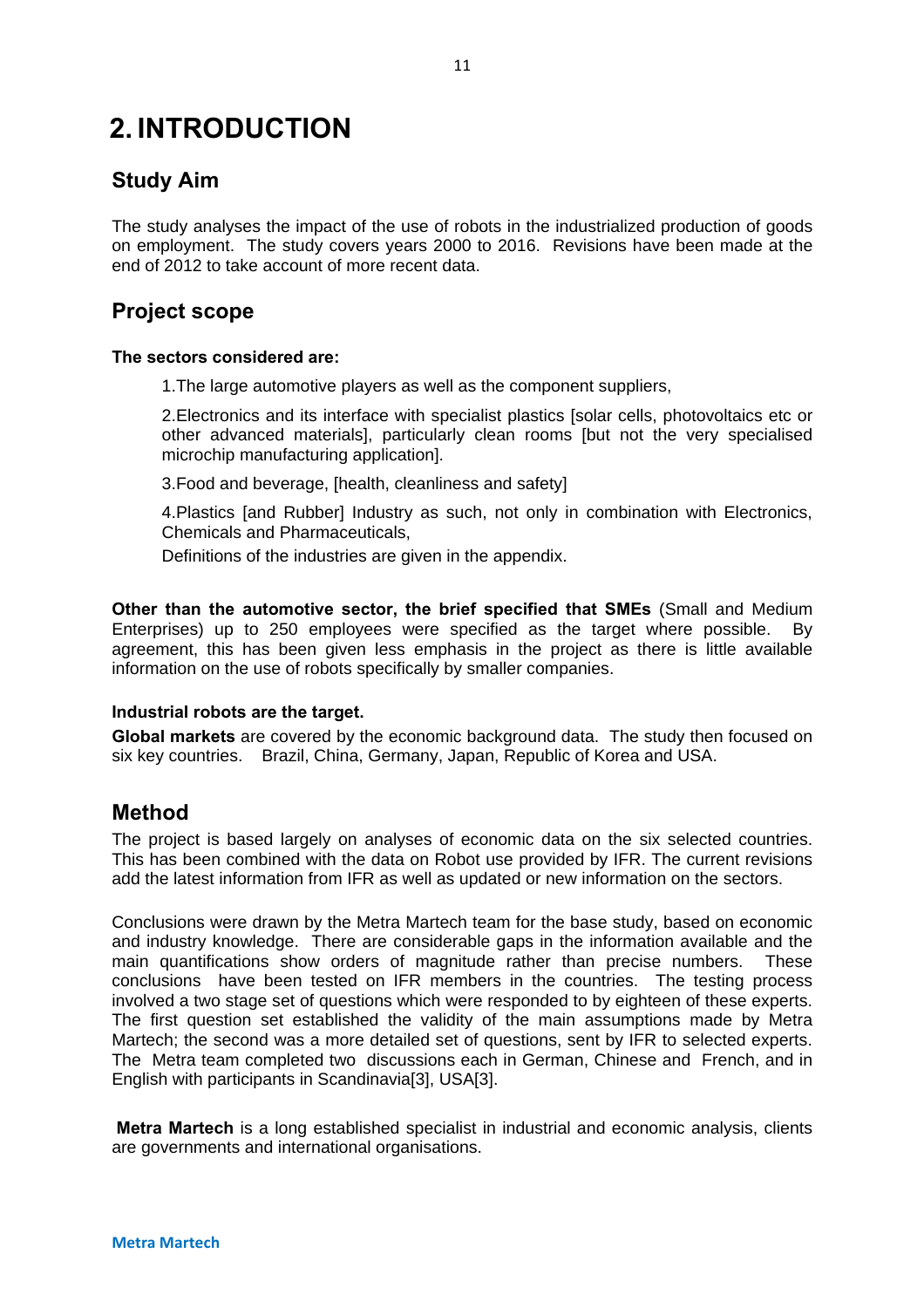# **Employment in manufacturing, Production output and use of Robots. [year 2000 =100]**

| ь.<br><b>Country</b>          | <b>Employment</b><br><b>Index</b> | <b>Production</b><br><b>Index</b> | Robots in use,<br><b>Index</b> |
|-------------------------------|-----------------------------------|-----------------------------------|--------------------------------|
| <b>BRAZIL</b><br>$^{\circ}00$ | 100                               | 100                               | 100                            |
| 64                            | 116                               | 106.2                             | 191                            |
| 60'                           | 126                               | 126.0                             | 373                            |
| $^{\prime}$ 11                | 133 +2%pa                         | 133 +2%pa                         | 567 +15%pa                     |
|                               |                                   |                                   |                                |
| China<br>$^{\circ}00$         | 100                               | 100                               | 100                            |
| 64                            | 120                               | 176                               | 750                            |
| 60'                           | 136                               | 373                               | 3,500                          |
| $^{\prime}$ 11                | 139 +1%pa                         | 518 +12%pa                        | 8,183 +33%pa                   |
|                               |                                   |                                   |                                |
| Korea '00                     | 100                               | 100                               | 100                            |
| 64                            | 102.5                             | 119                               | 134                            |
| <b>'08</b>                    | 101                               | 158                               | 203                            |
| $^{\circ}11$                  | $104 + 1\%pa$                     | $183 + 5%pa$                      | 328 +17%pa                     |
|                               |                                   |                                   |                                |
| $^{\circ}00$<br>Japan         | 100                               | 100                               | 100                            |
| 64                            | 92                                | 92                                | 92                             |
| 60 <sup>°</sup>               | 94                                | 104                               | 92                             |
| $^{\prime}$ 11                | 86-3%pa                           | 96 - 2.5% pa                      | -4%pa<br>80                    |
|                               |                                   |                                   |                                |
| $^{\circ}00$<br>Germany       | 100                               | 100                               | 100                            |
| 64                            | 95                                | 104                               | 133                            |
| <b>'08</b>                    | 98.5                              | 120                               | 159                            |
| $^{\prime}$ 11                | 92 - 2% pa                        | 120 0%pa                          | 173 +3%pa                      |
|                               |                                   |                                   |                                |
| <b>USA</b><br>$^{\circ}00$    | 100                               | 100                               | 100                            |
| 64                            | 83                                | 100                               | 129                            |
| 60 <sup>°</sup>               | 78                                | 111                               | 148                            |
| $^{\prime}$ 11                | 70 - 3% pa                        | 113 +1%pa                         | 156 +1.5%pa                    |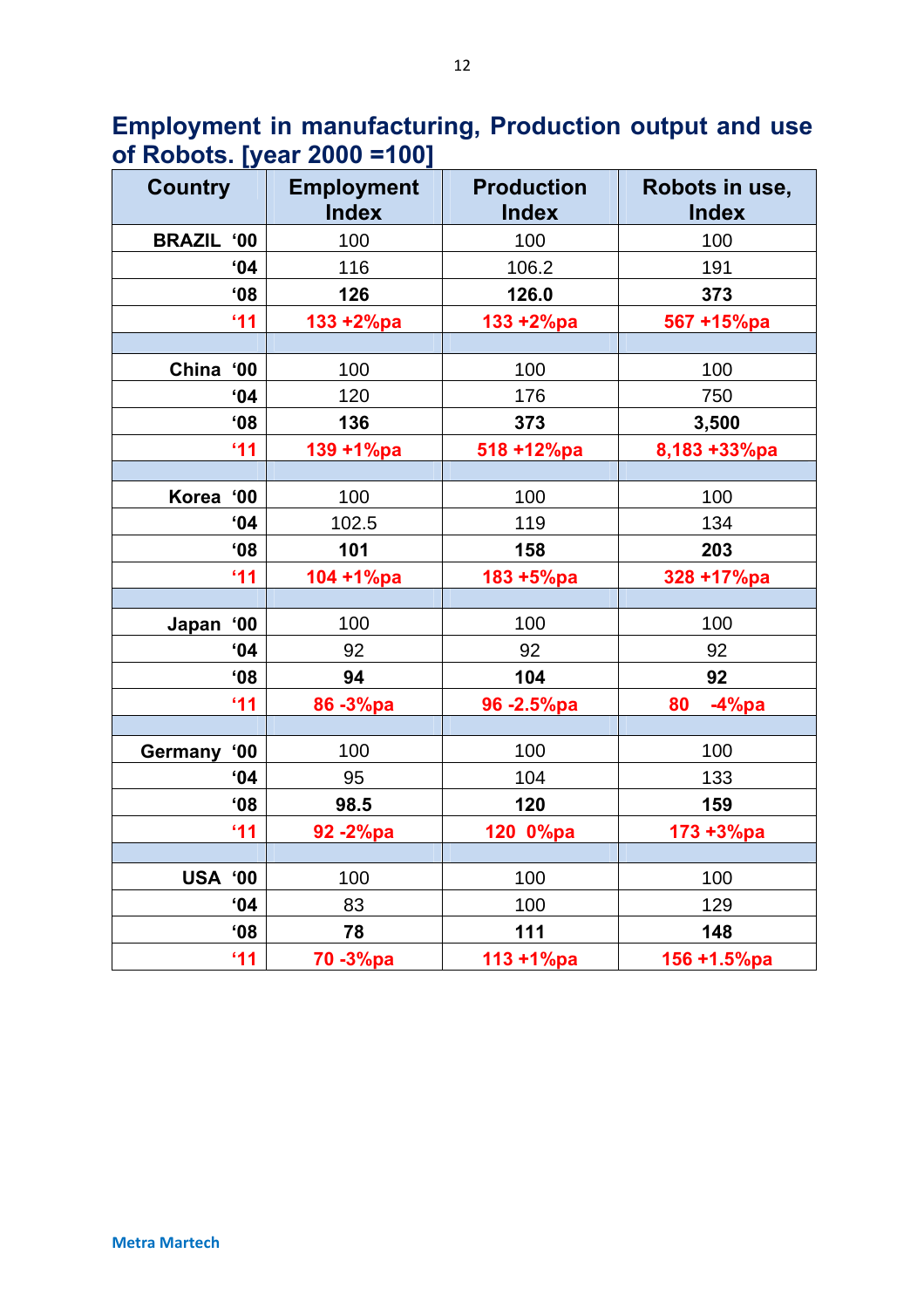# **3. THE ECONOMIC FACTORS**

and their effect on the use of robotics.

### **3.1 Displacement and re-employment**

Where automation displaces people in manufacturing it almost always increases output [see table opposite]. In some cases it allows such an increase in production and related decrease in unit price, that it creates a whole new market and generates the need for downstream jobs to get the product to the consumer. It releases employees for other, often new jobs outside manufacturing. Historically, this has always been the case.

An alternative view is that this displacement in the future will be more difficult to place, as service robotics may take over some or many of the new job opportunities in human tasks such as in banking, fast food chains, and retailing petrol forecourts.

What is likely is that the growth of the production, marketing, selling and maintaining service robots will create the next wave of employment.



The USA has provided a good example [see chart below], where the total number of people in employment has grown, driven by increase in population, increased participation by women and increased immigrant labour.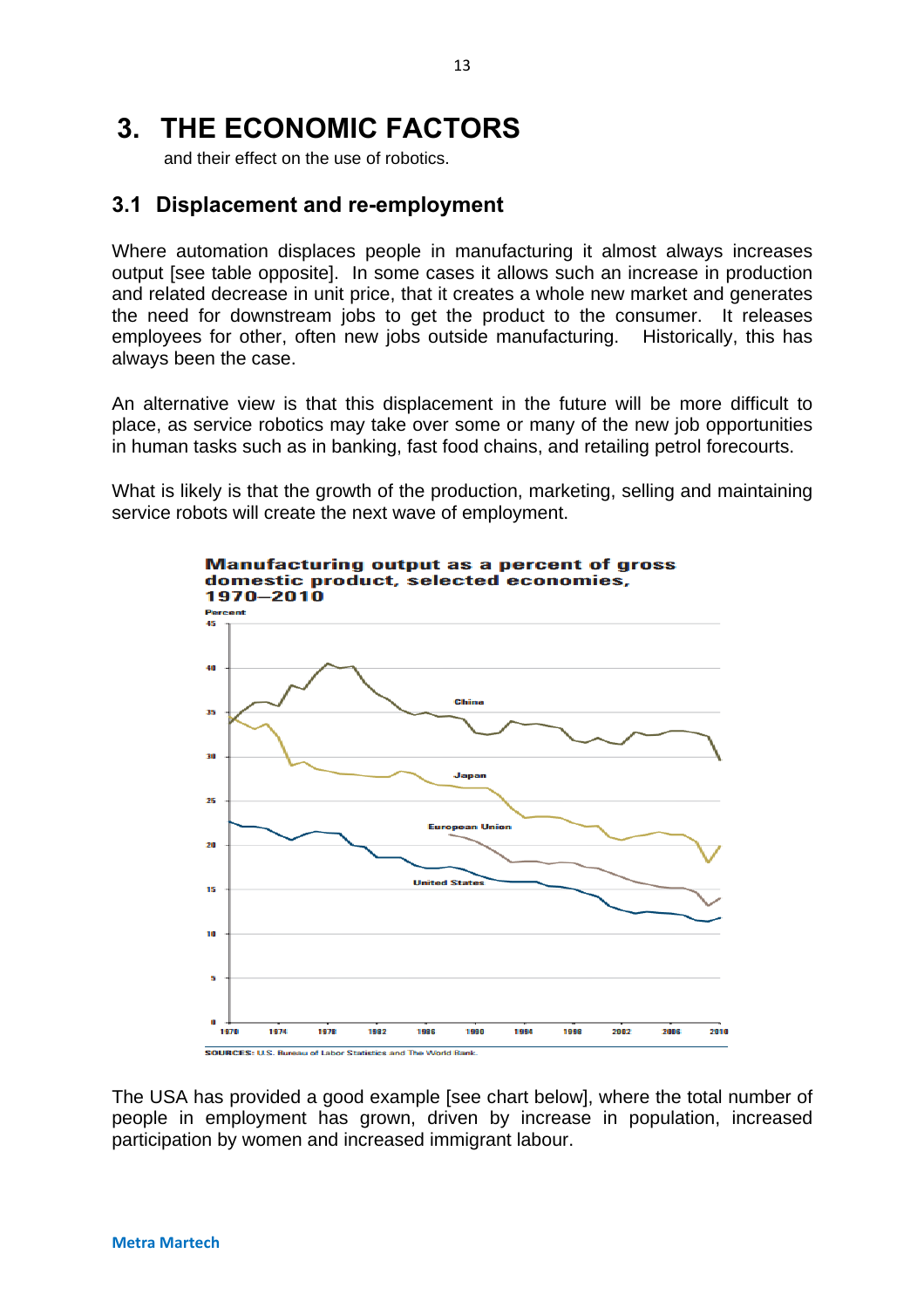

# Share of Nonfarm Employment by Major Industrial Sector, 1950 to 2007

Source: Bureau of Labor Statistics, Current Employment Statistics, 1950 to 2007 (March).

Manufacturing output has increased while employment in manufacturing has fallen in all of the six study countries except in Brazil and China where manufacturing increases have been so large that employment has risen too.

What is driving this trend to fewer employees in manufacturing is that manufacturers have steadily improved manufacturing productivity, largely by increasing the size of production units, automating tasks and sourcing components globally.

Doubling use of robots in the past ten years in USA has not affected the trend. By contrast, Germany, which has proportionately many more robots, also doubled the number of robots and has achieved slightly higher growth with almost no reduction in manufacturing employment.

Pressure to increase productivity in the *developed* countries, has been precipitated by greatly increased competition from overseas manufacturers, and passing of high labour content production to the low labour cost areas.

Pressure to use robotics in the *developing* countries has been that, despite availability of low cost labour, consistency and accuracy required to compete with or meet the requirements of the developed markets, can sometimes only be achieved by robotics.

Five other economic factors have to be considered:

- Globalisation
- Increasing speed of technology development
- Age and skills profiles
- Wage levels
- Health and safety legislation levels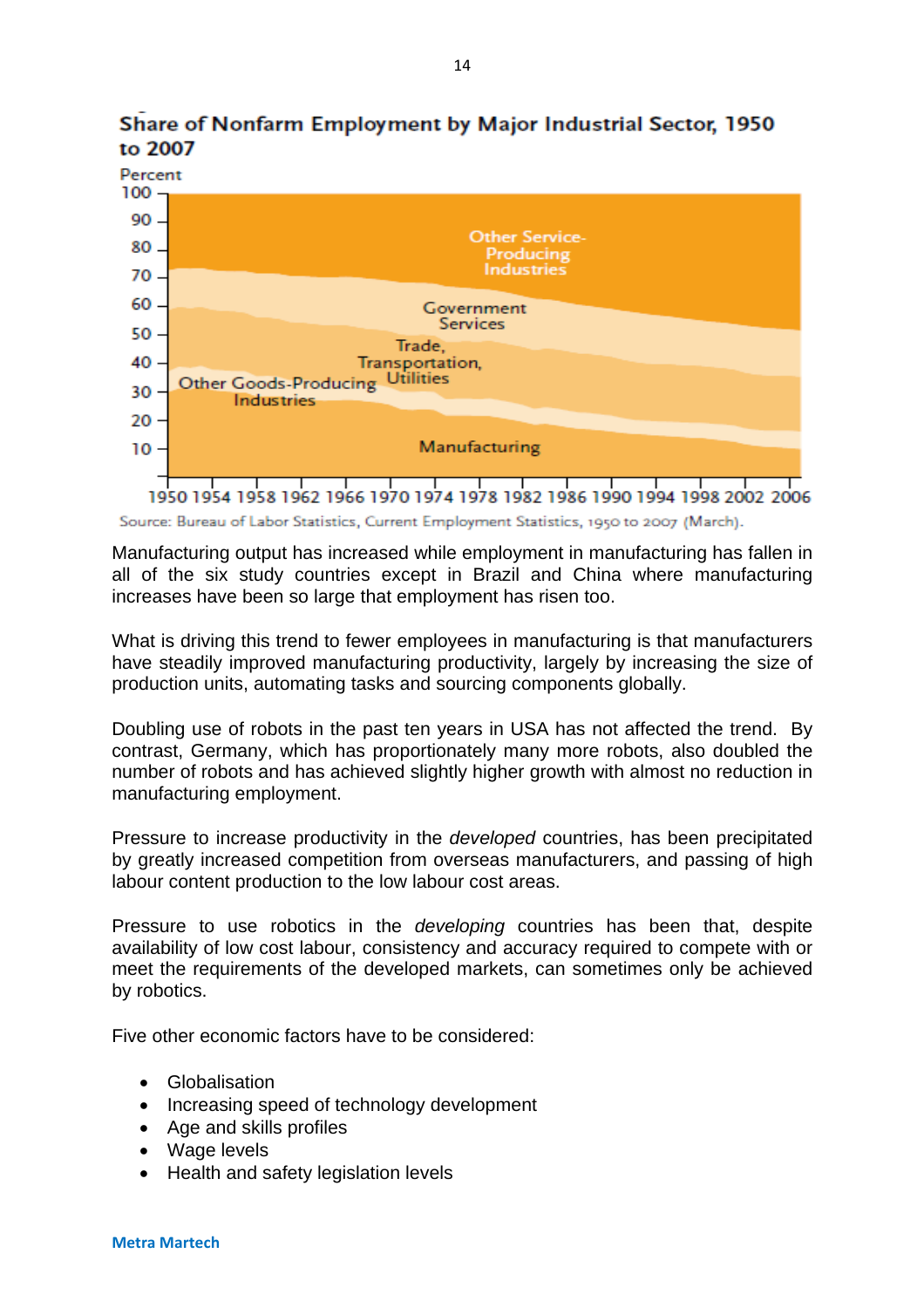## **3.2 Globalisation of the market**

There has been very rapid growth of the very large developing markets of China and India.

These are low labour cost countries and while labour costs can be expected to level up around the world, these two countries are likely to be relatively low cost areas for at least 20 years. The markets are so large that they encourage the development of locally grown research and technology. This means the phase when China, for example, largely produced goods to western specifications is passing.

Two defences that the developed countries have to maintain their wealth creating production capacity [without putting up trade barriers] are:

- 1. To put more money into research and development. The success of the Fraunhofer Institutes in Germany, and the new 150bn Yen FIRST projects [Funding program for world leading Innovative R&D on Science and Technology] in Japan are examples of this.
- 2. To reduce dependence on high cost labour by introducing automation when it offers an economic alternative.

### **3.3 Increasing speed of technology development**

This is about the pace of technological development, and the opportunity which this provides for those who can introduce the new technologies. It results in the shortening of product life cycles. Shorter cycles call for more flexible robotics. The product sectors which are the target for this report are not all affected to the same degree by shortening life cycles. Length of production run is an allied factor. Increasing customisation of products, and the flexibility needed by smaller companies are likely to be met by the next generation of robots

| <b>Sector</b>          | <b>Comment</b>                                                                                           |  |  |
|------------------------|----------------------------------------------------------------------------------------------------------|--|--|
| Food and drink         | Formulations change, the process stays the same.                                                         |  |  |
|                        | Marketing initiatives re packaging may be very short lived                                               |  |  |
| Rubber and plastics    | The basic processes remain, the design, size and quantity<br>changes with the electronic industry below. |  |  |
| Chemicals              | Slow to change                                                                                           |  |  |
| <b>Pharmaceuticals</b> | Robots hardly used in manufacture, laboratory processes<br>change slowly                                 |  |  |
| Metal working          | Slow to change                                                                                           |  |  |
| Electrical/electronic  | Rapid design and technology changes                                                                      |  |  |
| Automotive             | Basic change is slow, detail changes are becoming<br>increasingly rapid.                                 |  |  |

Metra Martech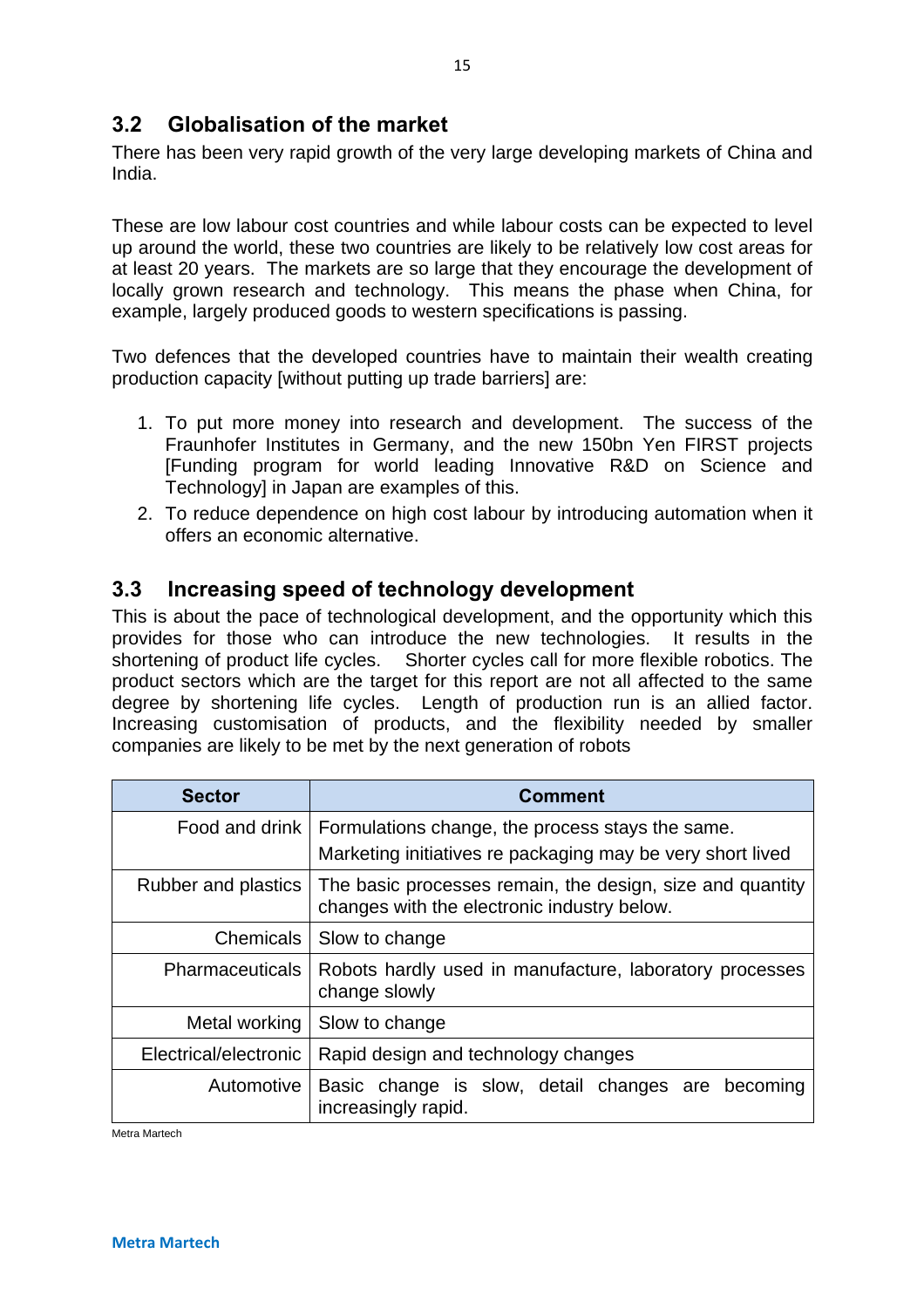# **3.4 Age and skills profiles**

The ageing populations in, for example China, Japan and Germany are often cited as an added reason for adoption of robotics. USA is also affected but to a lesser degree.

A very significant ageing is forecast, but if we consider the workforce, within the timescale of the survey, only Japan is significantly affected, with a projected 5% loss of people of employable age. The German situation will become critical in the following years, but is projected to be less than 2% loss in workforce because of ageing, between now and 2016. Our discussions with robotics experts identify specific problems with ageing workforce in the aerospace sector in USA, but this is outside the scope of the present study.

The existence of skills gaps is reported to be a problem, but this is more a question of education and training regimes than the effect of population ageing.

Several factors are involved in addition to age, the change in population as a whole, the change in people of [currently] employable age, the overall number of people employed and the success of skills training in the country.

| <b>Country</b>            | Population, |       |       |       |        |
|---------------------------|-------------|-------|-------|-------|--------|
| Index<br>$[2000 = 100\%]$ | 2012        | 2016  | 2020  | 08-16 | 12-20  |
| <b>Brazil</b>             | 116.5       | 121.6 | 135.7 | $+9%$ | $+16%$ |
| <b>United States</b>      | 112.1       | 116.3 | 121.0 | $+8%$ | $+8%$  |
| China                     | 106.3       | 108.2 | 108.4 | $+4%$ | $+2%$  |
| Republic of Korea         | 104.2       | 104.2 | 104.2 | $+2%$ |        |
| Germany                   | 100         | 100   | 99.8  | $=$   |        |
| Japan                     | 99.2        | 97.6  | 94.1  | $-2%$ | $-5%$  |

# **Population in the 6 countries**

*"There are sectors where it is increasingly difficult to find qualified personnel to work machines, e.g. turning. In part this is because fewer young people want to train in these areas and so when people retire they cannot easily be replaced. Robotisation is not the only solution. Companies get round the problem with flexible working hours (i.e. overtime) etc." [Robot expert]*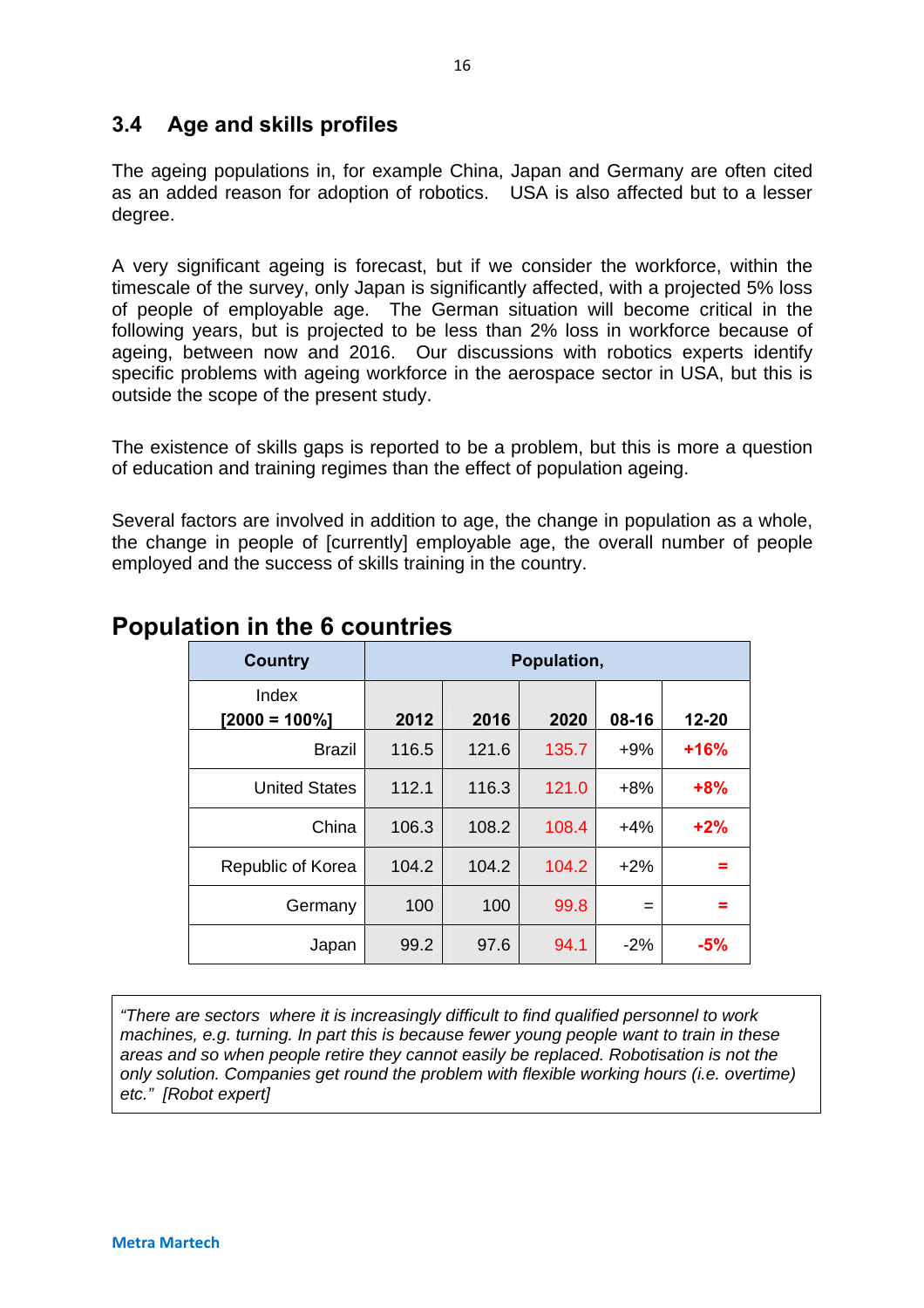

USA and particularly Brazil are forecast to have a significant increase in population. The rate of increase in the Asian countries is slowing, and the population in Japan is beginning to decline markedly.

These changes in population are one of the key factors in the changes in actual numbers employed. In Germany and Japan, the change in population has been very small as has the numbers employed while Brazil, Republic of Korea and USA have all increased. Note that in the recession the US employment figure dropped from over 150million to less than 140 million. The Chinese figure dwarfs the other numbers. The employment figure there has grown from 729 million in 2000 to 784 million in 2008.

The employed age profile has two aspects, the number of employable age, and the number who can be expected to be more skilled [age 22 or more]. The figures for the six countries are shown in the charts below. Germany and Japan are the two countries losing potential workforce. The USA shows a different picture for the 22 to 64 age group, this almost certainly reflects the large numbers of mature immigrants entering the country.



## **Proportion of the population between 15 and 64**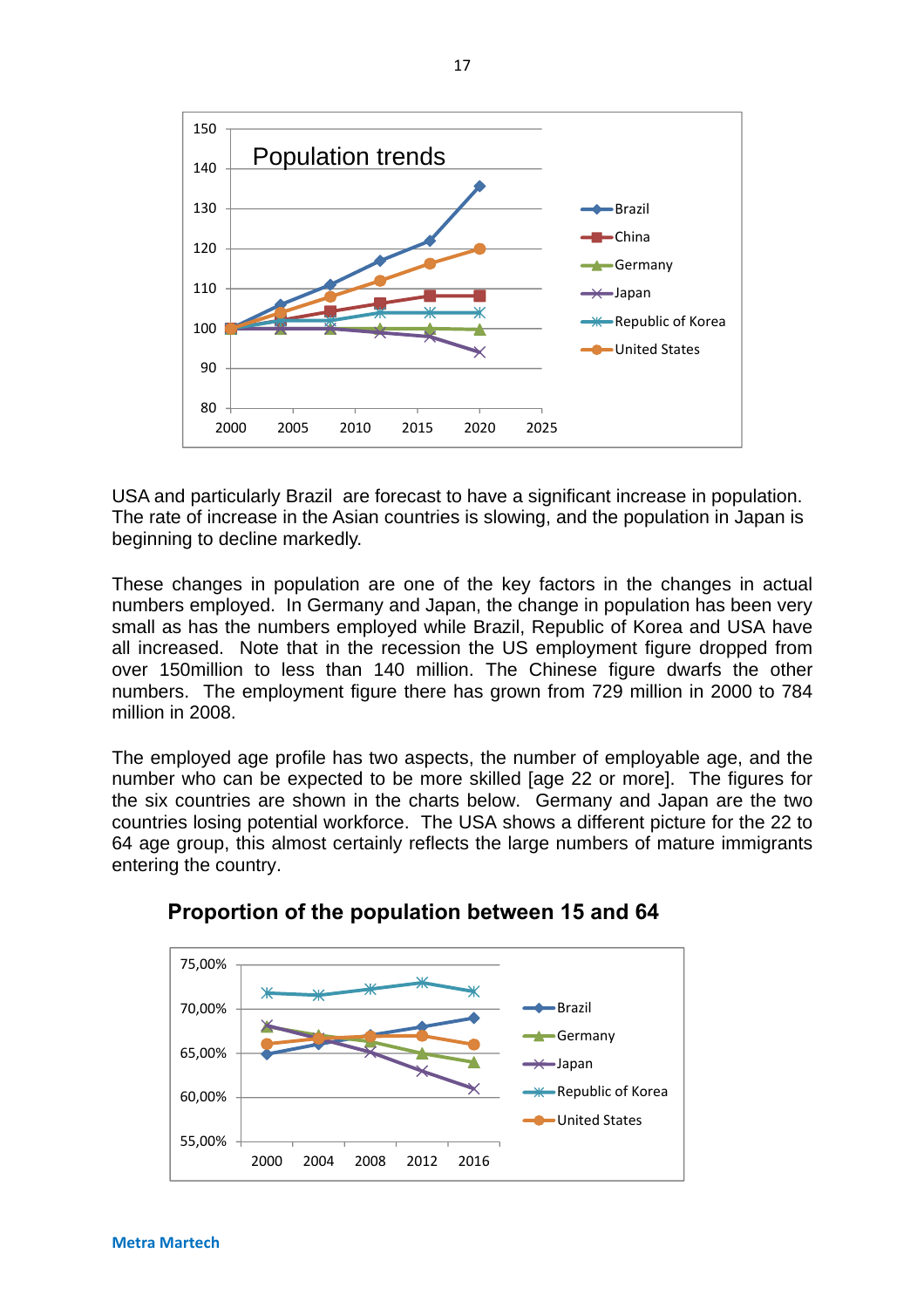

# **Proportion of population between 22 and 64**

#### **Skills gaps**

Even with increasing levels of technology training around the world, reports on the subject show that skills gaps are occurring. The recession has accelerated this. The idea of a jobless recovery [see extract below] favours investment in productivity rather than people. There is another factor connected to this which is the much greater computer and electronic interface skills of the up and coming generation. They also have higher expectations about the type of work they would like to do. The problem is more of skills mismatch than overall skills availability. This is a structural training problem rather than a consequence of the ageing population.

- jobs are changing
- educational attainment is lagging.

ManpowerGroup surveyed nearly 40,000 employers across 41 countries and territories as part of its annual Talent Shortage Survey *[May 2012]*. Globally, 34 percent of employers say they are having difficulty filling positions, the three most challenging of which are Skilled Trades, Engineers and Sales Representatives. The reasons most often cited are lack of available applicants and lack of technical skills. Among the 41 countries and territories surveyed, employers are having the most difficulty finding the right people to fill jobs in Japan 81%, Brazil 71 % and USA 49%. *[8.]*

The American Society for training and development [ASTD] reports major skills gaps in USA. It also identifies the trend to a jobless recovery… one in which firms put off hiring new workers and achieve productivity gains with existing employees. Anthony Carnevale, director of the Center on Education and the Workforce at Georgetown University, notes that the last three recessions have been followed by jobless recoveries in which there was gross domestic product growth without job creation."Recessions accelerate the trend to eliminate low-wage, low-skills jobs," notes Carnevale, "and those jobs don't come back." Instead, companies create jobs requiring more education and skill. Growth of these jobs is slow in part because they require paying higher salaries and providing costly technological infrastructure for these workers. "Employers will hire cautiously to fill skill gaps that they couldn't address by hiring during the recession," *[ASTD]*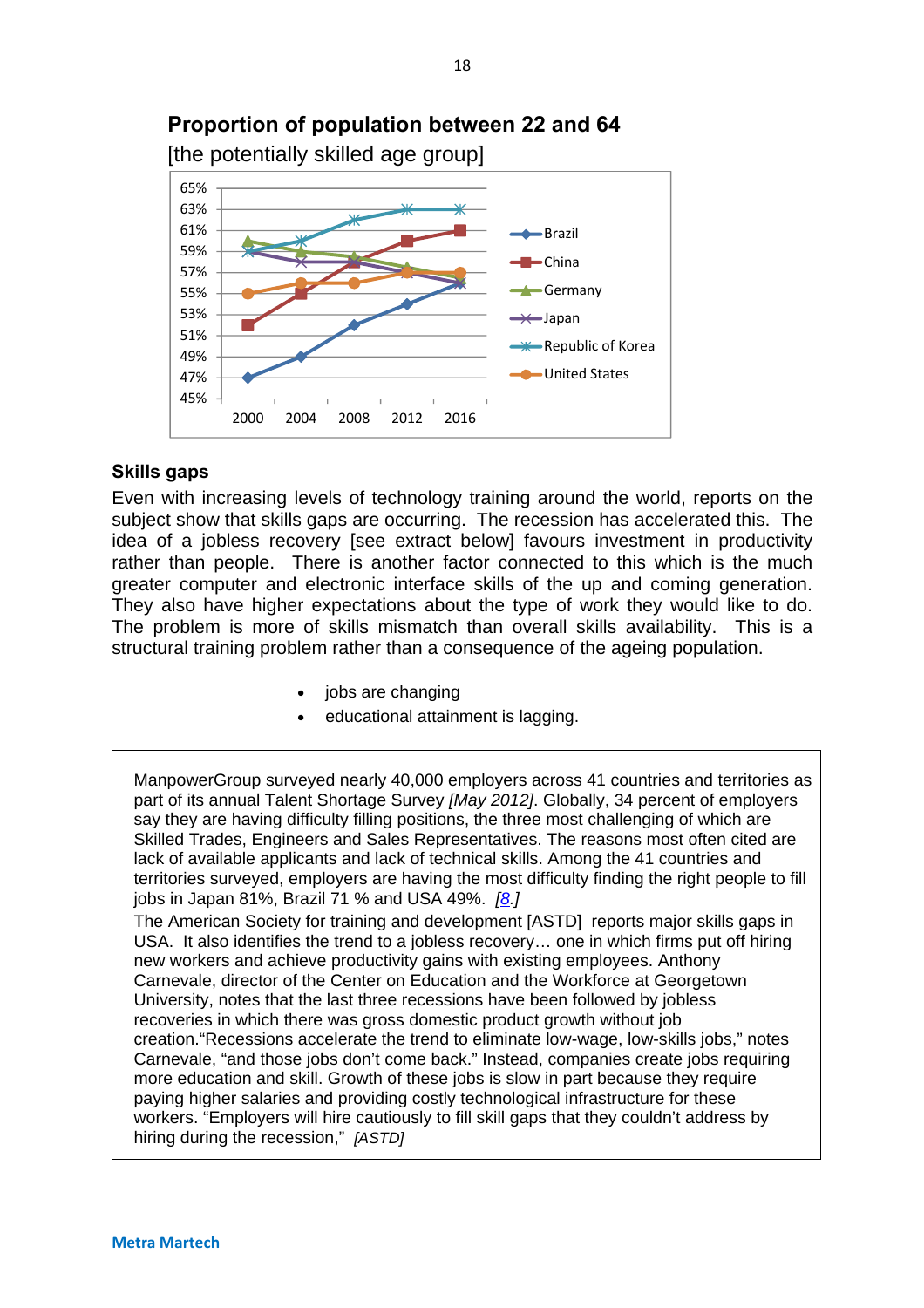# **3.5 Wage costs and availability of low cost labour**

One of the arguments against robots, contested by the suppliers, is that they are less flexible in operation and demand more up-front investment than the employment of low cost [often immigrant in the developed countries] labour.

The high labour cost sectors are more likely to use robots.

The differences between the countries are large too, although the interpretation of comparative data is often difficult.

## **Overall labour costs**

| <b>Sector</b>                  | <b>Comparative</b><br><b>Labour cost</b><br><b>levels</b> | <b>Average weekly</b><br>manufacturing wage<br><b>USA [2012 BLS]</b> |
|--------------------------------|-----------------------------------------------------------|----------------------------------------------------------------------|
| Automotive                     | High                                                      | $$1,400$ to $++$                                                     |
| Robotics industry              | High                                                      |                                                                      |
| Robotics operation             | High                                                      |                                                                      |
| Other metal working industries | Medium/high                                               | \$750 to \$1,000                                                     |
| Chemicals, pharma and plastics | Medium                                                    | \$700 to                                                             |
| <b>Foundries</b>               | Medium                                                    | \$900                                                                |
| Electronics                    | Medium                                                    |                                                                      |
|                                | Medium /low                                               | \$650 to \$750                                                       |
| Food and drink                 | Low                                                       | \$400 to \$650                                                       |

Metra Martech

## **Hourly labour costs in manufacturing, International comparisons**

[USA costs are considered as 100] 

| <b>Country</b>    | 2000 | 2004 | 2008  | 2011 |
|-------------------|------|------|-------|------|
| <b>Brazil</b>     | 17   | 13   | 26    | 33   |
| China             |      |      | $10*$ | 13   |
| Germany           | 103  | 131  | 149   | 133  |
| Japan             | 103  | 88   | 86    | 100  |
| Republic of Korea | 40   | 44   | 50    | 53   |
| <b>USA</b>        | 100  | 100  | 100   | 100  |

*Source BLS, except China\* which is Laborstat up to 2008, The China estimate is then based on 15% pa growth.* 

Notes: The BLS definition of hourly compensation costs is not the same as the International Labor Office (ILO) definition of total labor costs. BLS hourly compensation costs do not include all items of labor costs.

Expenditures on the maintenance and repair of facilities related to company-provided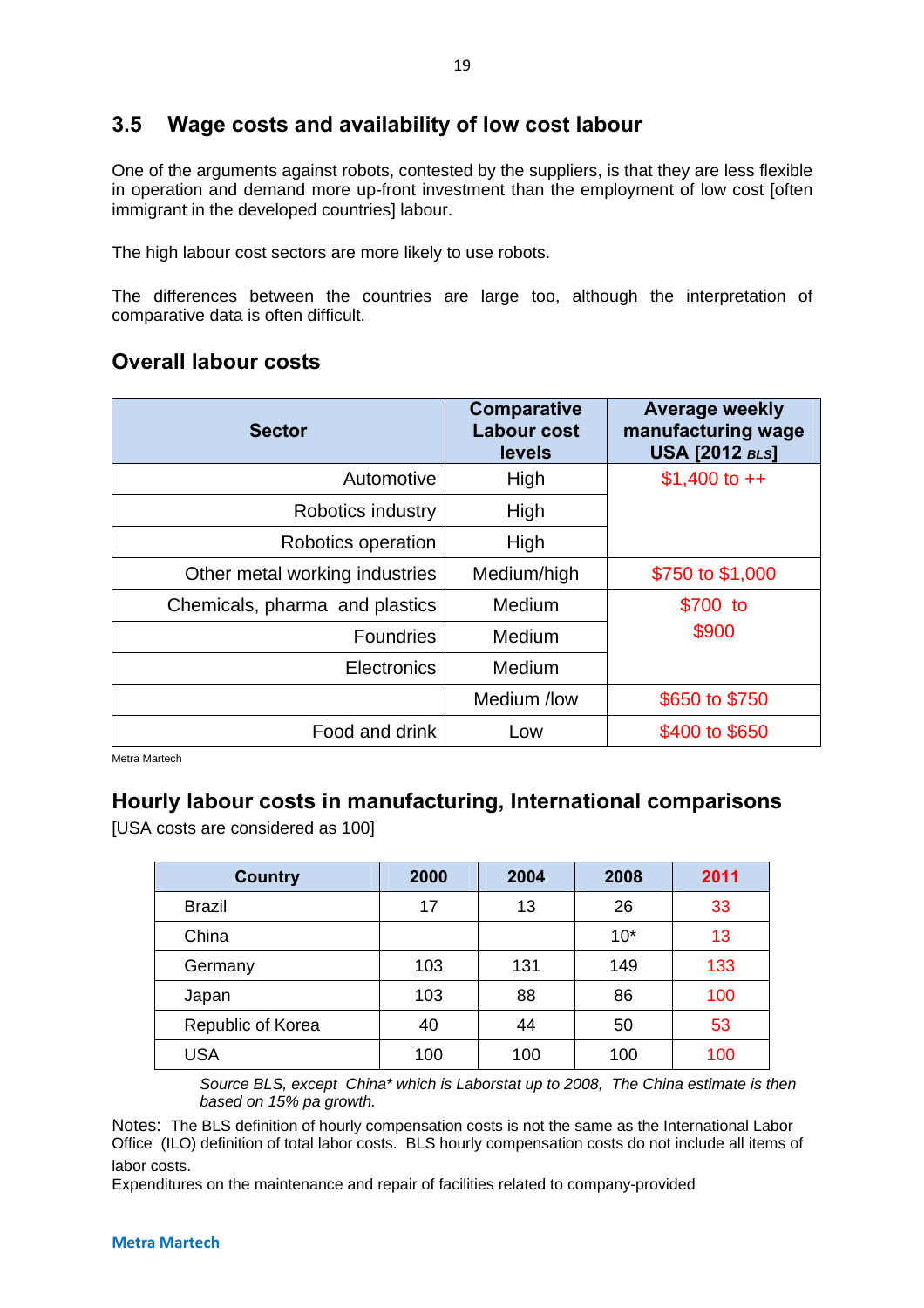services-such as cafeterias, daycares, private medical clinics, and recreational facilities- are excluded because they are overhead costs not directly linked to the level of employment or payroll. Recruitment and vocational training costs and reimbursements of business expenses are not included because the concepts used, and thus the measurement of these items, are not consistent across countries. The above labor costs items not included account for no more than 2 percent of total labor costs in most countries for which the data are available. Production workers generally include those employees who are engaged in fabricating, assembly, and related activities; material handling, warehousing, and shipping; maintenance and repair; janitorial and guard services; auxiliary production (for example, power plants); and other services closely related to the above activities. Working supervisors are generally included; apprentices and other trainees are generally excluded. All employees include production workers as well as all others employed full or part time in an establishment during a specified payroll period. Temporary employees are included. Persons are considered employed if they receive pay for any part of the specified pay period. Self-employed, unpaid family workers, contract workers, and workers in private households are excluded.

Hourly Compensation Costs consist of:

Hourly Direct Pay Pay for Time Worked Basic wages Piece rate Overtime premiums Shift, holiday, or night work premiums. Cost-of-living adjustments Bonuses and premiums paid each pay period Other Direct Pay Pay for time not worked (vacations, holidays, and other leave, except sick leave) Seasonal and irregular bonuses Allowances for family events, commuting expenses, etc. The cash value of payments in kind Severance pay (where explicitly not linked to a collective agreement)

Employer Social Insurance Expenditures (both legally required and contractual and private) and Labor-related Taxes Retirement and disability pensions Health insurance Income guarantee insurance and sick leave Life and accident insurance Occupational injury and illness compensation Unemployment insurance Severance pay (where linked to a collective agreement) Other social insurance expenditure Taxes (or subsidies) on payrolls or employment

# **Low cost labour**

China, and to some extent Brazil, have had access to low cost indigenous labour.

Japan and to a lesser extent Korea have restricted the incoming movement of workers.

USA and parts of Europe have until recently allowed this inflow, and both areas have used fewer robots proportionately as a partial result of this, with the exception of Germany. The table shows very large differences in immigration.

### **Immigration**

|                                | <b>Brazil</b> | China | Germany | Japan | Korea | <b>USA</b> |
|--------------------------------|---------------|-------|---------|-------|-------|------------|
| 2008                           |               |       |         |       | Rep.  |            |
| Immigrant Population (million) | 0.6           | 3.9   | 10.1    | 2.0   | 0.6   | 38.3       |
| Immigrants as % of population  | 0.3%          | 0.3%  | 12.3%   | 1.6%  | 1.2%  | 12.8%      |

http://www.nationmaster.com/graph/imm\_imm\_pop\_imm\_as\_per\_of\_sta\_pop-immigrant-populationimmigrants-percentage-state *2012 [ All CIA World Factbooks 18 December 2003 to 18 December 2008]*  The figures for 2011 are very similar.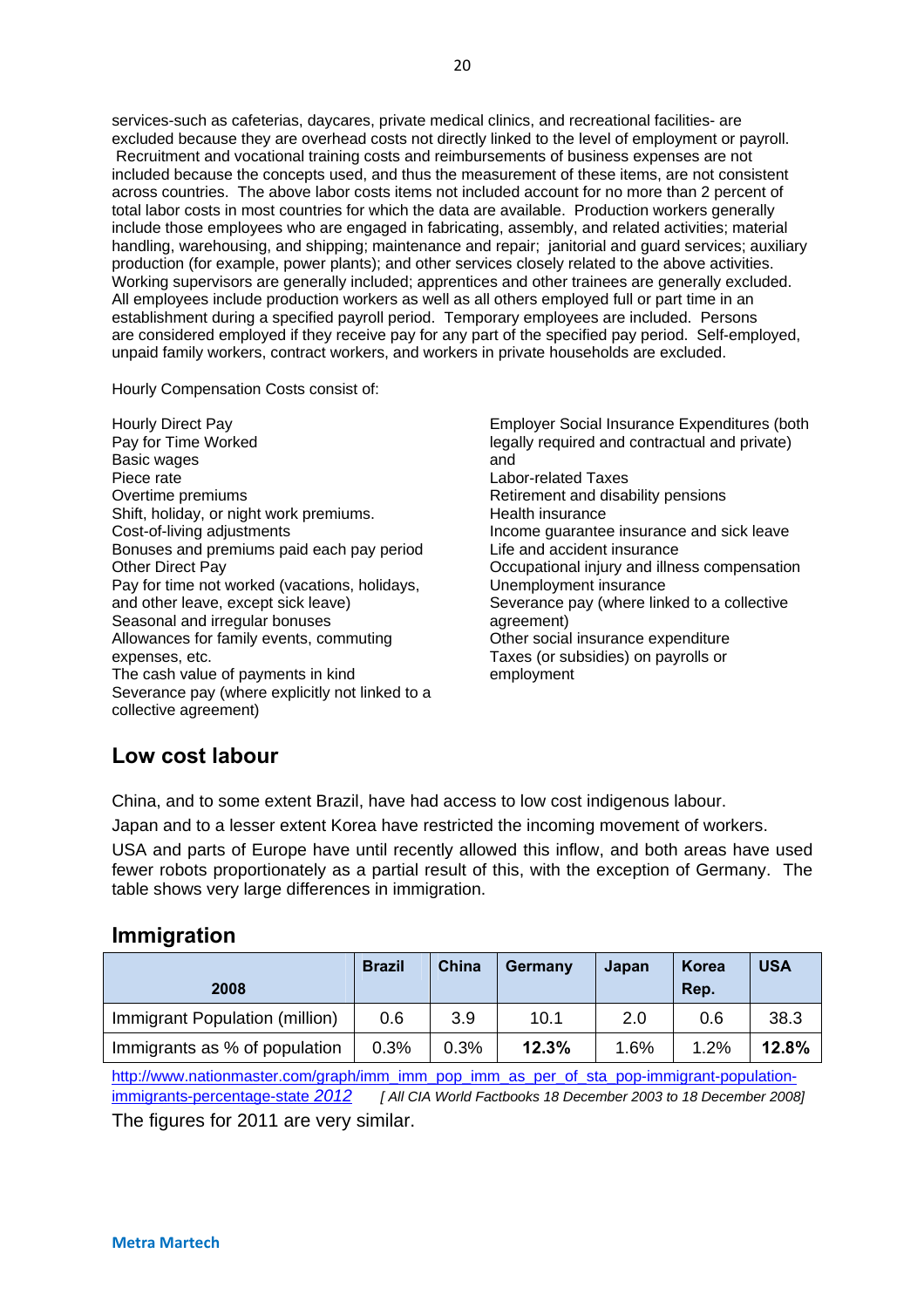# **3.6 Health, safety [H&S] and environment**

The increasing attention to these factors adds impetus to the employment of robotics in hazardous environments, or those involving great monotony. In the developed countries, H&S is a steadily advancing area; in the developing countries, progress is very sporadic.

According to the International Labor Organization (ILO), 270 million workers fall victim to occupational injuries and illnesses, leading to 2.3 million deaths annually, showing that the problem is significant.[2005]

There is pressure from consumer groups to force manufactures in developing countries to look after their workers to a standard approaching that achieved by the developed world manufacturers, but progress is slow.

However, no specific new initiatives have been identified in the study so far, which would cause a *step change* in the current trend to gradual improvement of health and safety practices in the six countries being studied.

Looking at the six countries, the current and planned changes are broadly as follows. The local enquiries and the views of the experts contacted suggest that there is likely to be continued improvement rather than a step change in all of the six countries.

| <b>Country</b> | <b>Current status</b>                                                                                                        | <b>Impending changes</b>                                                                                          | <b>General effect</b>                        |
|----------------|------------------------------------------------------------------------------------------------------------------------------|-------------------------------------------------------------------------------------------------------------------|----------------------------------------------|
| <b>Brazil</b>  | Heavily regulated labour<br>markets. 30 health and<br>safety norms, but fast<br>growth has results in gaps<br>in enforcement | New regulations on<br>personal protective<br>equipment etc, working<br>form platforms and<br>shipbuilding in 2010 | Continued<br>improvement, no<br>step change. |
| China          | Far behind, but<br>developing awareness                                                                                      |                                                                                                                   |                                              |
| Germany        | Well advanced within the<br>EU legislation framework.                                                                        |                                                                                                                   |                                              |
| Japan          | Well advanced                                                                                                                |                                                                                                                   |                                              |
| S Korea        | Increasing scope of<br><b>KOSHA</b> activities                                                                               |                                                                                                                   |                                              |
| <b>USA</b>     | Well advanced                                                                                                                | Increased budget for<br>enforcement Jan 2010                                                                      |                                              |

Metra Martech

*There is more background on the countries in the appendix of the 2010 report.*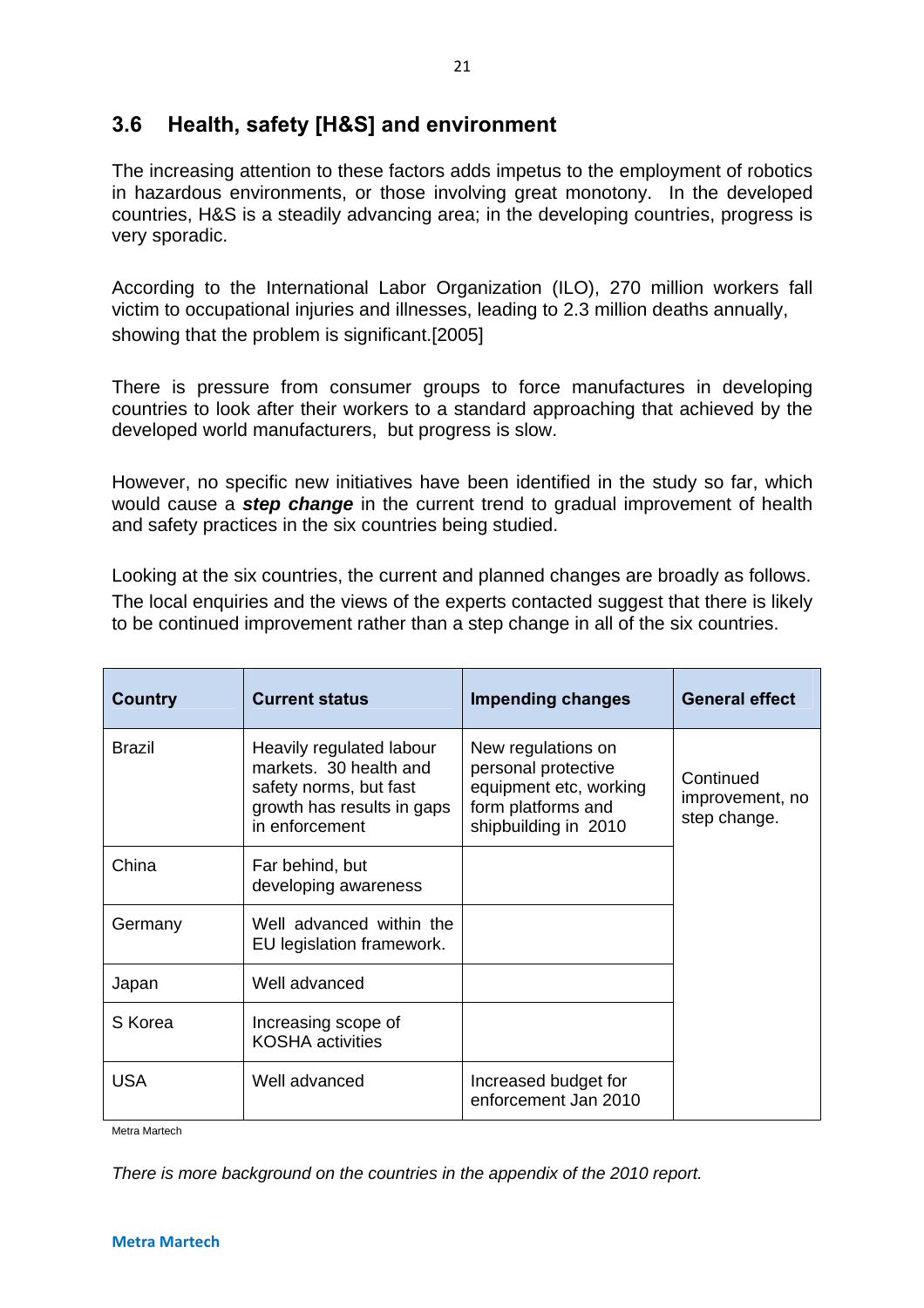Blank page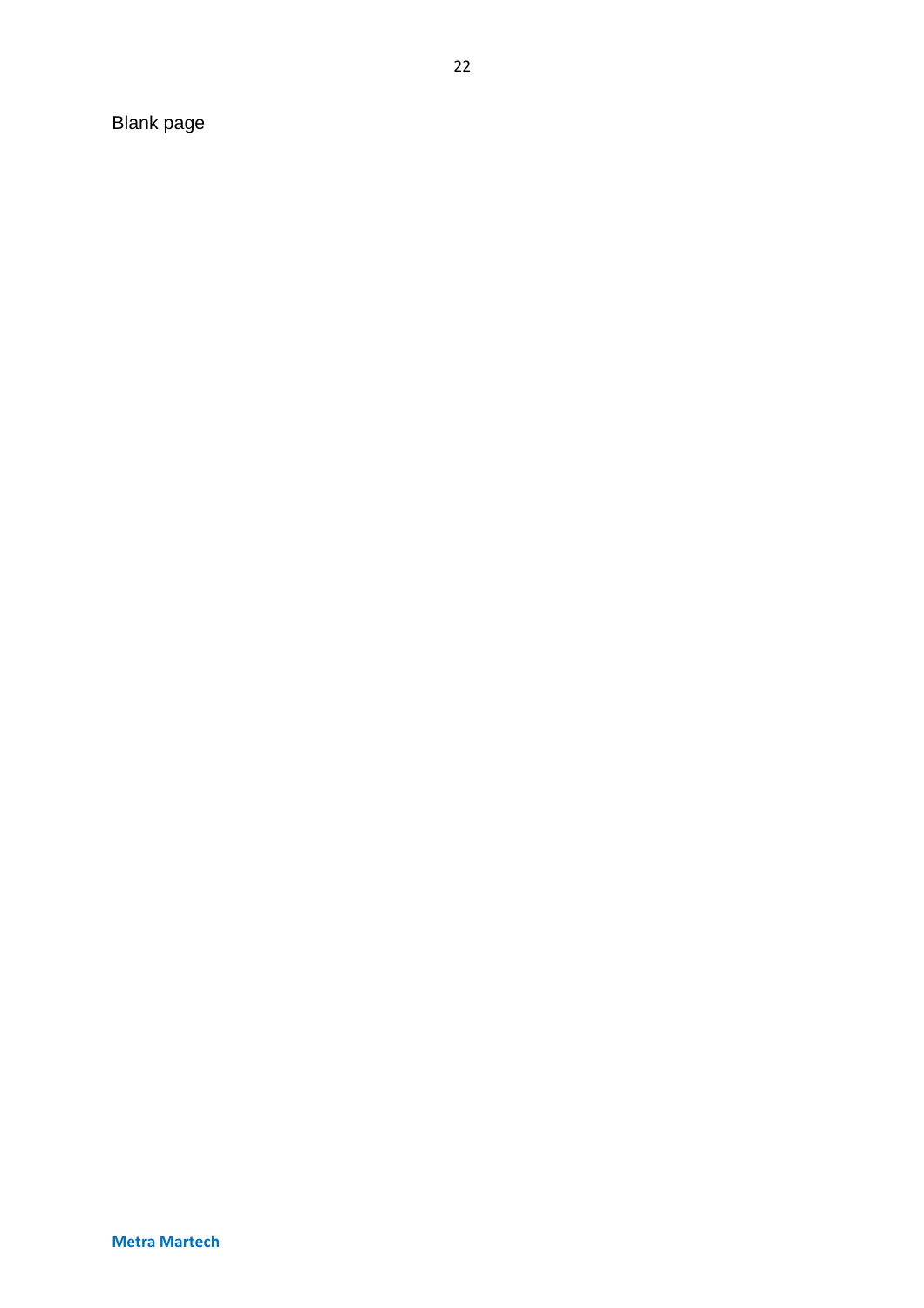# **4. NOTES ON THE SECTORS AS ROBOT USERS**

The paragraphs below provide orders of magnitude for the applications to put them into a world perspective.

## **4.1 The robotics industry itself**

The numbers employed in *manufacturing* robot systems are of the order of 150,000 [2008] and 175,000 [2011], worldwide. Almost all robot suppliers increased capacities in the period and some have built new production sites. This can be compared with almost zero employment thirty years ago.

The second group is the skilled *systems integrator* and the in-house skilled technicians of the robot systems. IFR figures show 1 to 1.3 million robots in use. If a car plant has 500 robots this could require say 50 skilled technicians for the robots. This is 1 job gained per 10 robots

The automotive industry has at least 415,000 [and possibly up to 550,000] robots  $IIFR$  report 2011] so divided by 10 = around 50,000 dedicated staff.

Non automotive, typically smaller robot installations, could gain proportionately twice as many dedicated staff per 10 robots installed. A stock of 740,000 robots in 2011 robots divided by 5 or  $6 = 120,000$  to 150,000 dedicated staff.

The total of the two groups both autoimotive and non-automotive, is 170,000 to 190,000 people. Adding the numbers employed in manufacturing robot systems, gives a **total for the industry of 320,000 to 350,000** 

*[These proportions have been agreed as the right order of magnitude by a selection of the IFR members.]* 

## **4.2 Where the product cannot be made to satisfactory precision or consistency without the use of robotics.**

These are typically new industries made possible by robotics, where accuracy and consistency cannot be achieved without robotics, but parts of traditional industry, notably motor vehicle manufacture, require robots to achieve international standards.

#### **The newer applications**:

Parts of medical and biosciences, [not quantified\*] The next generation of consumer electronics Renewable energy and "green" products.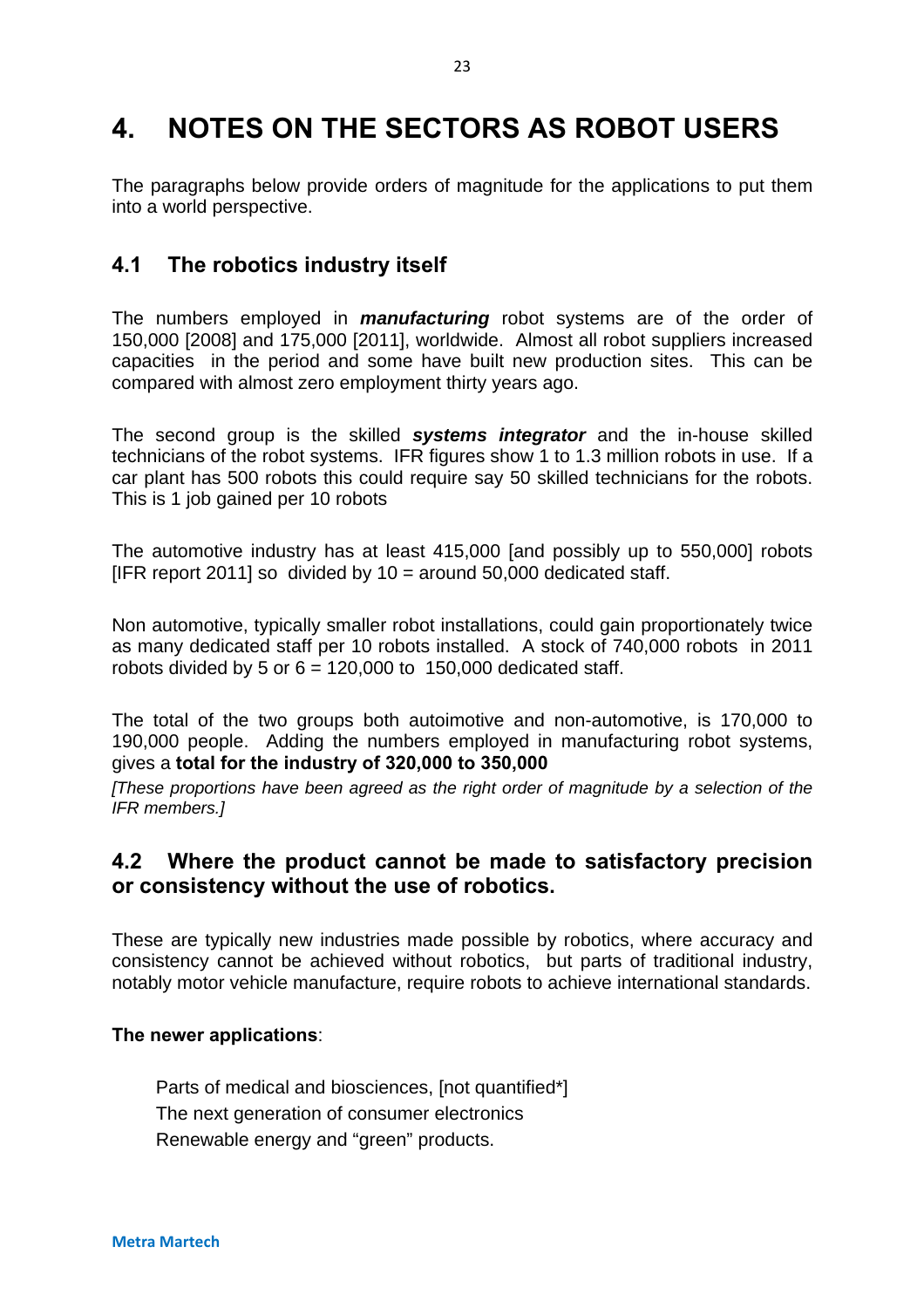| <b>Sector</b>                             | <b>World employment</b><br>[2008] million | <b>World employment</b><br>[2011] million |
|-------------------------------------------|-------------------------------------------|-------------------------------------------|
| Electrical and electronic<br>[electronic] | 12 to 15m<br>[7 to $10*$ m]               | 16 to 21m<br>[9 to $14$ <sup>*</sup> m]   |
| Renewables [wind and PV]                  | 700,000                                   | 1 <sub>m</sub>                            |
| Metal foundries [remove work<br>hazard]   | 0.5 to 0.75 m                             | 0.5 to 0.75m                              |
| Automotive                                | 11 <sub>m</sub>                           | 12 <sub>m</sub>                           |

\*excluding Electrical machinery etc. [see below]

#### **Electrical and Electronics Sector as a whole**

The electronics and consumer sector is part of the IFR Electrical/Electronics sector. It is the first of the two groups in the table below. And it is where very large volumes of sophisticated and often small sized products are made.

| <b>Employment</b><br>[2008] | Computer,<br>communication<br>and electronic<br>products and<br>components | <b>Electrical</b><br>machinery &<br>equipment | Total<br>[2008]  | <b>Total</b><br>[2011] |
|-----------------------------|----------------------------------------------------------------------------|-----------------------------------------------|------------------|------------------------|
| Brazil                      | 267,000                                                                    | 122,000                                       | 389,000          | 405,000                |
| China                       | 6.8 million                                                                |                                               | 6.8 <sub>m</sub> | 7.7 <sub>m</sub>       |
| Germany                     | 648,000                                                                    | 331,000                                       | 979,000          | 1 <sub>m</sub>         |
| Japan                       | 1,280,000                                                                  | 770,000                                       | 2m               | 1.8 <sub>m</sub>       |
| Rep of Korea                | 413,000                                                                    | 139,000                                       | 552,000          | 620,000                |
| <b>USA</b>                  | 1,010,000                                                                  | 409,000                                       | 1.4 <sub>m</sub> | 1.2 <sub>m</sub>       |
| <b>World 2008</b>           | 7 to 10 million                                                            | 5 to 8 million                                | 12 to 18 million |                        |
| <b>World 2011</b>           | 9 to 14 million                                                            | 7 to 11 million                               |                  | 16 to 25<br>million    |

*[ILO Laborstat, except Republic of Korea and China for which we have used National Statistics ]* 

#### **Renewables**

World employment in wind and solar generation is of the order of 600,000 to 700,000. Fuel cells, batteries for electric vehicles and storage account for another **20,000 to 30,000.** [see later analysis, section 7.6]

#### **Pharmaceuticals**

World employment in pharmaceuticals is 1.2 to 1.5 million. European employment [2010] was 660,000 and USA, 416,000. 75% of this is concerned with manufacturing.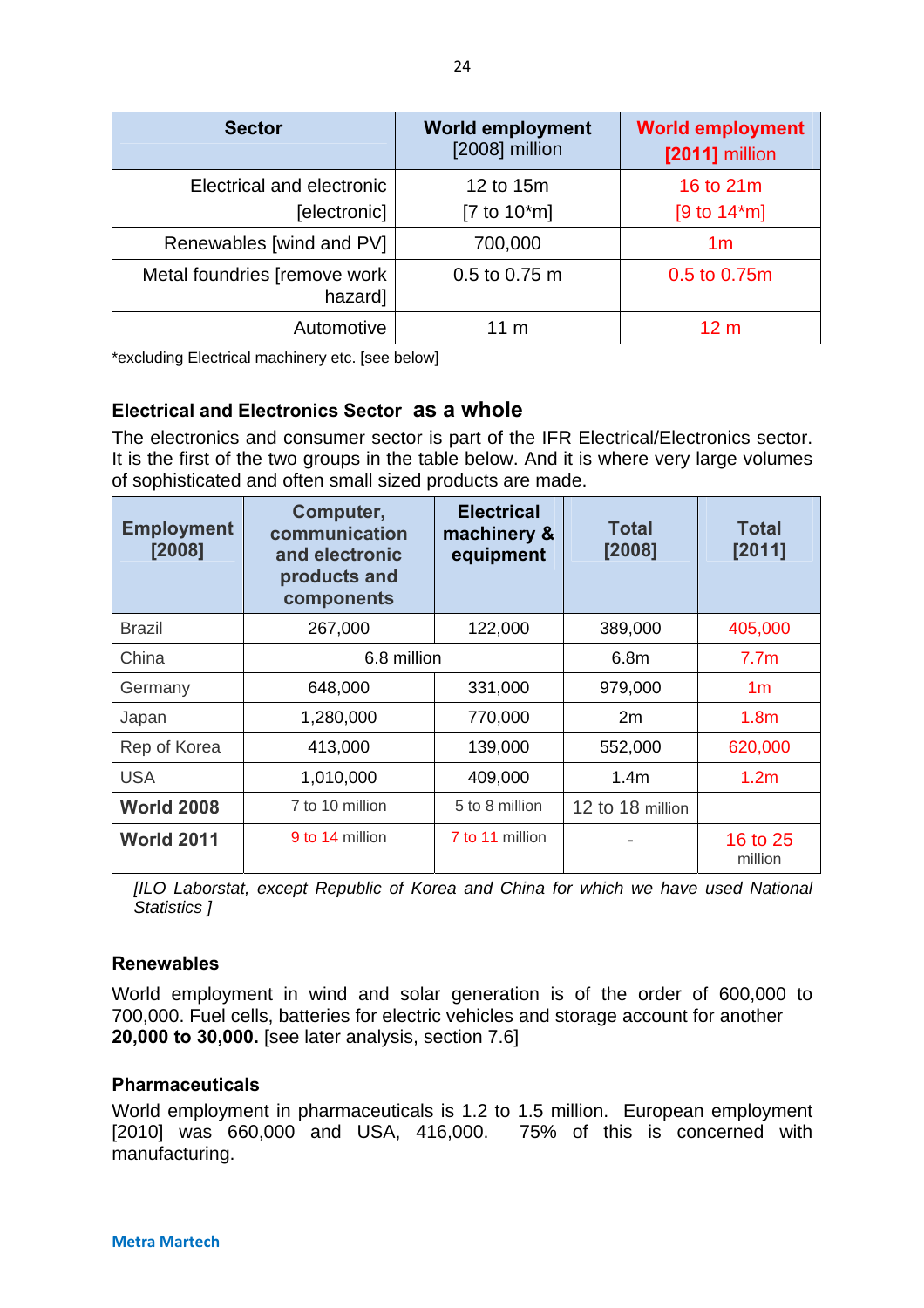#### *\*Extract from World Robotics*.

\*The **pharmaceutical industry** is continuously improving quality and increasing quantity of their products. The worldwide R&D expenditures are very high, about 10% of the total turnover. The demographic shift will result in an over ageing society\*\*. Health care systems are set up in more and more countries. The worldwide demand for pharmaceutical products is on the rise. The pharmaceutical industry was hardly affected by the economic crisis. Thus, investments in robots only slightly decreased in 2009. Similar trends can also be observed in the **medical devices** industry. In both industries robot installations will gain momentum in the coming years."

\*\*Metra note: Service robots are likely to be very important in this area.

#### **Fuel cells**

Forecasts in this area are varied, the general position seems that the future is heavily dependent on further research, and also on the cost of the Lithium or Platinum components. A great deal of research money is being spent on the subject for military as well as transport applications. The general position appears to be that of the order of 75,000 units were shipped in 2009 [world], but very high growth rates are expected. One forecast expects the growth to be 75% a year for the next few years. Another expects output to double by 2014. This is still small compared to the potential market of tens of millions. Raw materials are a prime cost, but reduction of production costs is clearly important and when the breakthrough occurs, recent R&D activities related to fuel cell have developed platinum free fuel cells which are expected to significantly reduce the cost of fuel cell in the coming years. Robotics and the employment which goes with it will be significant. [see later analysis, sec.7.7]

#### **Automotive**

Germany[720,000], Japan[787,000] and USA [717,000] each, China 2.9 million [may be as high as 5 million], rest of world two to three million. **In world terms, employment in the automotive industry is of the order of 12 million [2011]**.

| <b>Sector</b>                          | <b>World employment</b><br>2008<br>2011 |
|----------------------------------------|-----------------------------------------|
| Food and beverage [remove work hazard] | 15 to 20 million<br>16 to 22 million    |
| Chemicals, Rubber and plastics         | 20 to 40 million<br>21 to 41 million    |
| Metal foundries [remove work hazard]   | 0.5 to 0.75 million<br>Small change     |
| Metal fabrication                      | 7 to 12 million<br>Not estimated        |
| Paint application [remove work hazard] | 20 to 30 million<br>Not estimated       |
| Many welding applications              | Not estimated                           |

### **4.3 Areas where Health and Safety may cause a change to Robots**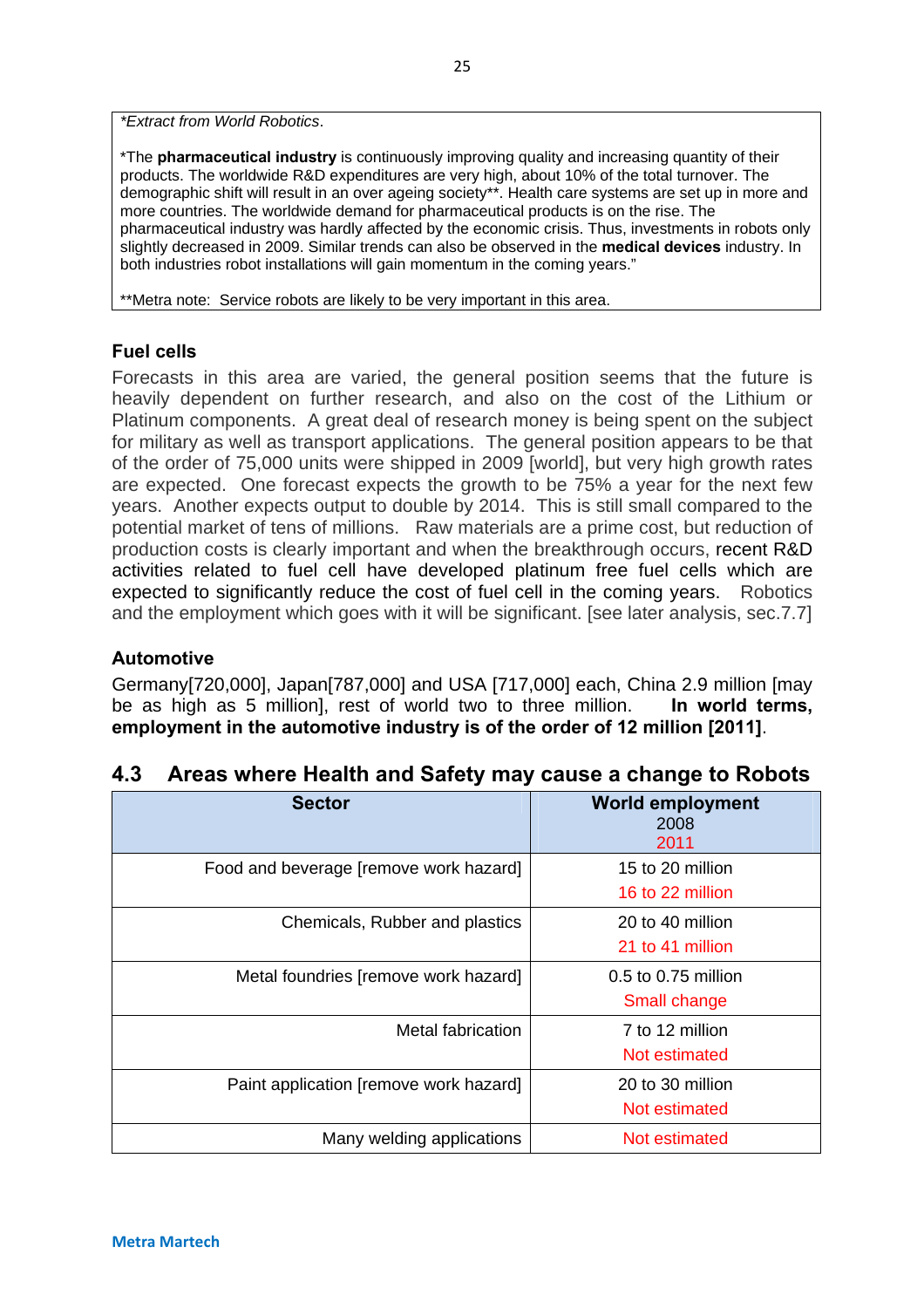**The food industry** is certainly one such area, where large numbers of employees are said to be at risk. It is a sector where wages tend to be low, and robotics has so far been viable only in higher added value products such as picking and sorting vegetables for fresh or frozen applications. Process control is widely used in bulk food preparation, but is outside the scope of the present study.

*Work environment.* Many production jobs in food manufacturing involve repetitive, physically demanding work. Food manufacturing workers are highly susceptible to repetitive-strain injuries to their hands, wrists, and elbows. This type of injury is especially common in meat- and poultry-processing plants. Production workers often stand for long periods and may be required to lift heavy objects or use cutting, slicing, grinding, and other dangerous tools and machines. To deal with difficult working conditions and comply with safety regulations, companies have initiated ergonomic programs to cut down on workrelated accidents and injuries.

In 2007, rates of work-related injury or illness for full-time food manufacturing workers were higher than the rates for all of manufacturing and for the private sector as a whole.

*[US Bureau of Labor]* 

#### **Food and beverage**,

Current employment, USA 1.7 million, Japan 1.4 million, Brazil 1.6 million, China 3 million+, Germany 0.9 million, Spain 0.5 million…

#### **15 to 20 million in the world**

#### **Chemical, [including plastics and rubber]**

The chemical sector itself, does not have large use of robotics, but sub sectors do, notably the plastics sector:

| Employment<br>2008 | <b>Chemicals</b> | <b>Rubber and plastics</b> | <b>Total</b>     |
|--------------------|------------------|----------------------------|------------------|
| <b>Brazil</b>      | 840,000          | 400,000                    | 1,240,000        |
| China              | 4,296,000        | 3,530,000                  | 7,830,000        |
| Germany            | 558,000          | 354,000                    | 910,000          |
| Japan              | 580,000          | 630,000                    | 1,210,000        |
| Rep of Korea       | 125.000          | 172,000                    | 300,000          |
| <b>USA</b>         | 850,000          | 734,000                    | 1,580,000        |
| World              |                  |                            | 12 to 15 Million |

*[ILO Laborstat, except Republic of Korea and China for which we have used National Statistics ]* 

#### **Metal Foundries**

US steel foundry employment of the order of 30,000

Non ferrous foundries maybe 20,000

Germany a similar or greater number. Foundries which specialise in the automotive sector [at least 50% of German foundry output] are sophisticated. The rest of the industry employs more people and is less sophisticated.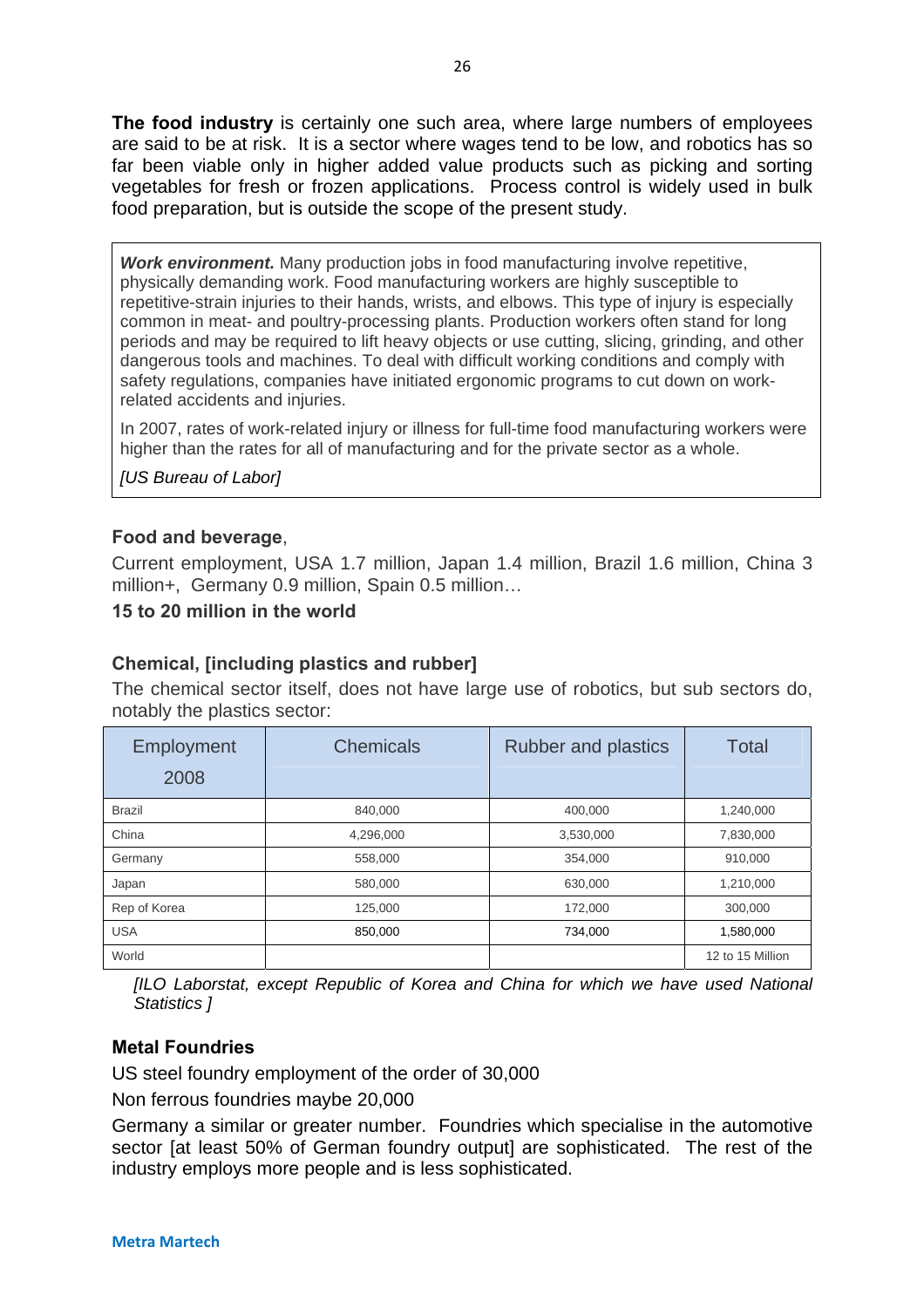Outside China, the total employment in foundries is of the order of **250,000**

The Chinese industry is as expected remarkable in size and scope. An extract from a 2008 report shows:

The foundry industry in China is very large, estimated to produce about 28 million tonnes of castings. This makes it the largest in the world in volume terms, but significantly lower in value terms when compared with the 14 million tonnes produced in USA and 5 to 6 million tonnes in the German foundry industry.

China exports about 10% of its output in the form of rough and machined castings. Currently there are more than 20,000 foundry plants. These are spread across state owned captive units, regionally owned enterprises and those which are foreign owned.

With China, the world total employment in foundries is of the order of half to three quarters of a million.

If we extend this to fabricated metal products, **the world employment rises to 7 to 10 million** 

**Other industries** also have hazardous situations, but these are hard to quantify.

**Paint shops.** A recent British Coatings Federation report broke the market into paint types, in order of size. It showed:

| General industrial paints   | 45%        |
|-----------------------------|------------|
| Industrial powder           | <b>23%</b> |
| Automotive and vehicle      | <b>23%</b> |
| Marine and high performance | 9%         |

The proportion of the main types of industrial paint will vary from country to country. In 1998 in USA there were 150,000 people working as paint and coating operators, in a variety of industries including automotive. Discussions with the robotics industry tell us that the industry has consolidated considerably since then, but the majority of these are not using industrial robots. As many as 80% are in the repair sector. There may be as many as 20 to 30 million paint and coating operators in world markets.

*"I don't see safety as a big driver. It was a driver when you look at dirty and dangerous jobs like paint booths and welding that they took people out of and put robots into. But, when you look at the future then I think robots working more closely with people, fences coming down and intrinsically safe robots is more likely to drive the greater use of robots and at the same time, hopefully because of the increased productivity that is occurring, it will lead to more human jobs."[Robot expert]*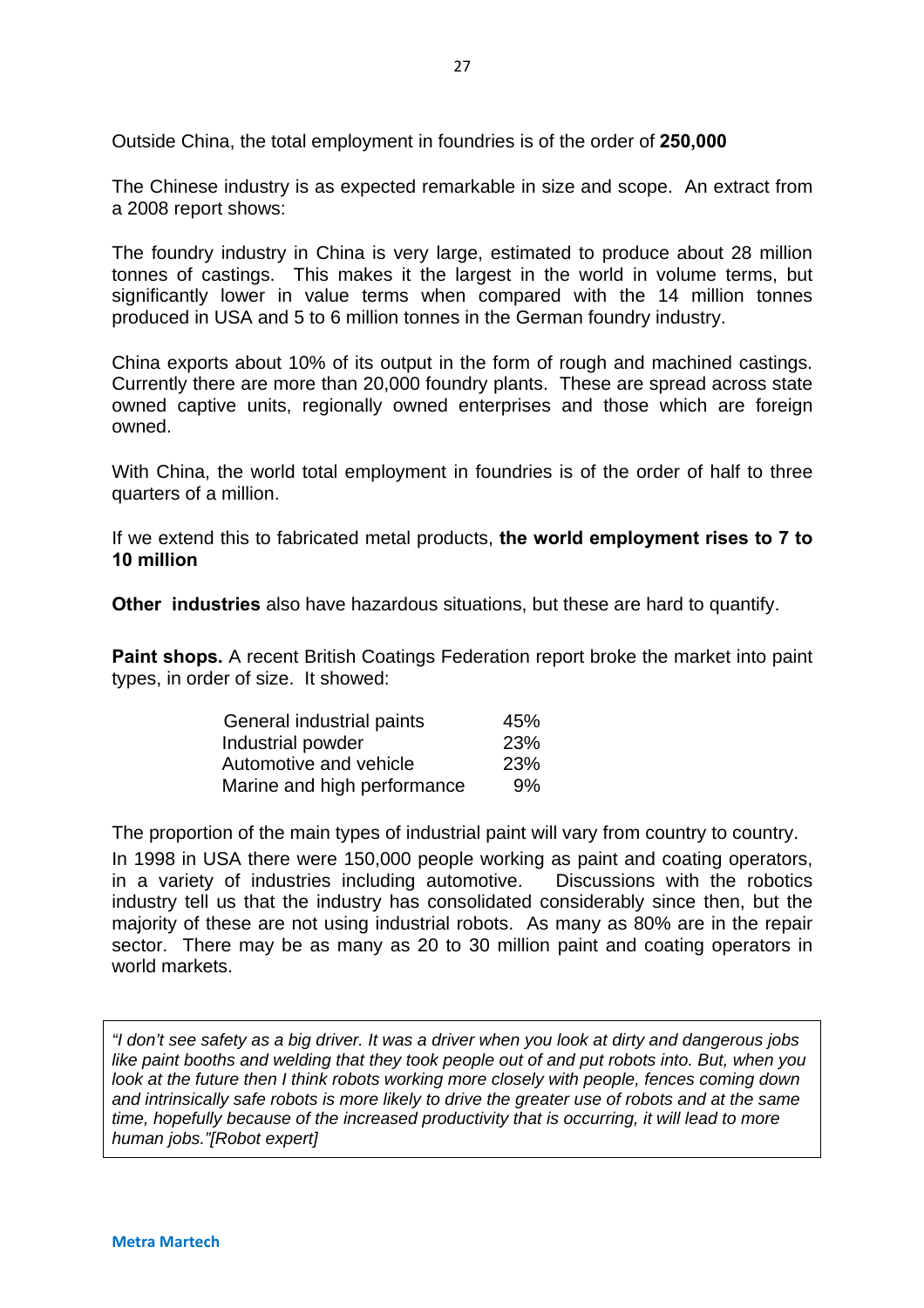**4.4 Making [or maintaining] manufacturing viability**, situations where employment would be wiped out if manufacturing costs were not reduced [i.e. saving rather than adding to employment]. This is a western industry problem, caused in the past twenty years by the growth of industries in the low cost countries, particularly China and India.

Sectors affected are those which have high labour costs. In the terms of the current study, this means the Automotive sector, parts of Electronics and parts of the Metal industry.

The numbers of jobs saved could be tens of millions but it has not been possible in this survey to analyse which applications these come from.

No doubt, **Japan, Germany and now Republic of Korea have invested more, and have lost fewer jobs in manufacturing in the period covered by the study**.

*"Automation is not likely to enable industries that have already gone offshore (e.g.consumer electronics) to return but can help to stop others from having to go offshore. In the consumer electronics sector, France can no longer hope to compete with Chinese companies such as Foxconn, which have built facilities employing hundreds of thousands of people. A more likely development is that over time, companies like Foxconn decide to set up in Europe in order to be closer to the marketplace, but they are more likely to set up in Romania or Hungary than Germany or France. Over time it won't be possible for everything to be done from China. The cost of living will rise there and the cost base will change." [Robot expert]*

*"I agree with inclusion of downstream employment beyond the actual manufacture. However, it is hard to assign all associated jobs with the cell phone example. Could you also assign all jobs in the automotive industry including selling cars and servicing cars?* 

*I believe that most viable products would be produced in some manner with or without robots and cell phones fall into this category. Automation may very well be part of the acceleration of the products success."[Robot expert]*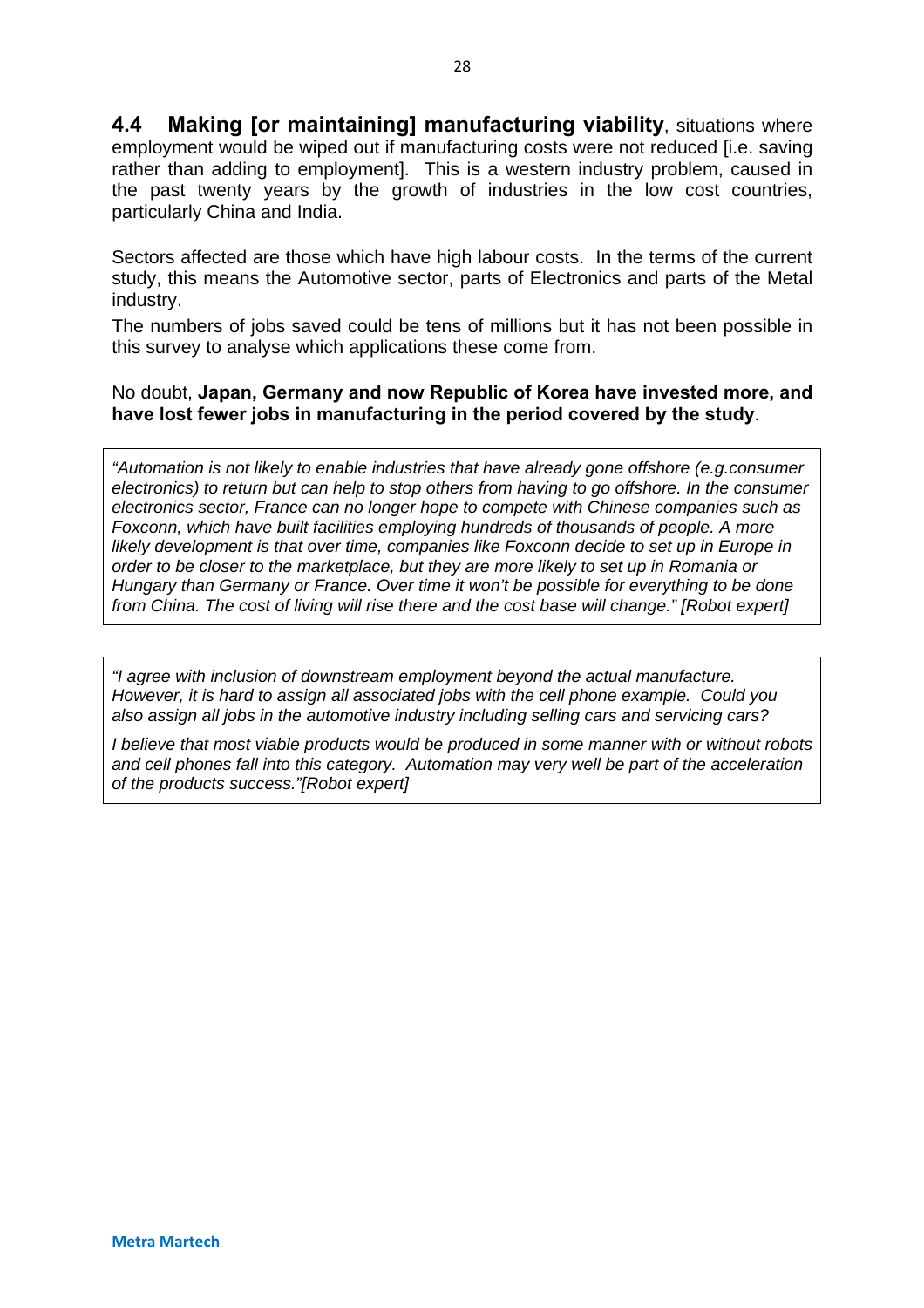# **5. HOW MUCH EMPLOYMENT IS DEPENDENT ON ROBOTICS ?**

## **5.1 Background**

The tables which follow are based on the fact that only part of the workforce is there because of robotics. The rest of the jobs in the sector, to do with design, distribution etc, could be fed from a manufacturing plant elsewhere**.** 

**The factors that go to make up the estimated proportion are not easily quantified, but we have identified several which help to derive the overall view for a sector. The proportions shown are an indication only, but they have been refined as a result of the discussions with robotics experts during this survey** 

#### **The proportion of the industry which uses robotics,**

For example, this is low in the food industry, high in the automobile assembly subsector, but less evident in the automotive components sector [part of which may be heavily automated, but not robot users].

#### **The sophistication of the manufacturing operation, or its special needs,**

For example the need for cleanrooms in the electronics component sector, but not necessarily in assembly. Or the need to meet health and safety requirements in the more developed countries.

#### **The cost of labour,**

For example, the cost of labour is relatively low throughout the world in the food sector, which results in lower use of robotics. In China where the cost of labour is low, there is a much greater likelihood of employing large teams for assembly work in any industry, rather than robots

## **5.2 Precision, Consistency and Cost. Sectors which require robotics.**

A very important element here is the role of automation in allowing large volumes of often complex products to be produced at a quality that is not otherwise achievable and at a cost which is affordable in the consumer market. In the days of manually assembled cars, they were expensive and the numbers purchased were relatively few. From the Ford Model T to the present day, mass production and then automation has brought the cost to an affordable level for most families in the developed world. Mobile/cell phones, computers etc have a very similar pattern of growth, except this has happened over a period of ten years and is now dependent on Robots**.**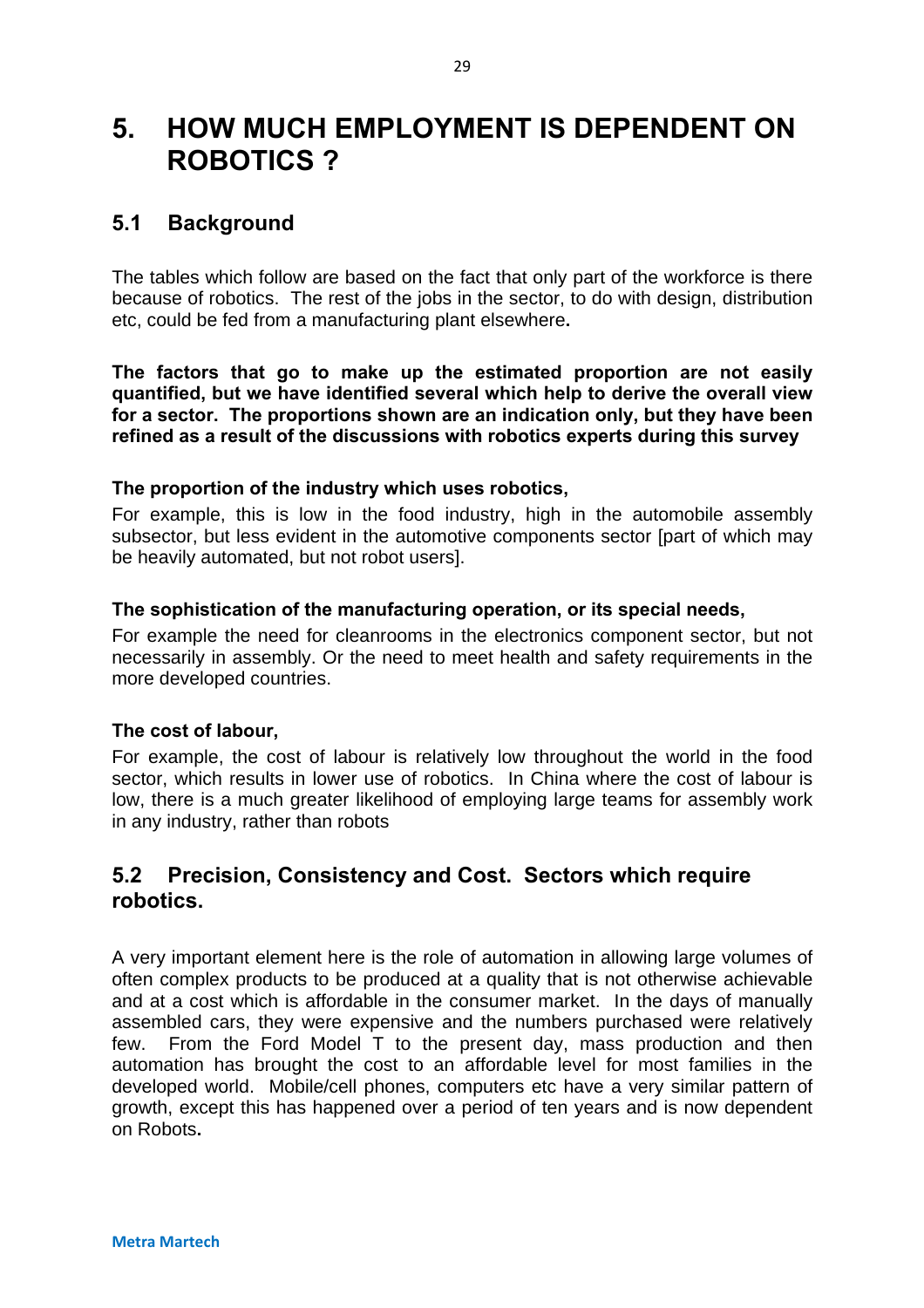Description of the electronics sector structure in USA, [provided by the Bureau of Labor Statistics, BLS] suggests that about 22% *[10 to 15% if we consider the whole electrical electronics sector]* of the employment in the sector is actually or potentially could be connected to robotics. Hypothetically, if robots were removed, some products would become unviable, while others would move to the low cost countries and be assembled by hand. Feedback from the Chinese answers is that many tasks carried out in this sector, particularly by SME are still done by hand, but the Foxconn example below shows that the situation is changing in China. The loss of jobs would thus be greater in the developed countries, and the gain in jobs greater in the lower cost industrialising countries. There are no statistics on this type of dependence and we have made broad estimates based on the above and the number of robots in use in the country in the sector.

The need for robotics in this industry, to achieve accuracy in large volume output and alleviate the worker stress caused by repetitive work under pressure is illustrated by recent Foxconn announcements.

Taiwan-registered Hon Hai Precision Industry Co (Foxconn) has announced plans to build large numbers of robots for its own purposes. It has been reported in the press that about 10,000 units of these robots are already installed. They are less sophisticated than the ISO defined "Industrial Robot", but the project is expected to create around 2,000 jobs in Taiwan, and initial indications from other news sources that the robots would replace the jobs of many Chinese workers have now been clarified. **The robots are intended to assist in overcoming Foxconn's welldocumented workforce problems, not by replacing those workers with robots, but by supplementing those workers. T**he company states that it **intends to maintain its workforce and train existing workers for more important tasks.**  The robots will enable the company to solve its hiring problems while improving output and workforce morale.



Foxconn robot

#### **Foxconn is best known as the largest exporter in China, the assembler/manufacturer of Apple's iPad and iPhone . The company has**

thirteen factories in China (including the massive industrial complex in Shenzen, plus manufacturing facilities in India, Mexico, Brazil, Slovakia, Poland and the Czech Republic, where it is the country's second largest exporter.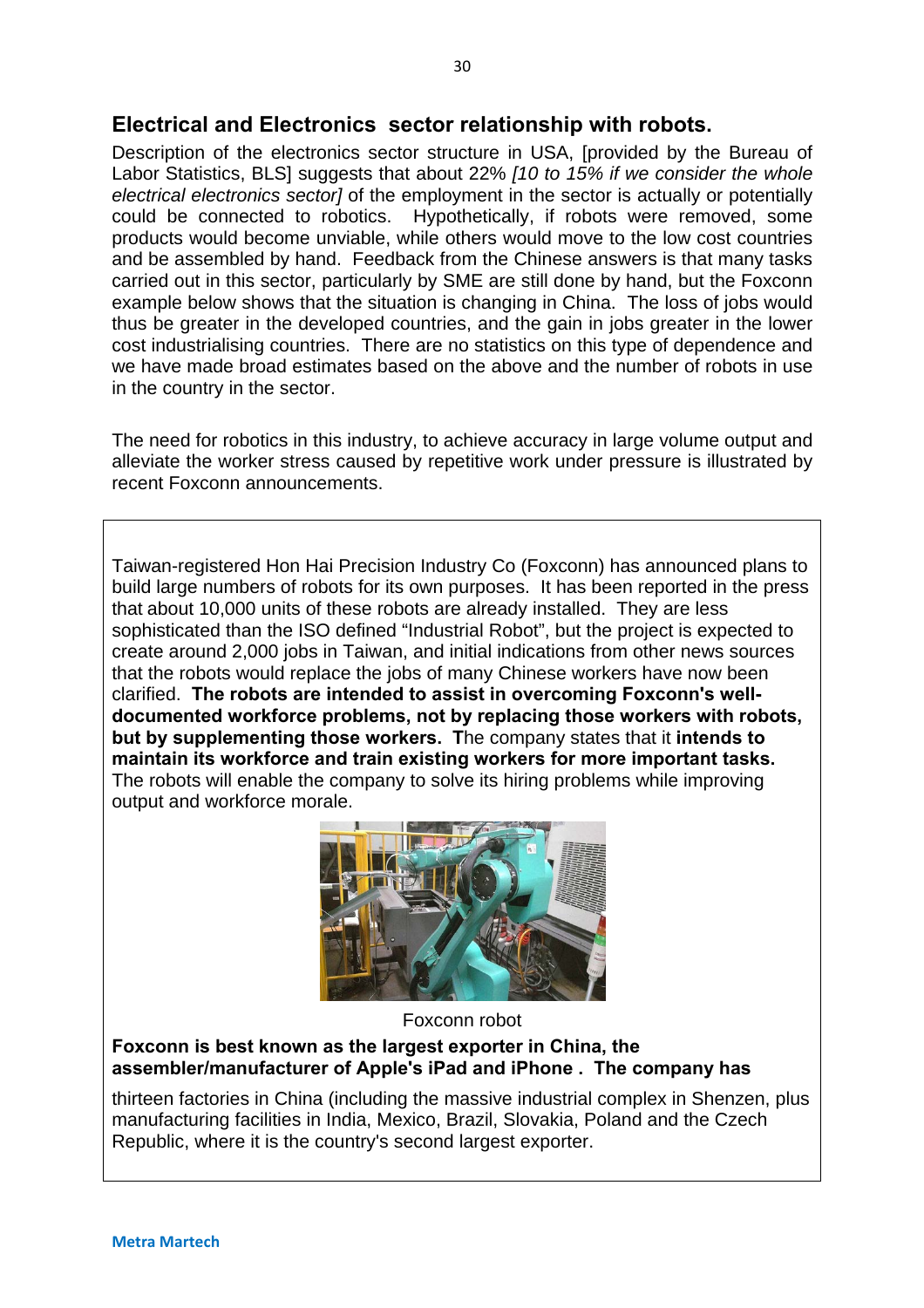| Robots per 10,000<br>employees<br>Electric/electronic | <b>Brazil</b> | <b>China</b> | Germany | Japan | Rep of<br><b>Korea</b> | <b>USA</b> |
|-------------------------------------------------------|---------------|--------------|---------|-------|------------------------|------------|
| 2008                                                  | 4             | 5            | 240     | 1,180 | 1,000                  | 200        |
| 2011                                                  | 6             | $11*$        | 255     | 1,200 | 1,450                  | 280        |
| '08 to '11<br>Change                                  | $+50%$        | $+120%$      | $+6%$   | $+2%$ | 45%                    | 40%        |

*\*And note the Foxconn plan to greatly increase its use of robotics in the next few years.* 

## **Electrical and Electronics**

| Country       | <b>Numbers</b><br>employed<br>[1,000]<br>2008 2011 | <b>Proportion</b><br>depending* on<br>Robotics* | <b>Number employed</b><br>depending** on<br><b>Robotics</b> | <b>Apparent new</b><br>employment<br>dependent on<br>robotics<br>2008 to 2011 |
|---------------|----------------------------------------------------|-------------------------------------------------|-------------------------------------------------------------|-------------------------------------------------------------------------------|
| <b>Brazil</b> | 390                                                | 2 to $5%$                                       | 7,800 to 19,500                                             | 300 to 500                                                                    |
|               | 405                                                |                                                 | 8,100 to 20,025                                             |                                                                               |
| China         | 6,800                                              | 2 to 5%                                         | 150,000 to 350,000                                          | 100,000                                                                       |
|               | 7,700                                              | 3 to $6\%$ <sup>*</sup>                         | 250,000 to 450,000                                          |                                                                               |
| Germany       | 980                                                | 5 to 10%                                        | 49,000 to 98,000                                            | 1,000 to 2,000                                                                |
|               | 1,010                                              |                                                 | 50,000 to 100,000                                           |                                                                               |
| Japan         | 2,050                                              | 12 to 15%                                       | 246,000 to 307,500                                          | $-34,000$ to                                                                  |
|               | 1,770                                              |                                                 | 212,400 to 265,500                                          | $-42,000$                                                                     |
| Rep of Korea  | 552                                                | 10 to 15%                                       | 55,200 to 82,800                                            | 10,000 to                                                                     |
|               | 620                                                | 11 to 16%                                       | 65,000 to 100,000                                           | 20,000                                                                        |
| <b>USA</b>    | 1,420                                              | 10 to 15%                                       | 142000 to 213,000                                           | $-20,000$ to                                                                  |
|               | 1,220                                              |                                                 | 122,000 to 183,000                                          | $-30,000$                                                                     |
| Total above   | 12 million                                         |                                                 | 650,000 to 1 million                                        | 50,000 to                                                                     |
|               | 12.7 million                                       |                                                 | 650,000 to 1.2 million                                      | 60,000                                                                        |
| World         | 15 to 20 million                                   | 5 to 10%                                        | 750,000 to 2 million                                        | 50,000 to                                                                     |
|               | 16 to 21                                           |                                                 | 800,000 to 2.1 million                                      | 100,000                                                                       |

Metra Martech

*\*The proportions were derived in the 2010 project note particularly the estimated increase in China.* 

*\*\*If there were no robotics, the job would not exist or would not be sustainable as manufacturing and employment practices change..* 

*\*\*\* Continued growth of other South East Asian production*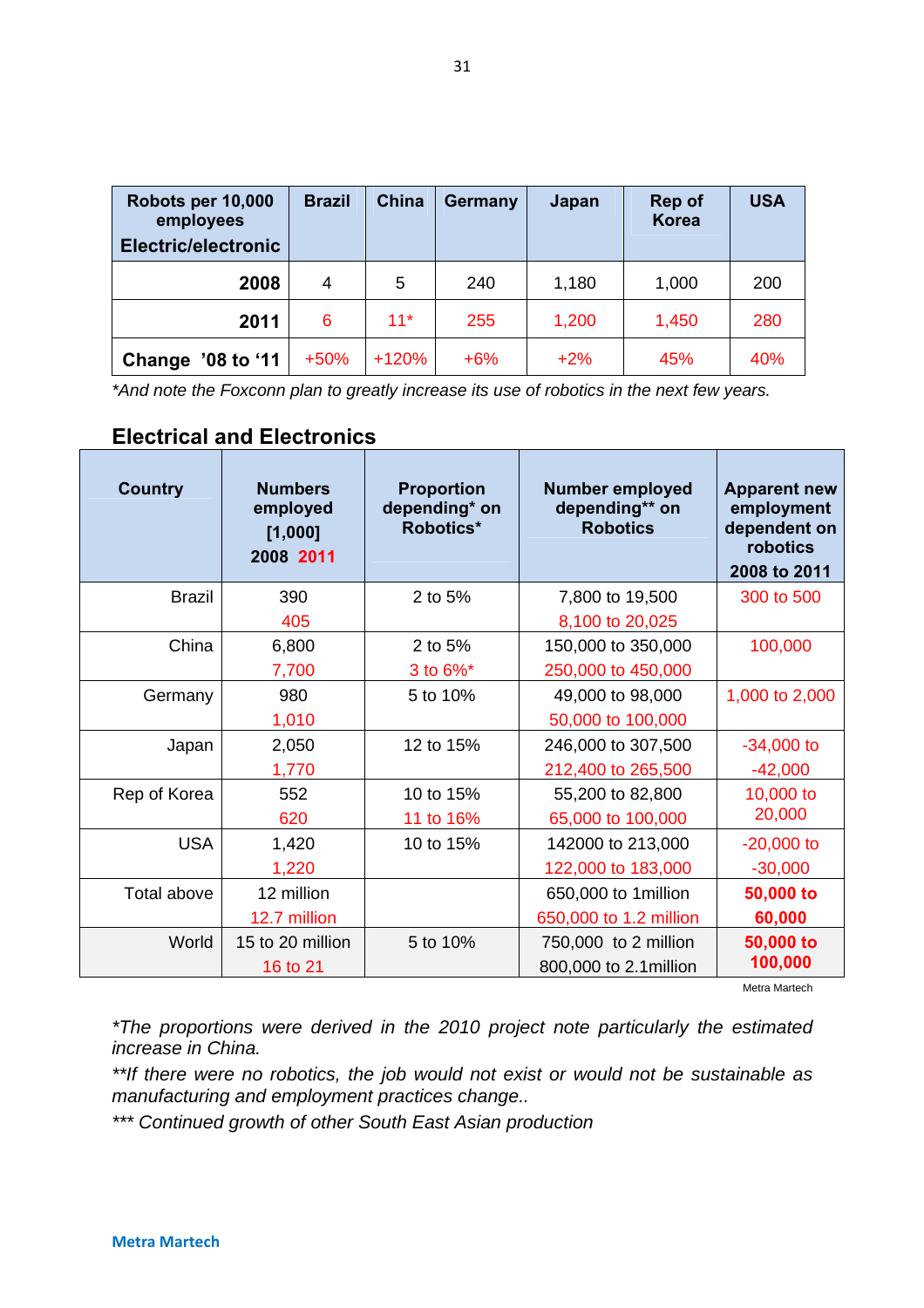### **Automotive sector relationship with robotics**

Manufacture is very dependent on the precision and consistency needed to obtain quality at competitive production costs. The sector structure in USA [BLS again] suggests that about 37% of the employment in the sector is actually or potentially could be connected to robotics. This is reinforced by comments from the experts that there is still plenty of opportunity to expand the use of robots in the automotive sector.

*"Automation and robotics will enter new areas of the car making process, essentially the assembly area, and this will drive growth in both the industrialised and the industrialising markets.* 

*The reasons this has not been possible so far are technical but as technological improvements resulting in more intelligent robot systems with better sensors enable closer interaction between human workers and robots, it will become a reality. This will drive automation into new areas and provide additional growth even in areas that appear saturated already.* 

*Every new production line built for the automotive industry results in orders for more robots and these orders are augmented by the new assembly activities that are becoming robotised." [Robot expert]* 

Robots are mainly used in the body shop where welding, painting and material handling applications take place. The final assembly is a different segment of the plant, and that's where robots have not penetrated so much. There are a lot of people doing final assembly where robots cannot currently be used because they need to be working side by side with the people, but legislation says they have to be fenced off. GM have a joint research with NASA to produce a robot system with spatial awareness that is safe to work alongside, in the final assembly area. The component sector is also a user of robotics, but the nature of the components allows more automation rather than robotics.

 The number of people who depend on robotics varies broadly with the wage level of the country. In China, where there are many low cost workers, larger teams are involved with the robotic work.

*"In Germany, the number of robots that are used to make a car is among the highest in the world. So VW for example uses a lot of robots in its German plants or its Spanish plants but vastly fewer in its Chinese plants, to make the same model (e.g Jetta). If you visit a plant in China you see that the robots are being used in only a few areas, mainly spot welding, and even so, they continue to weld by hand as well. You don't see robots inserting window-panes or assembling components." [Robot expert]* 

*But the application of robots is growing as production grows [Metra]*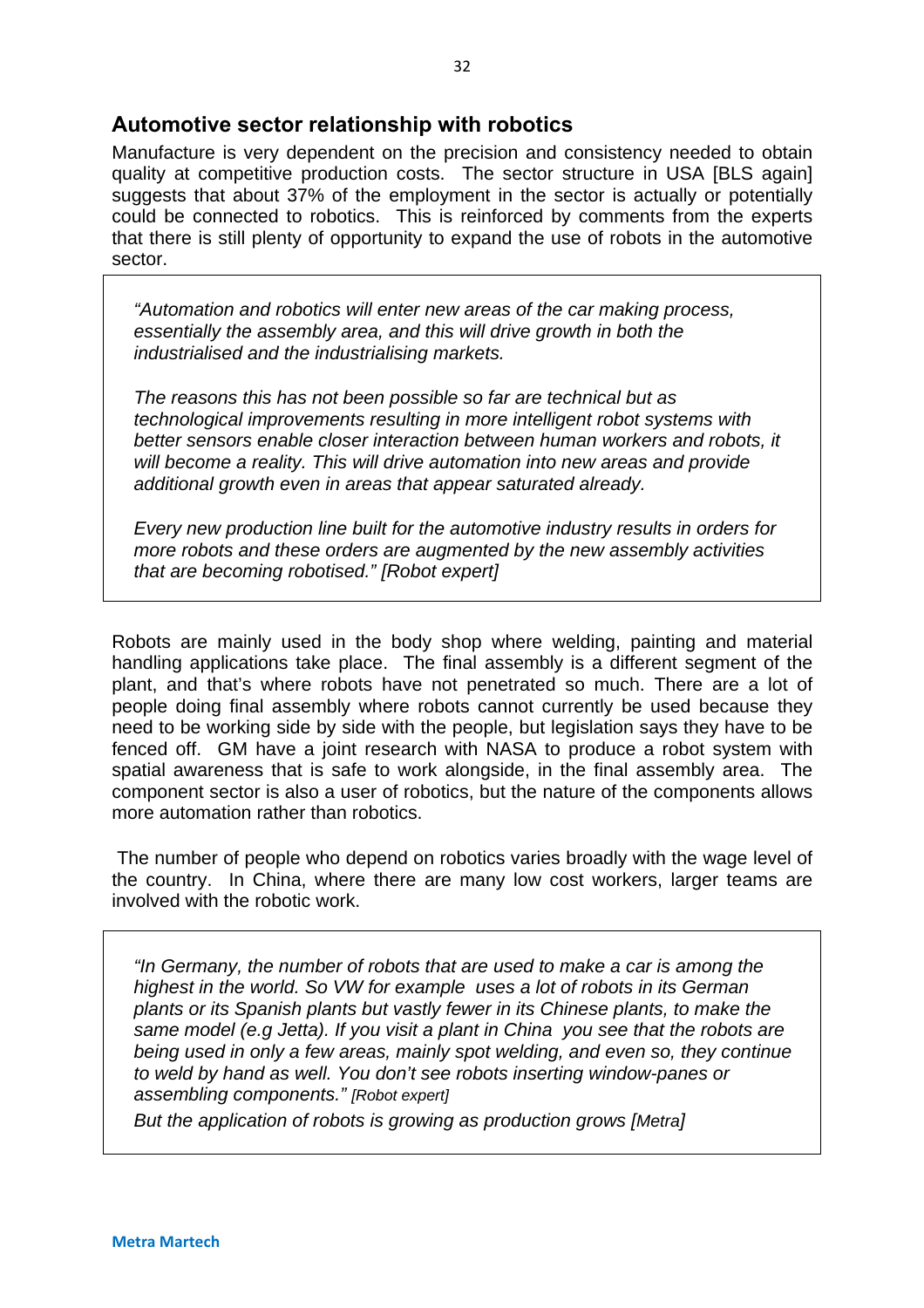| Robots per 10,000<br>employees<br><b>Automotive</b> | <b>Brazil</b> | China   | Germany | Japan  | Rep of<br>Korea | <b>USA</b> |
|-----------------------------------------------------|---------------|---------|---------|--------|-----------------|------------|
| 2008                                                | 45            | 63      | 1,082   | 1,606  | 554             | 1,000      |
| 2011                                                | 69            | 141     | 1,176   | 1,584  | 895             | 1,104      |
| Change '08 to '11                                   | $+53%$        | $+114%$ | $+9%$   | $-1\%$ | $+62%$          | $+10%$     |

*[IFR]* 

In a more expensive manufacturing region there are more robots, but fewer people involved with them. We have represented this by the percentage ratios in column three below. They are not exact figures, but they have been refined during our discussions with robotics experts.

China's robotics investment is still heavily dependent on the automotive industry with 59 percent of demand, relative to electronics at 17 percent. *[Robotics Businiess review Dec 2012],*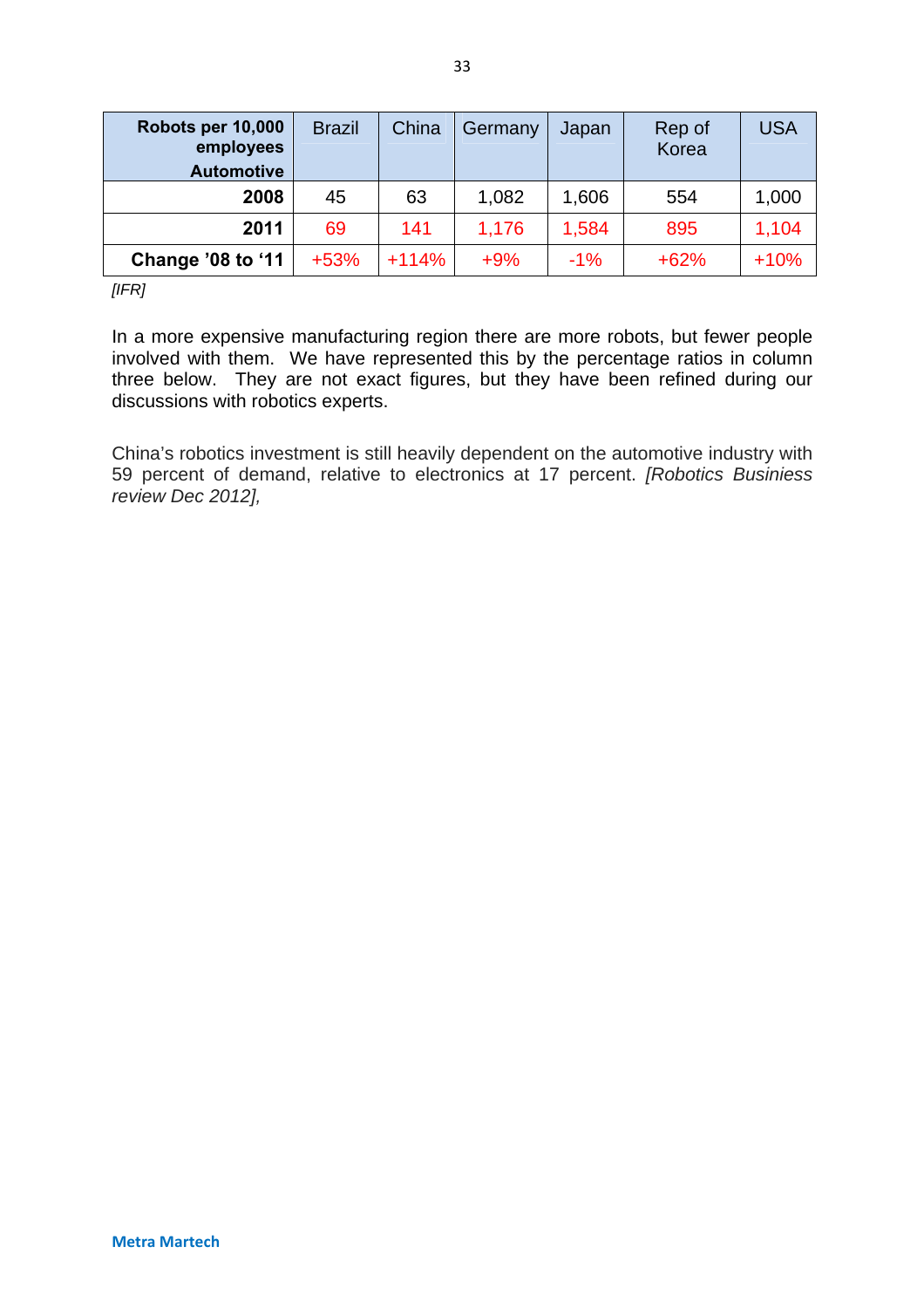**Automotive** 

| <b>Country</b><br>2008<br>2011 | <b>Numbers</b><br>employed | <b>Change in</b><br>employment | <b>Total</b><br><b>Vehicle</b><br><b>Production</b><br>IOICA | <b>Number of</b><br>robots<br>[IFR] | <b>Employees</b><br>depending* on<br><b>Robotics [Metra]</b> | <b>Number</b><br>employed<br>depending on<br><b>Rob'ts</b> | <b>Apparent new</b><br>employment dependent<br>on robotics |
|--------------------------------|----------------------------|--------------------------------|--------------------------------------------------------------|-------------------------------------|--------------------------------------------------------------|------------------------------------------------------------|------------------------------------------------------------|
| <b>Brazil</b>                  | 507,000**<br>542,000**     | 35,000                         | 3.2 <sub>m</sub>                                             | 2,300<br>3,700                      | 1 to 4%<br>2 to 5%***                                        | 5,700 to 20,000<br>10,000 to 25,000                        | 5,000                                                      |
| China                          | 2.7million<br>2.9million   | 200,000                        | 3.4 <sub>m</sub><br>9.3m 18.4m                               | 17,000<br>40,000                    | 2 to 5%<br>4 to 10%***                                       | 54,000 to 135,000<br>116,000 to 290,000                    | 60,000 - 150,000                                           |
| Germany                        | 757,000<br>719,535         | $-37,000$                      | 6.0m<br>6.3m                                                 | 82,000<br>85,000                    | 20 to 30%                                                    | 150,000 to 230,000<br>145,000 to 215,000                   | $-5,000 - 15,000$                                          |
| Japan                          | 895,000<br>787,000         | $-108,000$                     | 11.6 $m$ 8.4 $m$                                             | 144,000<br>124,000                  | 20 to 30%                                                    | 180,000 to 270,000<br>150,000 to 240,000                   | $-30,000$                                                  |
| Rep of<br>Korea                | 509,210<br>485,554         | $-23,600$                      | 3.8 <sub>m</sub><br>4.7 <sub>m</sub>                         | 28,000<br>43,000                    | 15 to 20%<br>18 to 25%***                                    | 76,000 to 100,000<br>87,500 to 120,000                     | 10,000 to 20,000                                           |
| <b>USA</b>                     | 875,500<br>716,900         | $-158,000$                     | 8.7m<br>8.6m                                                 | 64,000<br>79,145                    | 15 to 20%<br>16 to 21%***                                    | 130,000 to 180,000<br>115,000 to 150,000                   | -15,000 to -30,000                                         |
| Total of<br>the<br>above       |                            | $-92,000$                      | 42.6m<br>50 <sub>m</sub>                                     | 360,800<br>374,845                  |                                                              | 600,000 to 900,000<br>650,000 to 1,030,000                 | 75,000 - 175,000                                           |
| World                          | 11.2m<br>11.9m             | 700,000                        | 70.5m<br>80.0m                                               |                                     | 10 to 15%                                                    | 1 to 1.5 million<br>1.1 to 1.6 million                     | 120,000 to<br>240,000                                      |

Metra Martech, *the number of robots and the employment figures are from IFR except for Brazil, see note below.* 

*\*If there were no robotics, the job would not exist at that location.* 

*\*\* IFR's employment figures for Brazil have been increased to allow an increase estimated by Metra. The proportion dependent on robotics in Brazil has been reduced for both years to take more account of the comparatively small numbers of robots in use there.*

*\*\*\* Growth in use of robots/employee 2008/2012 in automotive [see table above]. .The percentage increase in column 5 is an indication of the likely change rather than an exact number.*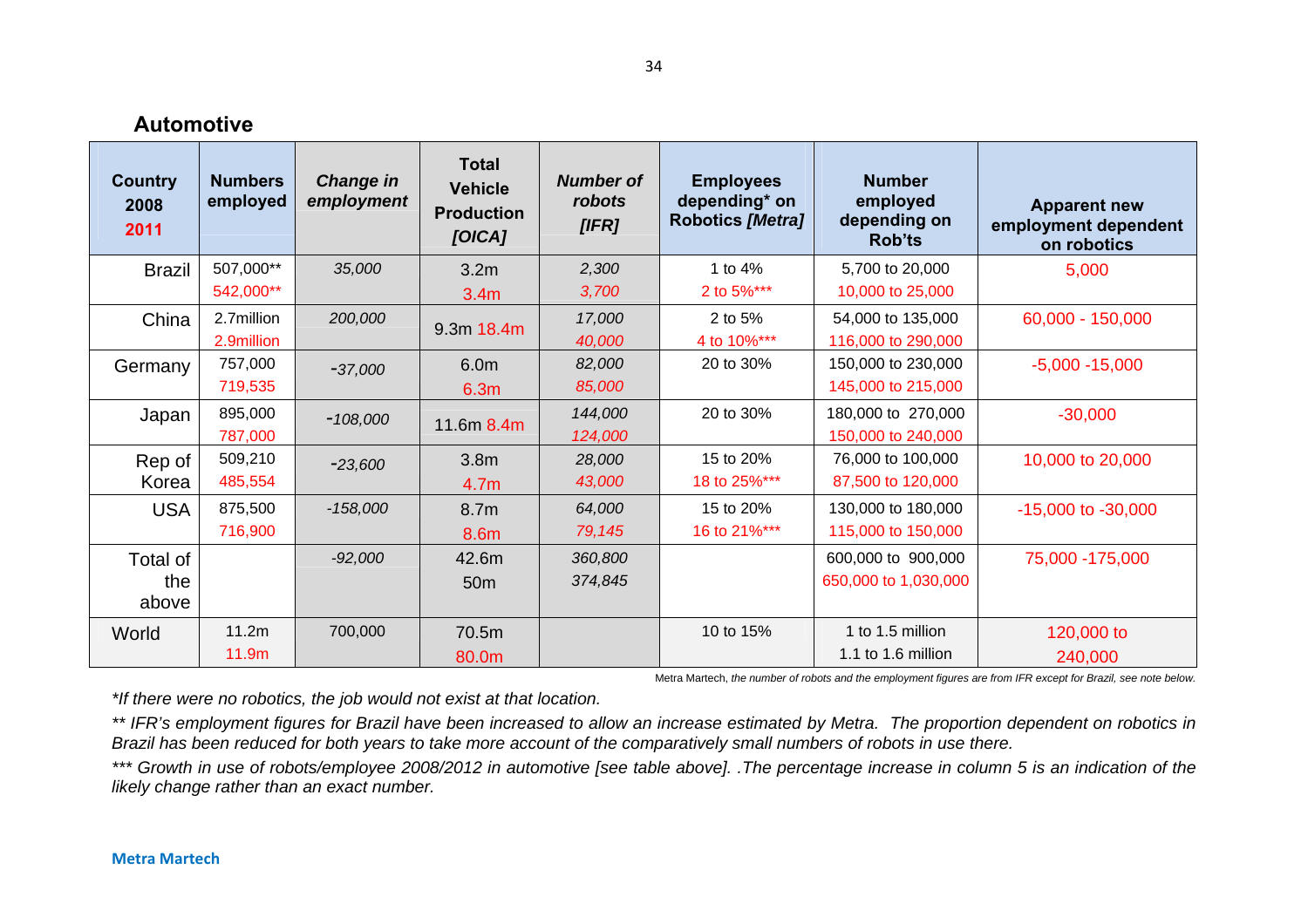The figures show a loss of employment in the study countries of 92,000. This is more than offset by the increase in employment due to robotics 75,000 to 175,000. Brazil, China and Republic of Korea have gained, the other countries have lost employment**.** 

**"**Executives' confidence is in line with data from the U.S. Bureau of Labor Statistics, which shows steady growth in auto industry employment over the last three years. Industry employment plummeted from 2006 to mid-2009, and has yet to recover to the levels of the early 2000s. However, since June 2009, employment in motor vehicle and parts manufacturing has grown from 624,400 jobs to 774,600 jobs, a 24.1 percent increase."

*[KPMG report August 2012]*







[*US Bureau of Labor Statistics]* 

# **5.3 Unsatisfactory working conditions, where robotics have replaced humans.**

## **Food and Drink**

The USA sector structure suggests that about 30% of the employment in the Food and Drink sector is actually or potentially could be connected to robotics. In fact the use of robots is relatively low. This is a sector with below average wage costs and often need for only minimum skills.

*"The food industry as a whole is probably the next largest sector but it is very diverse. Robots are currently mainly being used here in downstream packaging, palletising and logistics and not very much in processes upstream of packaging. There is great potential to use robots in future for handling and processing tasks, such as cutting, positioning, inspection. It is already being done but much less than it could be." [robot expert]*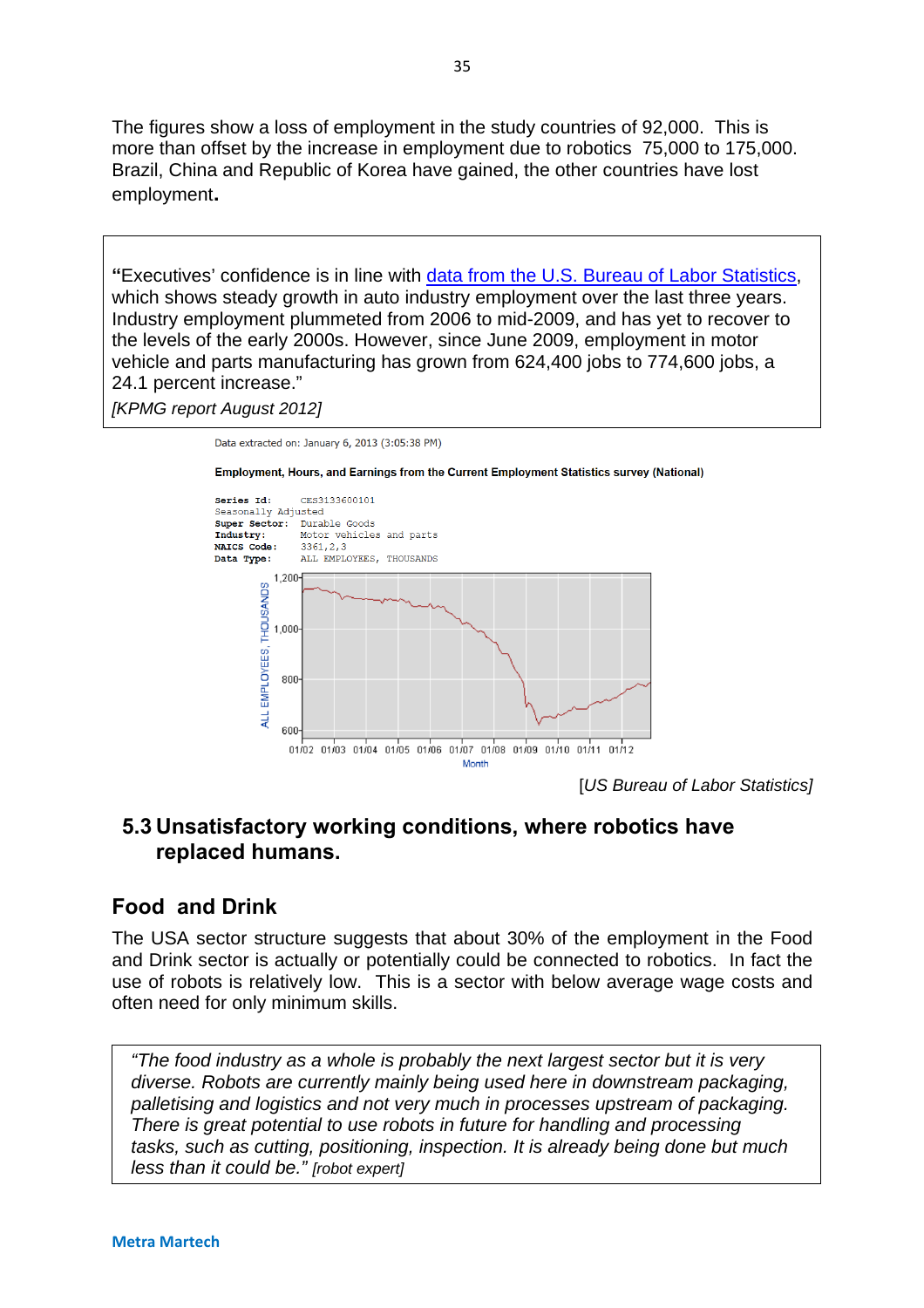Food is highlighted by the US Bureau of Labor as dangerous, but the big companies, and those making liquid ingredients use process control rather than robotics. Packaging and despatch are areas with potential, as are new products around the processed ready meal. The number of people in this industry dependent on robotics is a very small percentage of the total.

| Robots per 10,000<br>employees<br><b>Food &amp; Drink</b> | <b>Brazil</b> | China | Germany | Japan | Rep of<br>Korea | <b>USA</b> |
|-----------------------------------------------------------|---------------|-------|---------|-------|-----------------|------------|
| 2008                                                      | $<$ 1         | 3     | 55      | 25    | 13              | 40         |
| 2011                                                      | $<$ 1         |       | 57      | 23    | 21              | 50         |
| Change                                                    | ۰             | 130%  | 4%      | $-8%$ | 62%             | 25%        |

# **Food and Drink**

| <b>Country</b><br>2008<br>2011 | <b>Numbers</b><br>employed          | <b>Proportion</b><br>depending*<br>on Robotics | Number of<br>employees<br>depending on<br><b>Robotics</b> | <b>Apparent new</b><br>employment<br>dependent on<br>robotics<br>2008 to 2011 |
|--------------------------------|-------------------------------------|------------------------------------------------|-----------------------------------------------------------|-------------------------------------------------------------------------------|
| <b>Brazil</b>                  | 1.6 million<br>1.8 million          | $<< 1\%$                                       | 1,000 to 2,000                                            | 100 to 200                                                                    |
| China                          | 2.7 million<br>3.1 million          | $<< 1\%$                                       | 10,000 to 20,000                                          | 1,100                                                                         |
| Germany                        | 858,000<br>895,000                  | $< 1\%$                                        | 4,000 to 5,000                                            | 400 to 500                                                                    |
| Japan                          | 1.42 million<br>1.36million         | $< 1\%$                                        | 5,000 to 8,000                                            | $-500$ to $-800$                                                              |
| Rep of Korea                   | 261,000<br>263,000                  | $< 1\%$                                        | 1,000 to 1,500                                            | 100 to 150                                                                    |
| <b>USA</b>                     | 1.66 million<br>1.64million         | < 1.5%                                         | 10,000 to 12,000                                          | $-150$                                                                        |
| Total                          | 8.5 million<br>9 million            |                                                | 30,000 to 50,000                                          | 1,000                                                                         |
| World                          | 15 to 20 million<br>16 to 22million | $< 1\%$                                        | 50,000 to 60,000                                          | 1,500                                                                         |

Metra Martech

*\*If there were no robotics, the job would not exist at that location.*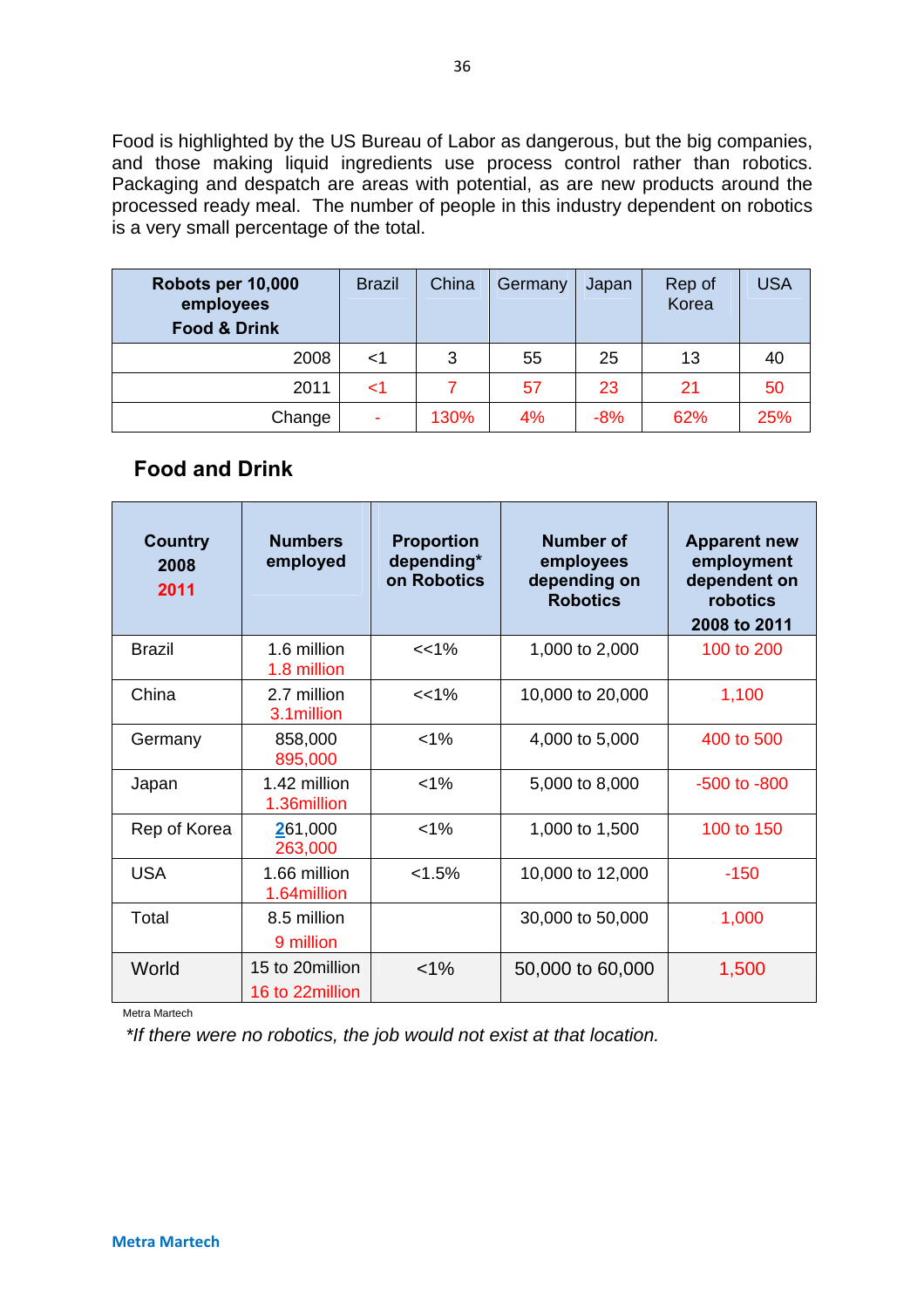**Foundries** are an obvious application, a robot could perform more effectively as well as relieving the operator from difficult working conditions, but the numbers are relatively small. Robots per 10,000 employed, in metalwork [including foundries]**,** are >50 to 100, or ½ to 1%. This may be explained by the different range of vehicles produced.

The reasons for metalcasters to adopt robots are not new, but the technologies available to them are presenting a range of capabilities that make the investment more than a labor saving or labor environment strategy. The progress of robotic technology and the emergence of new functions make these installations even more consequential for the metalcasters that adopt them.

Cycle time is one consideration, so higher throughput is a goal, metalcasters are trying to increase the throughput in their existing operations."

Quality is another reason, especially for finishing. The consistency and quality of finishing with a robot is typically much better than it is for a manual operation: deburring, degating, grinding, sawing, etc.

Pouring is very labor-intensive and slow, and it can be done more quickly and accurately with a robot than manually.

Robots will soon be able to monitor process parameters such as metal temperatures and volumes, or mold or die temperatures, all of which may require an adjustment in a metalcasting production process, *[Foundry Magazine]* 

| <b>Country</b><br>2008<br>2011 | <b>Numbers</b><br>employed | <b>Proportion</b><br>depending* on<br><b>Robotics</b> | Number of<br>employees<br>depending on<br><b>Robotics</b> | <b>Apparent new</b><br>employment<br>dependent on<br>robotics<br>2008 to 2011 |
|--------------------------------|----------------------------|-------------------------------------------------------|-----------------------------------------------------------|-------------------------------------------------------------------------------|
| <b>Brazil</b>                  |                            | 1%                                                    |                                                           |                                                                               |
| China                          | 750,000<br>900,000         | 0.5%                                                  | 3,000<br>3,500 to 4,000                                   |                                                                               |
| Germany                        | 50,000                     | 5%                                                    | 2,500                                                     |                                                                               |
| Japan                          | 50,000                     | 5%                                                    | 2,500                                                     |                                                                               |
| Rep of<br>Korea                |                            | 5%                                                    |                                                           |                                                                               |
| <b>USA</b>                     | 50,000                     | 5%                                                    | 2,500                                                     |                                                                               |
| World                          | $1.5$ to $2$<br>million    | 1 to 2%                                               | 15,000 to 40,000                                          | 1,000 to 2,000                                                                |

## **Foundries**

Metra Martech

*\*If there were no robotics, the job would not exist at that location.*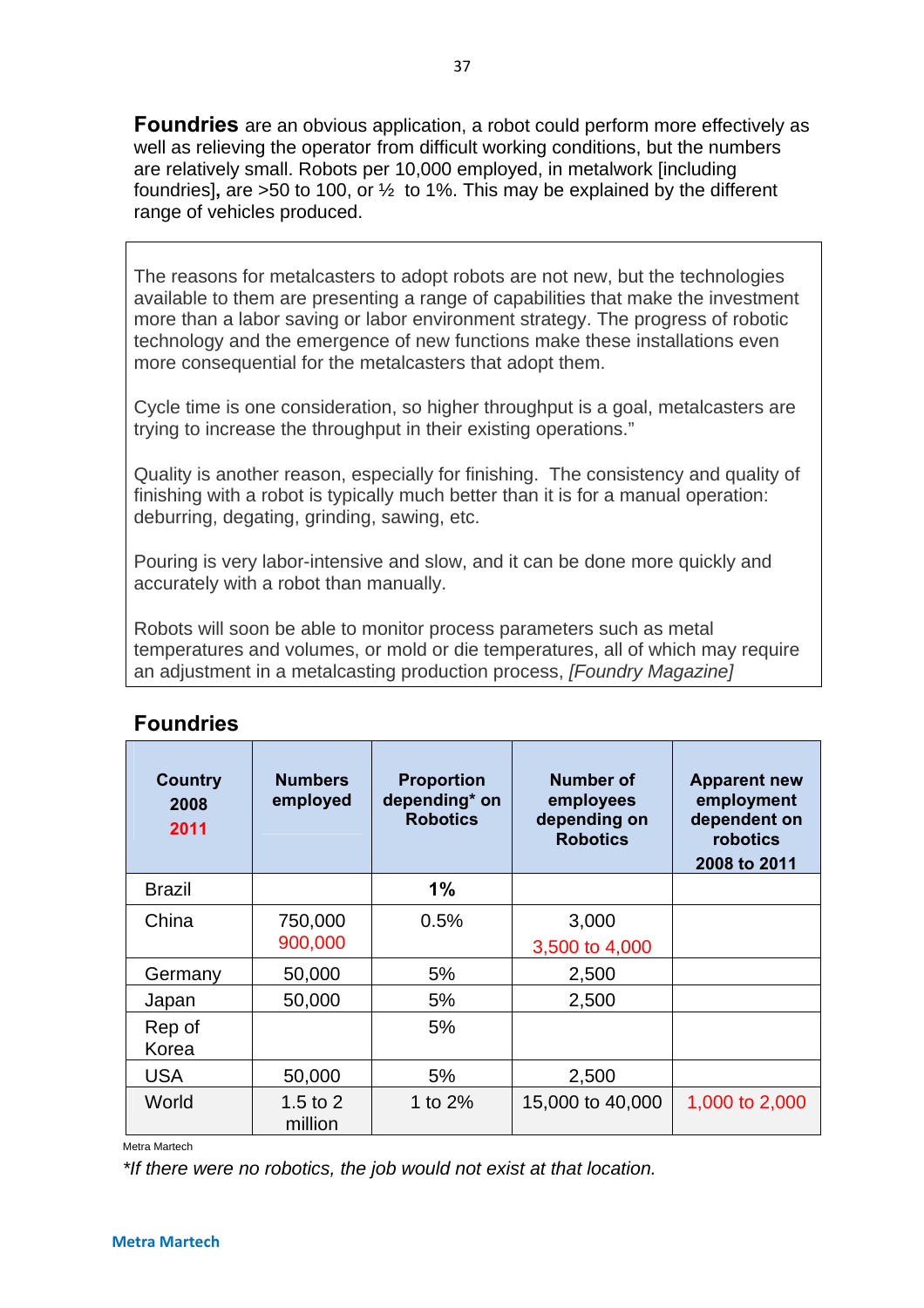# **Chemicals, Rubber and Plastics, and Pharmaceuticals**

The USA industry structure in this sector shows that maybe 10% of employment is potentially suitable for robotics. However, most of the processes are automated. Many are hazardous.

Plastic moulding, chemical dosing, filling etc are robotics areas. Current use is mainly in the plastics sector, and in pharmaceuticals.

| Robots per 10,000<br>employees<br>2008<br>2011 | <b>Brazil</b> | China | Germany | Japan | Rep of<br>Korea | <b>USA</b> |
|------------------------------------------------|---------------|-------|---------|-------|-----------------|------------|
| Chemical (less                                 | <1            | 10    | 100     | 165   | 20              | 50         |
| Plastics & Rubber)                             | $<$ 1         | 20    | 105     | 150   | 25              | 65         |
| <b>Plastics &amp; Rubber</b>                   | 22            | 16    | 400     | 630   | 300             | 375        |
|                                                | 33            | 35    | 440     | 580   | 400             | 450        |

# **Chemicals etc.**

| <b>Country</b><br>2008<br>2011 | <b>Numbers</b><br>employed            | <b>Proportion</b><br>depending*<br>on Robotics | <b>Number of</b><br>employees<br>depending on<br><b>Robotics</b> | <b>Apparent new</b><br>employment<br>dependent on<br>robotics<br>2008 to 2011 |
|--------------------------------|---------------------------------------|------------------------------------------------|------------------------------------------------------------------|-------------------------------------------------------------------------------|
| <b>Brazil</b>                  | 1,240,000<br>1,350,000                | $< 1\%$                                        | 2,000 to 3,000<br>2,200 to 3,250                                 | 200 to 250                                                                    |
| China                          | $[7.8 \text{ million}]$<br>8.6million | $<< 1\%$                                       | 5,000 to 10,000<br>5,500 to 11,000                               | 500 to 1,000                                                                  |
| Germany                        | 910,000<br>890,000                    | 1 to 2%                                        | 5,000 to 10,000                                                  |                                                                               |
| Japan                          | 1,200,000<br>1,140,000                | 1 to 2%                                        | 10,000 to 20,000                                                 |                                                                               |
| Rep of Korea                   | 300,000<br>360,000                    | 1%                                             | 3,000<br>3,600                                                   | 600                                                                           |
| <b>USA</b>                     | 1,580,000<br>1,420,000                | 1 to 2%                                        | 15,000 to 25,000                                                 |                                                                               |
| Total for the<br>six countries | 10 to 15 m<br>11 to 16m               |                                                | 37,000 to 70,000<br>38,000 to 72,000                             | 1,300 to 2,000                                                                |
| World                          | 20 to 40m                             | <1%                                            | 100,000                                                          | 3,000 to 5,000                                                                |

Metra Martech

*\*If there were no robotics, the job would not exist at that location. Most of the robotics occurs in the plastics manufacturing sector.*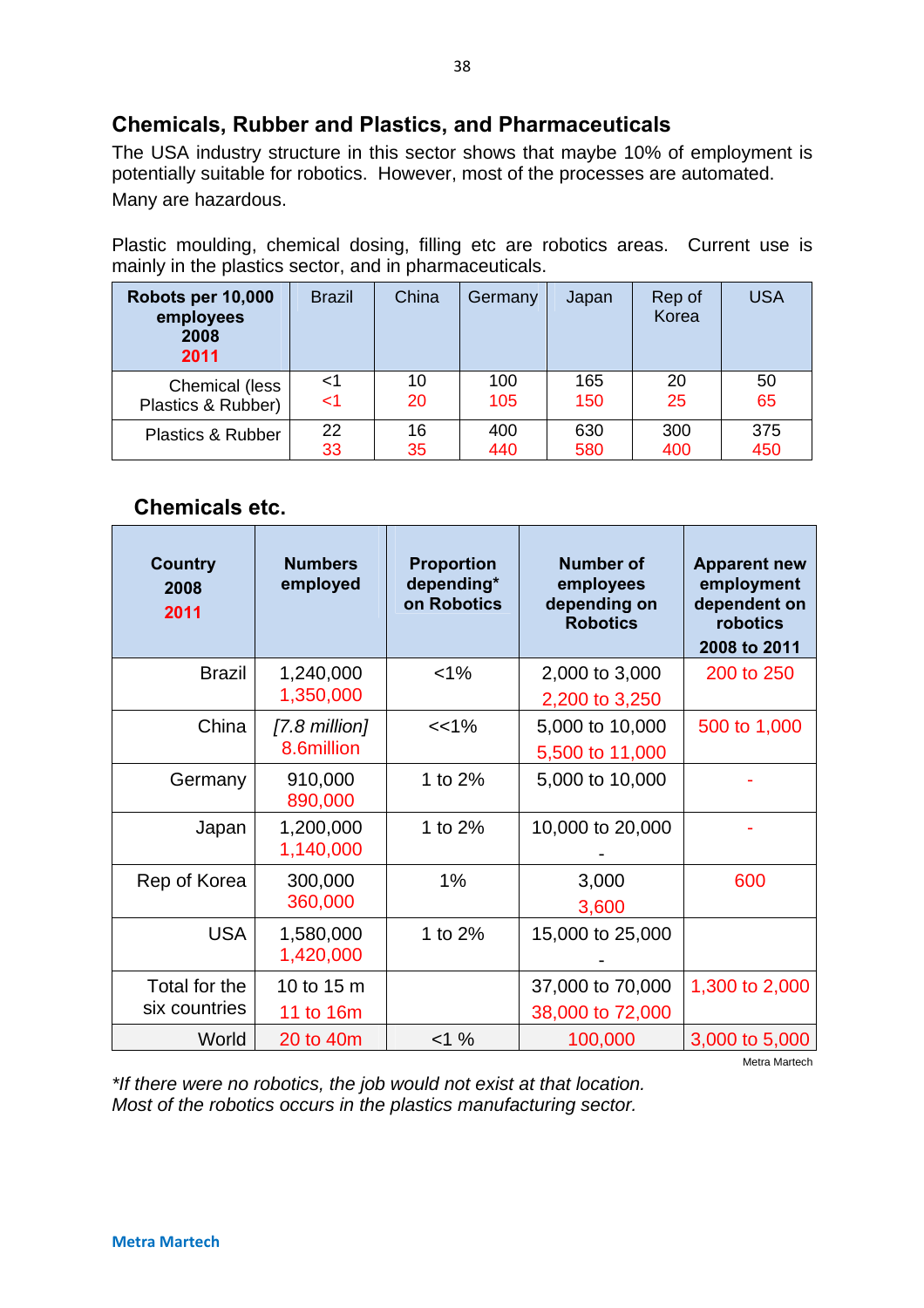# **5.4 Supporting employment of local industry**

We have already counted the automotive sector as one which cannot now be made to satisfactory standards *in any country* without robotics although in the industrialising countries more jobs are still done manually. There is a second reason too why the automotive sector is hard to analyse in terms of supporting local employment. It is possible to make many components on automated lines in low cost countries. Once it gets to the bodyshell, the cost of transporting bodies for final fitting in the high cost country, other factors being equal, becomes too costly. The industry is saved by the transportation cost. The third factor is the exchange rate and tax situation. This has led to US made Hondas and Toyotas being shipped from USA to Korea rather than sourcing them from Japan.

The choice is then to use more robots to produce better quality, [Germany, Japan, and increasingly Korea] or to find a lower cost region in which to make the cars. Examples of these are the Southern states in USA and East Europe for the Europeans.

The electronics sector has already conceded much electronics manufacture to the low cost areas. There they increasingly use robots when necessary to get the quality/volume equation right.

The opportunity for supporting local manufacturing employment appears to lie in situations where:

- The total cost of producing locally can be kept equal to or below the lower cost overseas manufacture plus the added transport cost.
- The benefits of having local service and support almost outweigh the lower cost overseas manufacture plus the added transport cost but there would be a clear advantage if cost could be lowered.
- A company cannot get enough production in the local market to be viable, but with robotics could increase production, lower cost and sell internationally.

Calculation of the size of this opportunity for re-generating local manufacturing employment is outside the scope of this study, but it could be very large, particularly in USA where the use of robotics has lagged behind that of Germany and Japan.

### **The jobs impact in USA of trade with China**

Most of the jobs lost or displaced by trade with China between 2001 and 2011 were in manufacturing industries (more than 2.1 million jobs, or 76.9 percent).

Within manufacturing, rapidly growing imports of computer and electronic products (including computers, parts, semiconductors, and audio-video equipment) accounted for 54.9 percent of the \$217.5 billion increase in the U.S. trade deficit with China between 2001 and 2011. The growth of this deficit contributed to the elimination of 1,064,800 U.S. jobs in computer and electronic products in this period. Indeed, in 2011, the total U.S. trade deficit with China was \$301.6 billion—\$139.3 billion of which was in computer and electronic products.

*[The China Toll, Robert E Scott, Economic Policy Institute August 2012]*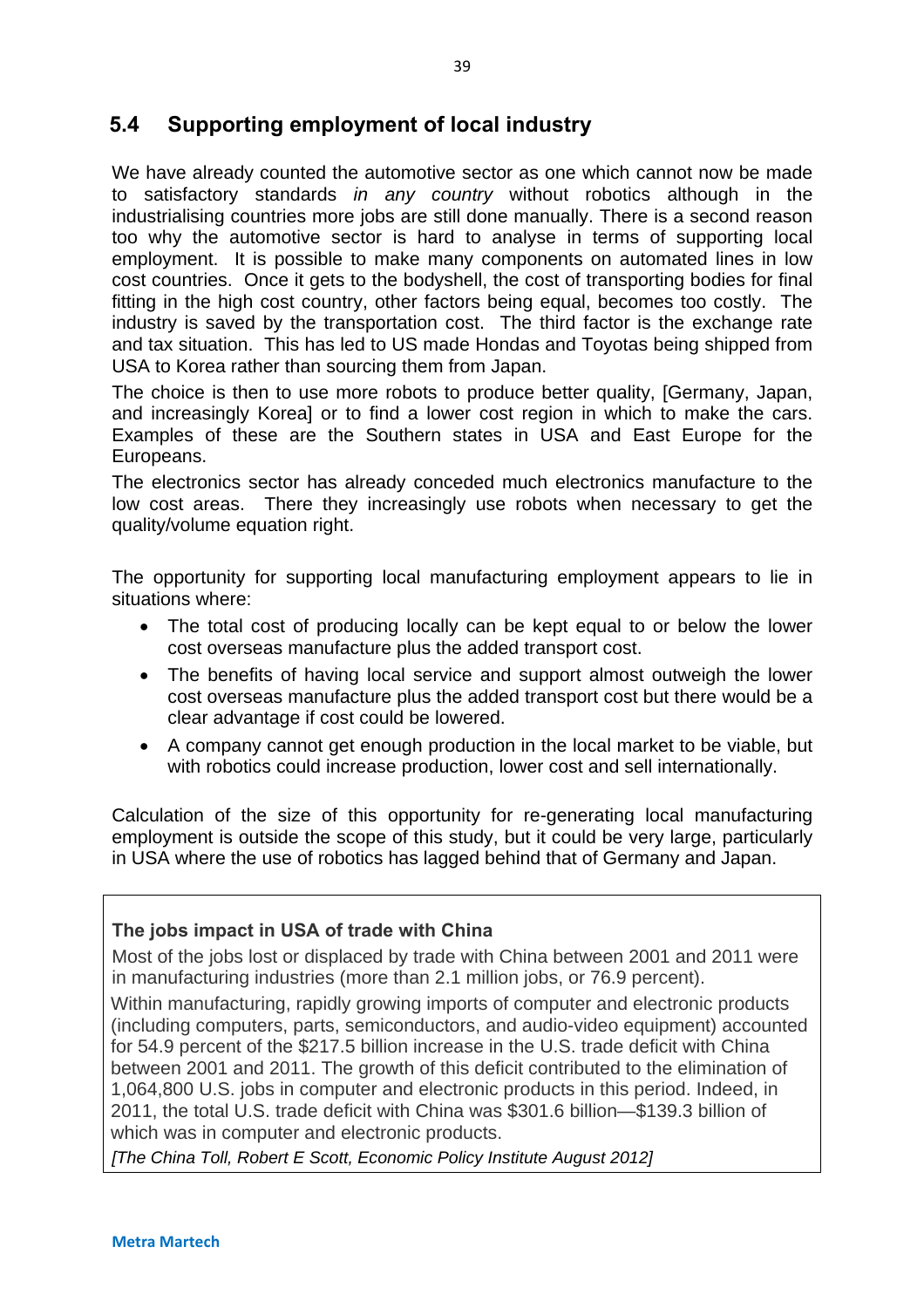| <b>Country</b><br>2008<br>2011 | No. of robots per<br>10,000 employees in<br>manufacturing<br>[ IFR] | <b>Growth</b><br>$\frac{9}{6}$ | <b>Comparative Index,</b><br>Germany = 100 |
|--------------------------------|---------------------------------------------------------------------|--------------------------------|--------------------------------------------|
|                                | 5                                                                   | 40%                            | 3                                          |
| <b>Brazil</b>                  | 7                                                                   |                                |                                            |
|                                | 10                                                                  | 210%                           | 8                                          |
| China                          | 21                                                                  |                                |                                            |
|                                | 236                                                                 | 11%                            | 100                                        |
| Germany                        | 261                                                                 |                                |                                            |
|                                | 344                                                                 | $-1%$                          | 130                                        |
| Japan                          | 339                                                                 |                                |                                            |
|                                | 221                                                                 | 57%                            | 133                                        |
| Republic of Korea              | 347                                                                 |                                |                                            |
|                                | 96                                                                  | 41%                            | 52                                         |
| <b>United States</b>           | 135                                                                 |                                |                                            |

Reasons for the comparatively low uptake of robots in USA are no doubt complex, but include: the greater availability of low cost labour, and less stringent employment laws, and the different mix of industry. The rapid rise in use of robotics in the 2008 to 2011 period still leaves the US at half the level of robot use compared with the market leaders.

#### **Automotive, the largest robot user**

In the current growth phase of the Chinese market, Western manufacturers are passing on their skills, including the use of robotics, and the chance to be supportive of home industry is greatly reduced by this. Part of the Chinese market is supplied by plants set up by long established western car makers and part by new Chinese companies. The Chinese companies are busy supplying fast growing local needs, but several have announced plans to export cars within two to three years.

Chinese car production is still so low cost, that there are reports of GM and others importing direct from their plants in China or Korea.

The "simple" solution of more automation to protect industry is thus only a part of the story. An analysis of production shows a complex picture.

The German and Japanese manufacturers who have invested heavily in automation and robots have maintained a lead in the quality market.

The Koreans appear to produce more vehicles per employee, and with fewer robots.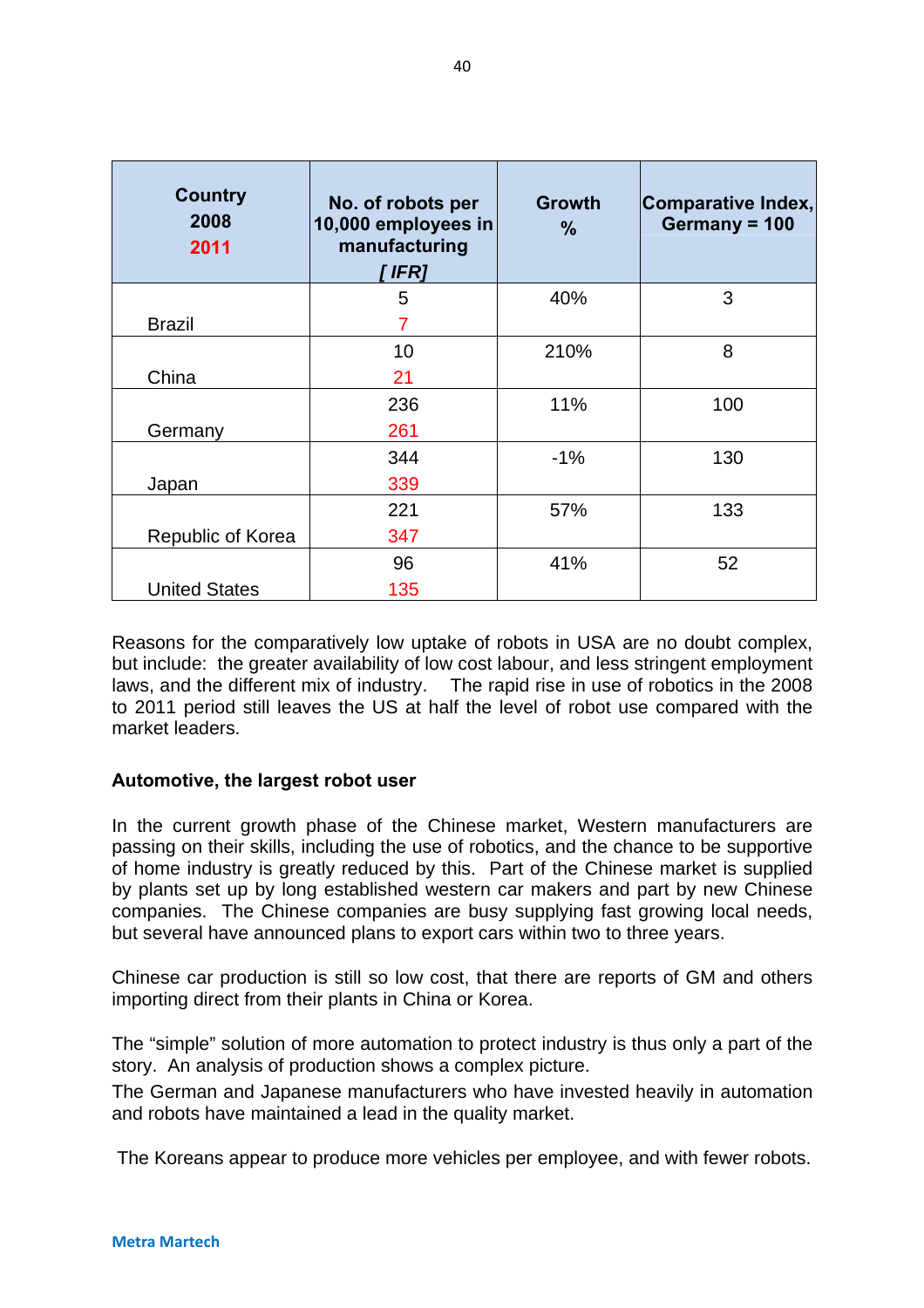The USA figure shows US producing more vehicles per employee than Germany, with a lower proportion of robots.

| <b>Country</b><br>2008<br>2011<br><b>Automotive</b> | <b>Total</b><br><b>Vehicle</b><br><b>Production</b> | <b>Number of robots</b> | All<br>vehicles<br>per robot<br>pa | <b>Employees</b><br>[1,000] | <b>All vehicles</b><br>per<br>employee<br>pa |
|-----------------------------------------------------|-----------------------------------------------------|-------------------------|------------------------------------|-----------------------------|----------------------------------------------|
| <b>Brazil</b>                                       | 3.2 <sub>m</sub>                                    | 2,300                   | 540                                | 507                         | 6.3                                          |
|                                                     | 3.4 <sub>m</sub>                                    | 3,500                   | 975                                | 555                         | 6.1                                          |
| China                                               | 9.3 <sub>m</sub>                                    | 17,500                  | 310                                | 2.7 <sub>m</sub>            | 3.4                                          |
|                                                     | 18.4m                                               | 41,000                  | 450                                | 2.9 <sub>m</sub>            | 6.3                                          |
| Germany                                             | 6.0m                                                | 78,300                  | 79                                 | 757                         | 7.9                                          |
|                                                     | 6.3m                                                | 85,000                  | 74                                 | 720                         | 8.8                                          |
| Japan                                               | 11.6m                                               | 139,000                 | 85                                 | 895                         | 13                                           |
|                                                     | 8.4m                                                | 125,000                 | 67                                 | 787                         | 10.7                                         |
| Rep of                                              | 3.8 <sub>m</sub>                                    | 27,000                  | 135                                | 509                         | 7.5                                          |
| Korea                                               | 4.7 <sub>m</sub>                                    | 43,000                  | 108                                | 485                         | 10                                           |
| <b>USA</b>                                          | 8.7 <sub>m</sub>                                    | 64,300                  | 135                                | 876                         | 10                                           |
|                                                     | 8.6m                                                | 79,200                  | 110                                | 717                         | 12                                           |
| <b>Total for</b>                                    | 42.6m                                               | 328,400                 |                                    | 6.25m                       |                                              |
| the six<br>countries                                | 49.8m                                               | 380,000                 |                                    | 6.16m                       |                                              |
|                                                     | 70.5m                                               |                         |                                    | 11.0m                       |                                              |
| World                                               | 80.0m                                               |                         |                                    | 12.0m                       |                                              |
|                                                     | [OICA 2008]                                         |                         |                                    |                             |                                              |

…………………

The Chinese reporting leaves many robots not allocated to a sector. On advice from one of the experts, we have examined the Chinese figures for spot welding, most of which is for the Automotive sector. The result is that the Chinese automotive figure may be twice as large as the figure shown here. If that is the case, the number of vehicles per robot would come down to 150+ [2008] and 225 [2011]

We believe that some vehicle makers' purchases are allocated to their home country rather than the implant country. If this is the case the Brazil figure could be as high as 6,000 for 2008. This would bring the cars per robot down to a similar 120 +. The effect on the home country calculations is relatively small.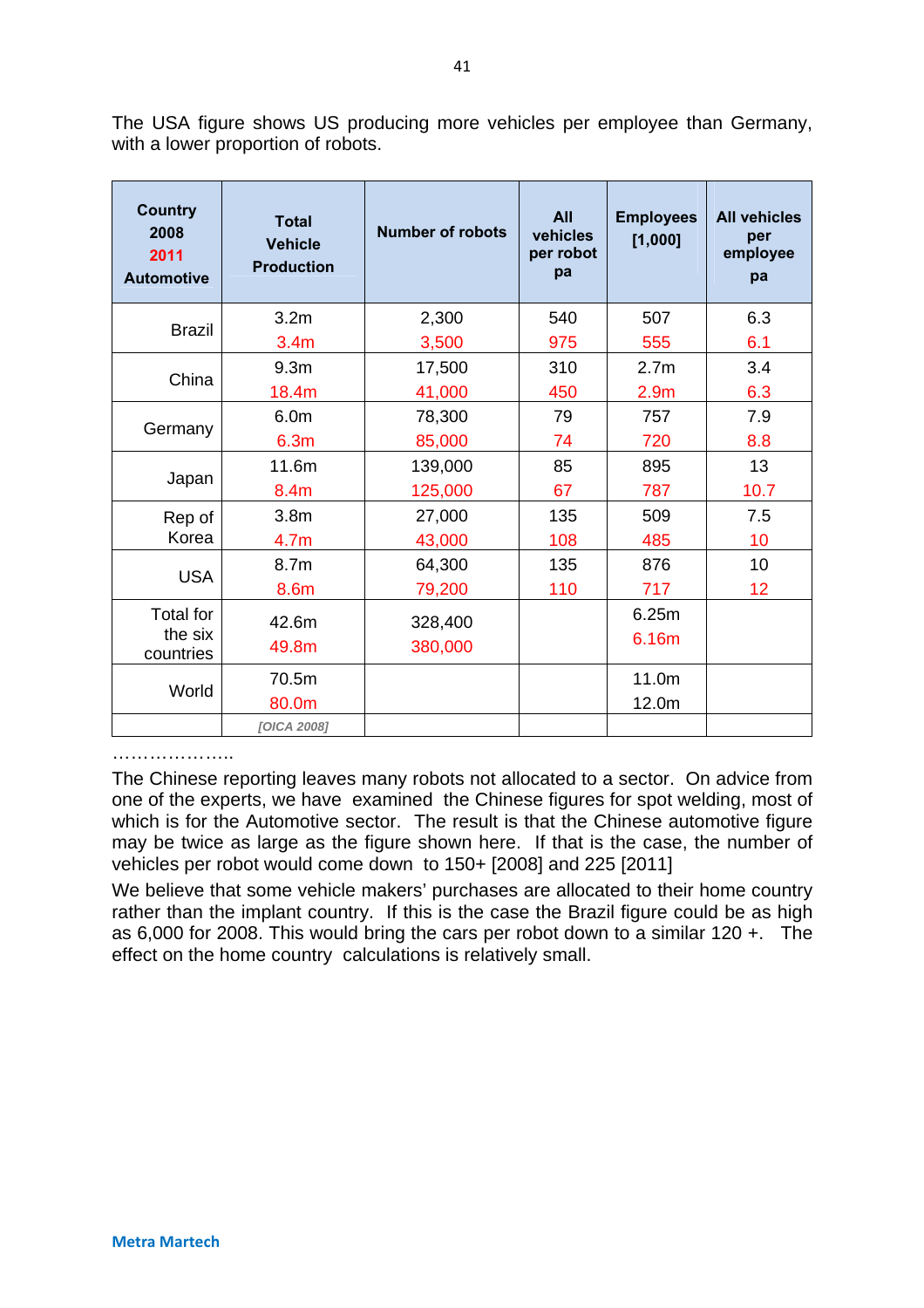Blank page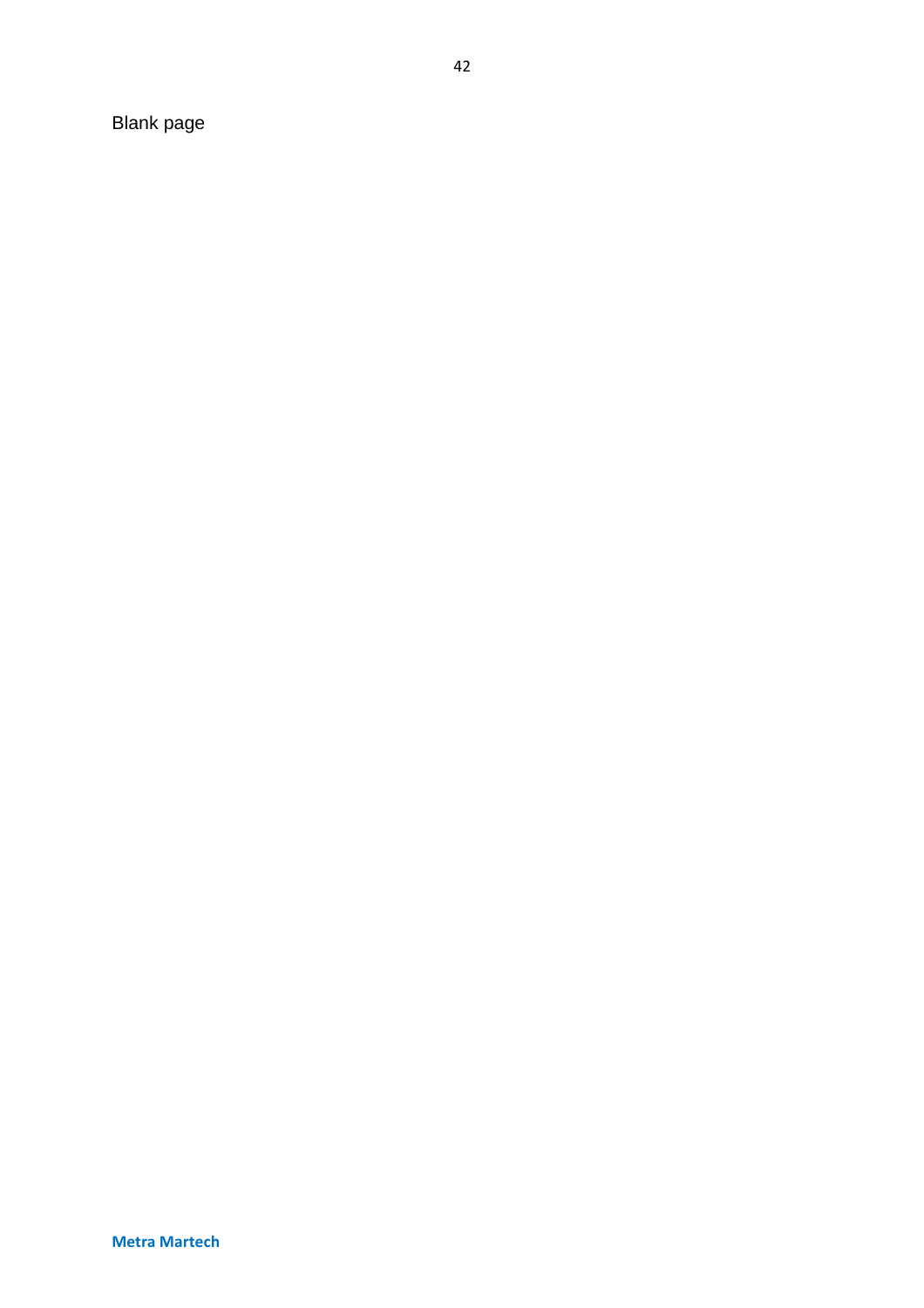# **6. THE POSITION OF SME**

# **6.1 Profile of SME**

In general, companies with less than 20 employees are very numerous and will not be buying robots. They distort the figures, therefore we have excluded them in the discussion about SME below. We show figures for year 2000 and 2007 here.

National statistics do not always report using the same size bands for industry. Where possible we have used 20 to 249 as the definition for SME with the potential to buy robots. In some cases this has meant estimating the break point in the available statistics.

The left hand set of tables below, show that the proportion of these small companies varies in the different countries, with Japan and USA having a lower proportion. They also show small movements in the proportions between 2000 and 2007.

The most notable of these is the trend in Japan to larger companies. The Chinese figures are for 2004, and exclude those with a turnover of less than  $\epsilon 1/2$  million. [and according to The Peoples' Daily in 2007 there were 42 million SME accounting for 99% of all companies].

The right hand set of tables shows the proportion of employees in each size band and shows that when the very small companies are removed, the 20 to 49 employee companies are of a similar size as overall employers, as the larger companies.

#### **% of all manufacturing COMPANIES,** with the following numbers of employees

http://www.swivel.com/workbooks/20027- Number-of-Enterprises-in-Manufacturing-by-Number-of-Employees?start\_row=2400

| 2000            | $0 - 19$ | $20$ to<br>49 | <b>50 to</b><br>249     | $250+$            |
|-----------------|----------|---------------|-------------------------|-------------------|
| China<br>[2004] | 25%      |               | 49%<br>$[50$ to<br>2001 | 25.7%<br>$[200+]$ |
| Germany         | 82.8%    | 7.7%          | 7.5%                    | 2.0%              |
| Japan           | 73.6%    | 16.5%         | 8.1%                    | 1.8%              |
| Rep of<br>Korea | 73.3%    | 20.4%         | 6.3%                    |                   |
| USA             | 74.3%    |               | 26%                     |                   |

http://stats.oecd.org/Index.aspx?DatasetCode=C SP2010

| 2007            | $0 - 19$ | $20$ to<br>49 | 50 to<br>249 | $250+$ |
|-----------------|----------|---------------|--------------|--------|
| Germany         | 81.7%    | 7.8%          | 8.4%         | 2.1%   |
| Japan           | 69.6%    | 18.4%         | 10.2%        | 1.8%   |
| Rep of<br>Korea | 76.1%    | 20.9%         | 3.0%         |        |
| <b>USA</b>      | 76.8%    | 16.0%         | 4.3%         | 2.9%   |

**% of EMPLOYEES in manufacturing** excluding the very small ones

|               | http://stats.oecd.org/Index.aspx?DataSetCode=C |
|---------------|------------------------------------------------|
| <b>SP2008</b> |                                                |

| 2000            | $0 - 19$ | $20$ to<br>49 | 50 to<br>249          | $250+$          |
|-----------------|----------|---------------|-----------------------|-----------------|
| China<br>[2004] | 3.3%     |               | 22%<br>[50 to<br>200] | 74%<br>$[200+]$ |
| Germany         | 14.2%    | 7.4%          | 23.2%                 | 55.3%           |
| Japan           | 21.5%    | 17.8%         | 30.1%                 | 30.6%           |
| Rep of<br>Korea | 22.3%    | 20.4%         | 57.3%                 |                 |
| USA             | 8.5%     | 9.0%          | 17%                   | 65.5%           |

| http://stats.oecd.org/Index.aspx?DatasetCode=C |  |  |
|------------------------------------------------|--|--|
| <b>SP2010</b>                                  |  |  |

| 2007            | $0 - 19$ | $20$ to<br>49 | 50 to<br>249 | $250+$ |
|-----------------|----------|---------------|--------------|--------|
| Germany         | 13.0%    | 7.5%          | 25.3%        | 54.3%  |
| Japan           | 19.2%    | 17.6%         | 31.0%        | 32.2%  |
| Rep of<br>Korea | 25.8%    | 20.9%         | 53.3%        |        |
| <b>USA</b>      | 9%       | 9.5%          | 18%          | 63.5%  |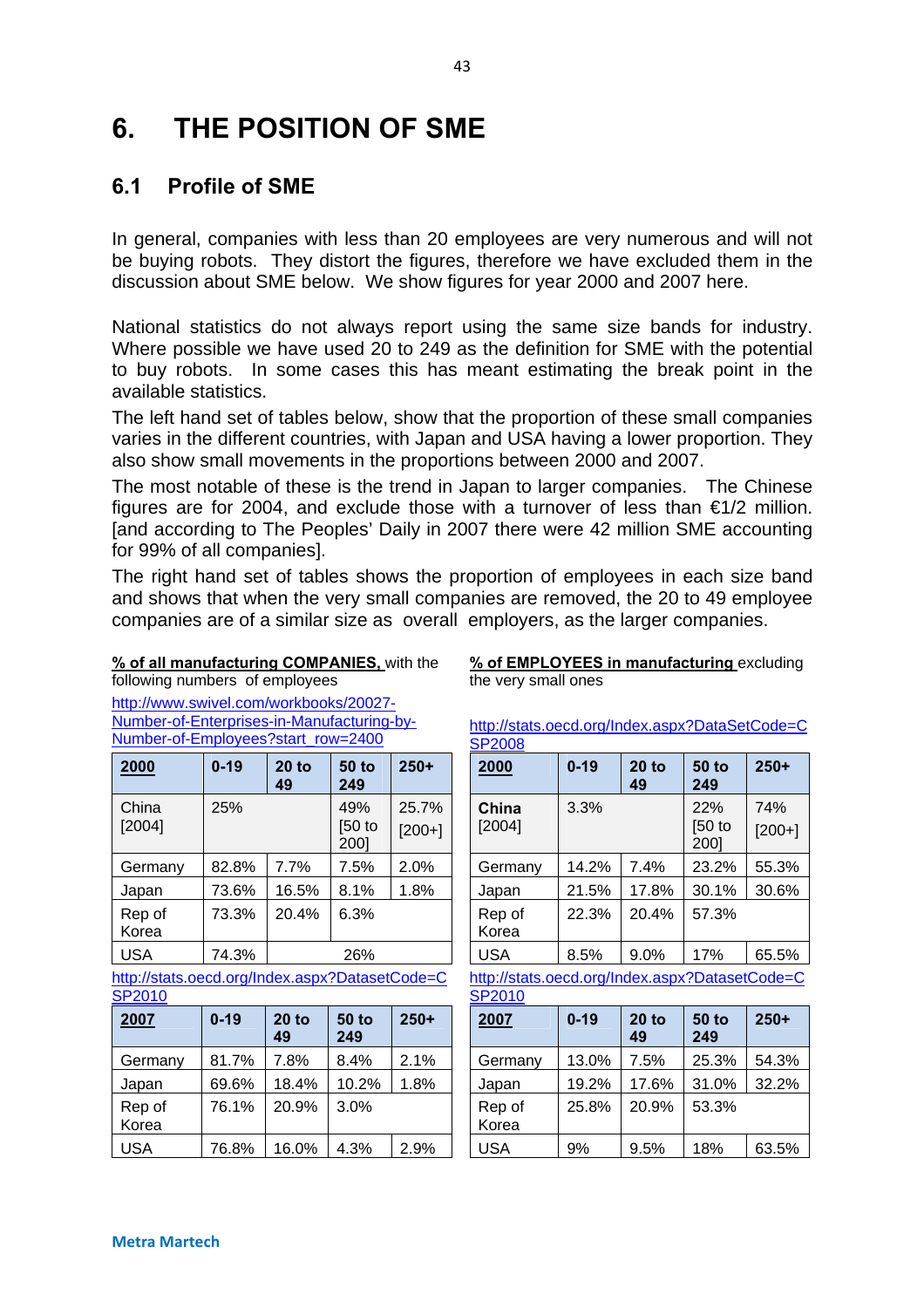# **6.2 SME and use of robots**

Evidence from this and previous reports shows that SME are much less likely to use robots than the larger companies. We have found that the main barriers are the perception that robots are inflexible and are expensive to use for small runs, and that they need *enough* special skills to avoid costly stoppages if things do not work out to plan, which the organisation is not large enough to support.

*"For SMEs the choice is not so clear, especially for smaller ones (<100 employees). They need to be convinced that it makes sense for them. They are apprehensive about automation and robotisation, fearing it could be a can of worms with hidden costs for training etc.* 

*Nevertheless use of robots in SMEs, particularly in the developed countries is growing for several reasons:* 

*to increase efficiency (better quality, less wastage), reduce wastage and increase competitiveness so as to avoid relocation to low cost countries.* 

*Another factor, related to the last of these is* 

*to reduce the risk of absenteeism due to repetitive strain injury (RSI), which can be a big drain on productivity.* 

*So automation can be a way to obtain orders or preserve production. As an example, a typical SME application is medical devices. Typically the same product is manufactured for years, so robotisation makes sense for consistent quality.* 

*SMEs making car parts are most likely to automate because the demands of the OEMs more or less demand it*." *[Robot expert]*

*"There is a huge potential for everyone. We recently visited XXX in Germany, the leading logistics company and they told us that 85% of installations nowadays, even within large companies, are very small scale. This trend towards smaller installations means that they are becoming more suitable for SMEs too.* 

*If suppliers can come up with solutions that are both easier to install and affordable there is huge potential for the market to grow among SMEs on the one hand and on the other hand the SMEs will remain competitive in a global market. I think that this is already happening and will be increasingly the case in the next 5 years.* 

*There is a joint initiative led by the robot manufacturers in Germany to address the needs of SMEs. We ourselves are trying to offer solutions that reduce the cost of installations. So I think that the suppliers have realised that it is an interesting market, but that in order to approach it they needed to develop solutions that are competitive although small scale, and the SMEs themselves are looking for ways to remain competitive vis-à-vis imports and larger competitors." [Robot expert]*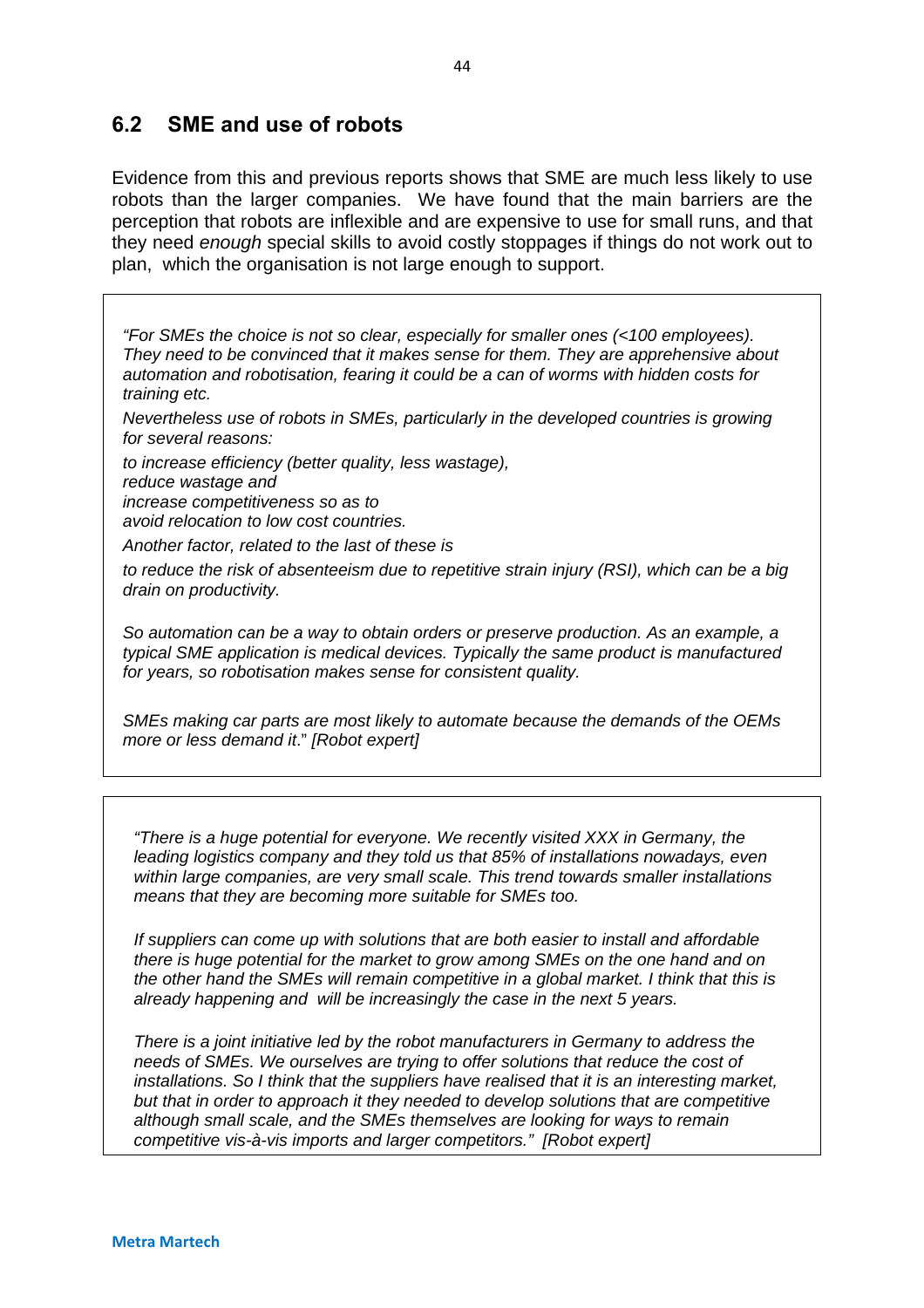There is no accepted measure for the likelihood of SME to use robots. We have tried various combinations to allow for the different industries, but for simplicity have adopted the hypothesis that the small companies are 20 times less likely to use a robot as the larger companies. For China, which has such a large pool of low cost labour, we have used the figure of 200 times less likely. Because the numbers of robots used by SME is small, the effect of changing the ratio is not critical in the context of the current study.

In a later project it should be possible to test these hypotheses.

The number of robots in use in each sector is based on IFR figures where they are available. Where they are not, we have made an analysis of shipment data provided by IFR.

The effect on employment is likely to be to give these companies advantage over those who have not adopted robotics.

The potential is large, but as there are many more companies to sell to than for the larger companies, penetration is likely to be slower.

| <b>Numbers of</b><br>robots in use | Food /<br><b>Drink</b> | <b>Automotive</b> | Electrical/<br><b>Electronic</b> | <b>Plastics/</b><br><b>Chemicals</b> | <b>Total</b>                                 |
|------------------------------------|------------------------|-------------------|----------------------------------|--------------------------------------|----------------------------------------------|
| <b>Brazil</b>                      |                        | 100 to 200        |                                  | 40 to 50                             | 150 to 250                                   |
| China                              | V few                  | $50$              | V few                            | V few                                | 50 to 100                                    |
| Germany                            | 200 to 250             | 650 to 750        | 130 to 160                       | 300 to 400                           | 1,250 to 1,600                               |
| Japan                              | 50 to 100              | 1,100 to<br>1,400 | 1,250 to<br>1,500                | 550 to 625                           | 3,000 to 3,700                               |
| Rep of Korea                       | < 50                   | 500 to 800        | 800 to<br>1,000                  | 170 to 210                           | 1,500 to 2,000                               |
| <b>USA</b>                         | 80 to 100              | 400 to 500        | 200 to 400                       | 150 to 250                           | 800 to 1,200                                 |
| Total                              | 450 to 550             | 2,800 to<br>4,000 | 2,600 to<br>3,200                | 1,300 to<br>1,500                    | 7,000 to 10,000                              |
| <b>Total (S)ME</b><br>employment*  |                        |                   |                                  |                                      | 39 million<br>13m excl China                 |
| Robots per<br>10,000               |                        |                   |                                  |                                      | 2 per 10,000<br>[6 per 10,000 excl<br>China] |

# **Use of robots by (S)ME\* [estimates 2008]**

*Metra Martech* 

*\*SME without the very small ones [generally those with less than 20 employees].*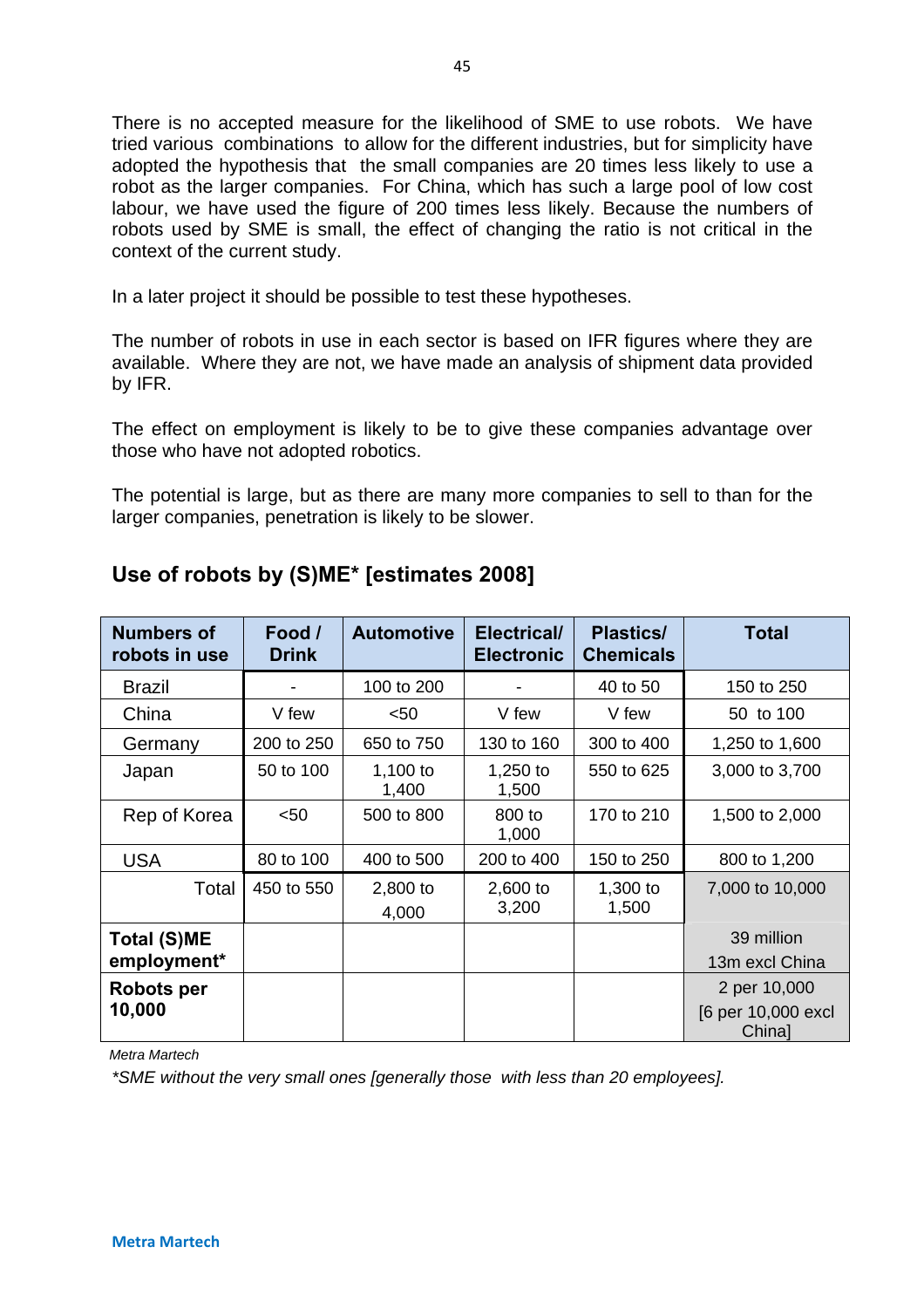Blank page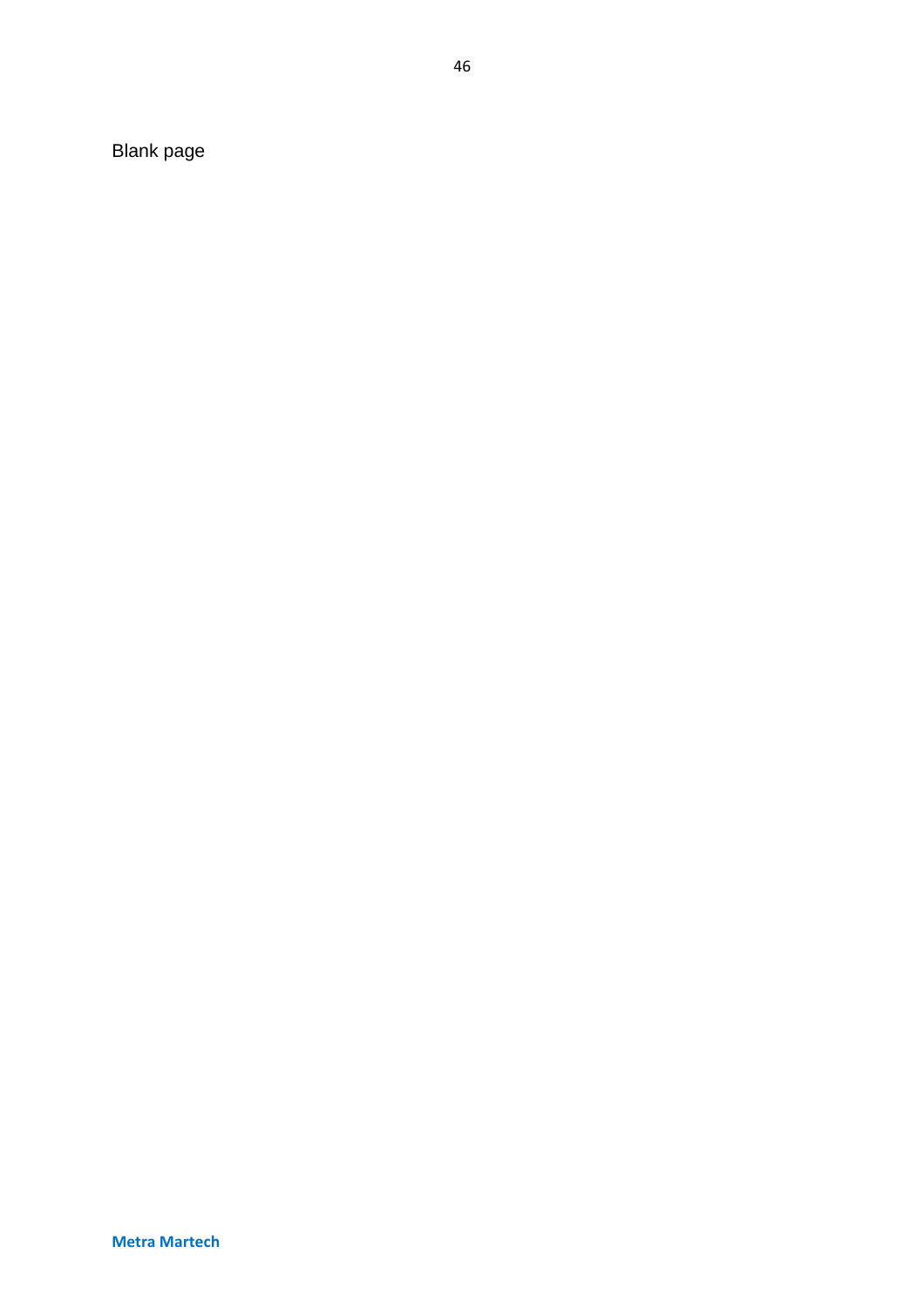# **7. EXPECTATIONS UP TO 2020**

# **7.1 The economic factors**

# **Population in the 6 countries**

| <b>Country</b>            | Population, |       |       |        |           |  |  |
|---------------------------|-------------|-------|-------|--------|-----------|--|--|
| Index<br>$[2000 = 100\%]$ | 2012        | 2016  | 2020  | 08-16  | $12 - 20$ |  |  |
| <b>Brazil</b>             | 116.5       | 121.6 | 135.7 | $+9\%$ | $+16%$    |  |  |
| <b>United States</b>      | 112.1       | 116.3 | 121.0 | $+8%$  | $+8%$     |  |  |
| China                     | 106.3       | 108.2 | 108.4 | $+4%$  | $+2%$     |  |  |
| Republic of Korea         | 104.2       | 104.2 | 104.2 | $+2%$  | =         |  |  |
| Germany                   | 100         | 100   | 99.8  |        | =         |  |  |
| Japan                     | 99.2        | 97.6  | 94.1  | $-2%$  | $-5%$     |  |  |



USA and particularly Brazil are forecast to have a significant increase in population. The rate of increase in the Asian countries is slowing, and the population in Japan is beginning to decline markedly.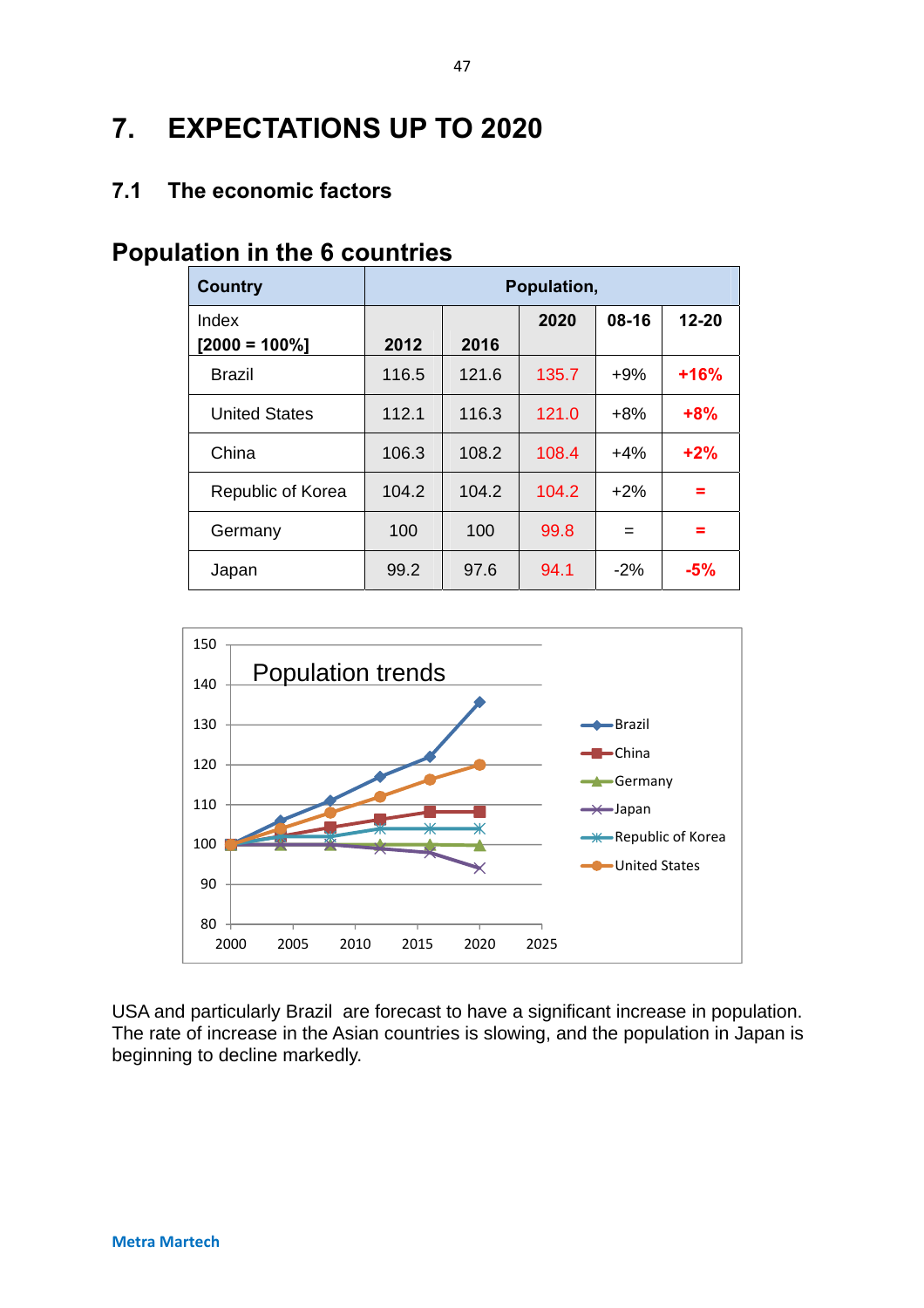| <b>Country</b>       |      | GDP, $2000 = 100\%$ |                | <b>Growth</b>  |            |            |  |
|----------------------|------|---------------------|----------------|----------------|------------|------------|--|
|                      | 2008 | 2011/12             | <b>2016est</b> | <b>2020est</b> | 2012 to 16 | 2016 to 20 |  |
| <b>Brazil</b>        | 133  | 160                 | 200            | 228            | $+25%$     | $+14%$     |  |
| China                | 218  | 330                 | 430            | 560            | $+30%$     | $+30%$     |  |
| Germany              | 110  | 122                 | 137            | 157            | $+12%$     | $+15%$     |  |
| Japan                | 111  | 118                 | 131            | 156            | $+11%$     | $+19%$     |  |
| Rep. of Korea        | 141  | 174                 | 216            | 260            | $+24%$     | $+20%$     |  |
| <b>United States</b> | 119  | 129                 | 155            | 187            | $+20%$     | $+20%$     |  |

**Real GDP [at 2000 prices]** 

The above figures for 2008 to 2016 have been taken from the International Monetary Fund's World Economic Outlook (WEO) Database, April 2012 Edition. The forecasts for 2020 are from Euromonitor

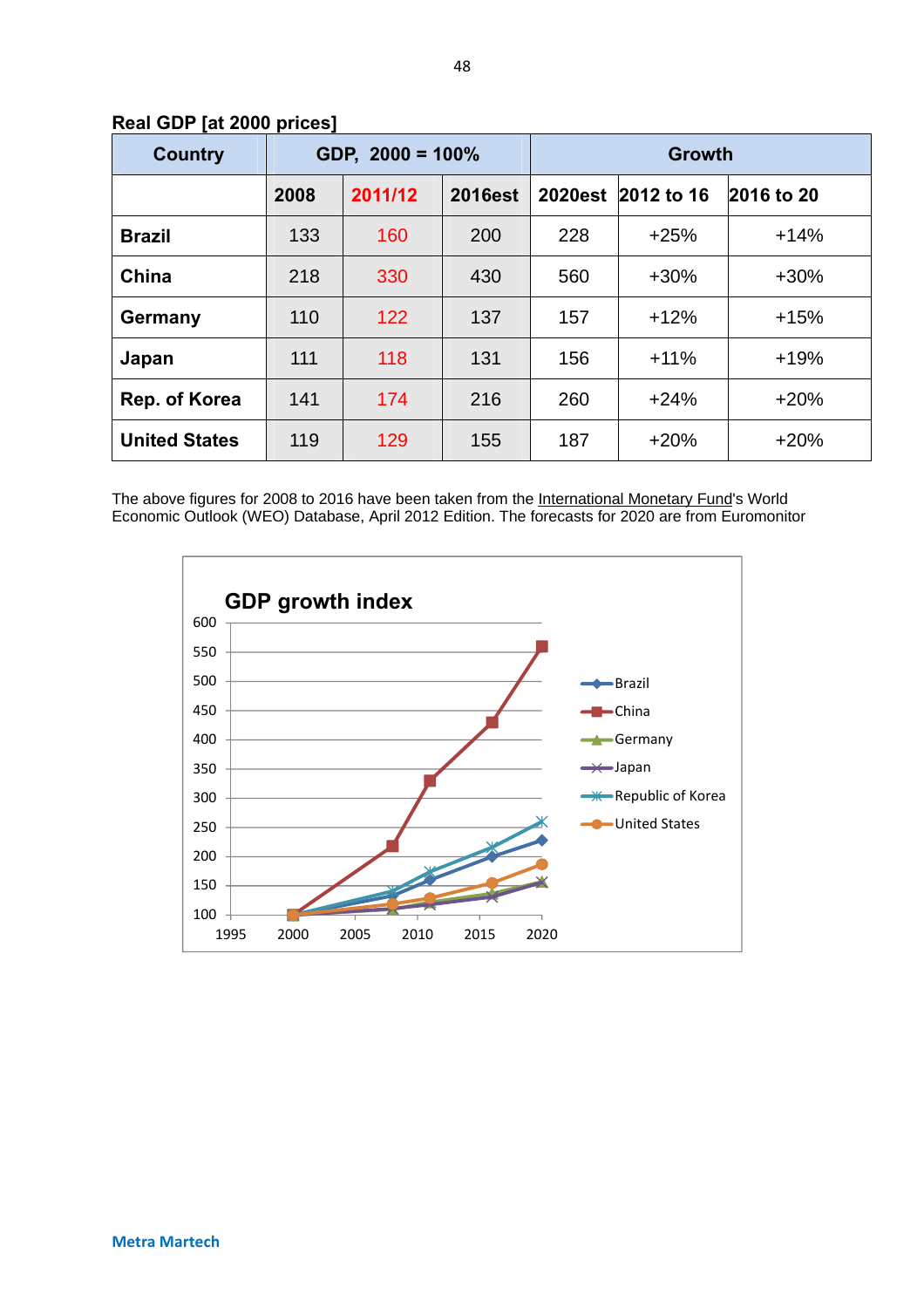# **7.2 Growth per sector**

#### **REAL PRODUCTION** (Figures adjusted by price deflator)

The forecasts are projections of past growth, with an allowance for the recession. [Index, where  $2000 = 100$ , except for China and Brazil, where for lack of data,  $2004 = 100$ ]

| <b>Food &amp; Drink</b> | 2000     | 2004 | 2008 | 2011   | Ave annual %<br>increase<br>$'00$ -'08 $'08$ -'11 | 2016e<br>min | 2016e<br>max |
|-------------------------|----------|------|------|--------|---------------------------------------------------|--------------|--------------|
| <b>Brazil</b>           | 100      | 133  | 154  | 163    | $6.5\% + 2\%$                                     | 190          | 210          |
| China                   | $\cdots$ | 100  | 224  | $329*$ | 28%+21%                                           | 650          | 800          |
| Germany                 | 100      | 98   | 104  | 107    | $0.5\% + 1\%$                                     | 110          | 115          |
| Japan                   | 100      | 98   | 110  | 105    | $1\% -1.5\%$                                      | 105          | 110          |
| Rep of Korea            | $\cdots$ | 100  | 120  | $123*$ | $5\% + 1\%$                                       | 140          | 160          |
| <b>USA</b>              | 100      | 101  | 113  | 116    | $1.5\% + 1\%$                                     | 125          | 135          |

*\*2010* Drivers for growth: Consumer demand for processed meals. Hygiene, Worker Safety. Employment of food preparation workers in USA is projected to grow 10 percent from 2010 to 2020, about as fast as the average for all occupations. Job opportunities are expected to be good because of the need to replace the large number

| <b>Chemicals</b> | 2000     | 2004 | 2008 | 2011   | Ave annual %<br>increase<br>$'00$ -'08. $'08$ -'11 | 2016e<br>min | 2016e<br>max |
|------------------|----------|------|------|--------|----------------------------------------------------|--------------|--------------|
| <b>Brazil</b>    | 100      | 136  | 113  | 115    | $1.5\% + 1\%$                                      | 125          | 135          |
| China            | $\cdots$ | 100  | 232  | $327*$ | $33\% + 19\%$                                      | 450          | 550          |
| Germany          | 100      | 103  | 103  | 105    | $0.5\% + 0.5\%$                                    | 105          | 115          |
| Japan            | 100      | 96   | 130  | 120    | $3.5\% -2.5\%$                                     | 115          | 130          |
| Rep of Korea     | $\cdots$ | 100  | 140  | $145*$ | $10\% + 2\%$                                       | 170          | 190          |
| <b>USA</b>       | 100      | 103  | 128  | 114    | $3.5\% - 3.5\%$                                    | 115          | 130          |

*\*2010* Drivers for growth: Ageing. Safety

of workers who leave the occupation each year. [US BLS]

| <b>Rubber &amp;</b><br><b>Plastics</b> | 2000     | 2004 | 2008 | 2011   | Ave annual %<br>increase<br>'00-'08 '08-'11 | 2016e<br>min | 2016e<br>max |
|----------------------------------------|----------|------|------|--------|---------------------------------------------|--------------|--------------|
| <b>Brazil</b>                          | 100      | 119  | 125  | 127    | $3\% + 1\%$                                 | 140          | 155          |
| China                                  | $\cdots$ | 100  | 222  | $311*$ | $30\% + 18\%$                               | 500          | 600          |
| Germany                                | 100      | 101  | 105  | 112    | $0.5\% + 2\%$                               | 115          | 125          |
| Japan                                  | 100      | 102  | 127  | 142    | $3.5\% + 3.5\%$                             | 160          | 175          |
| Rep of Korea                           | $\cdots$ | 100  | 138  | $144*$ | $9\% + 2\%$                                 | 165          | 185          |
| <b>USA</b>                             | 100      | 94   | 93   | 92     | $-1\% -1\%$                                 | 90           | 100          |

*\*2010* Drivers for growth: Auto industry. Consolidation. Worker safety, Cost/ quality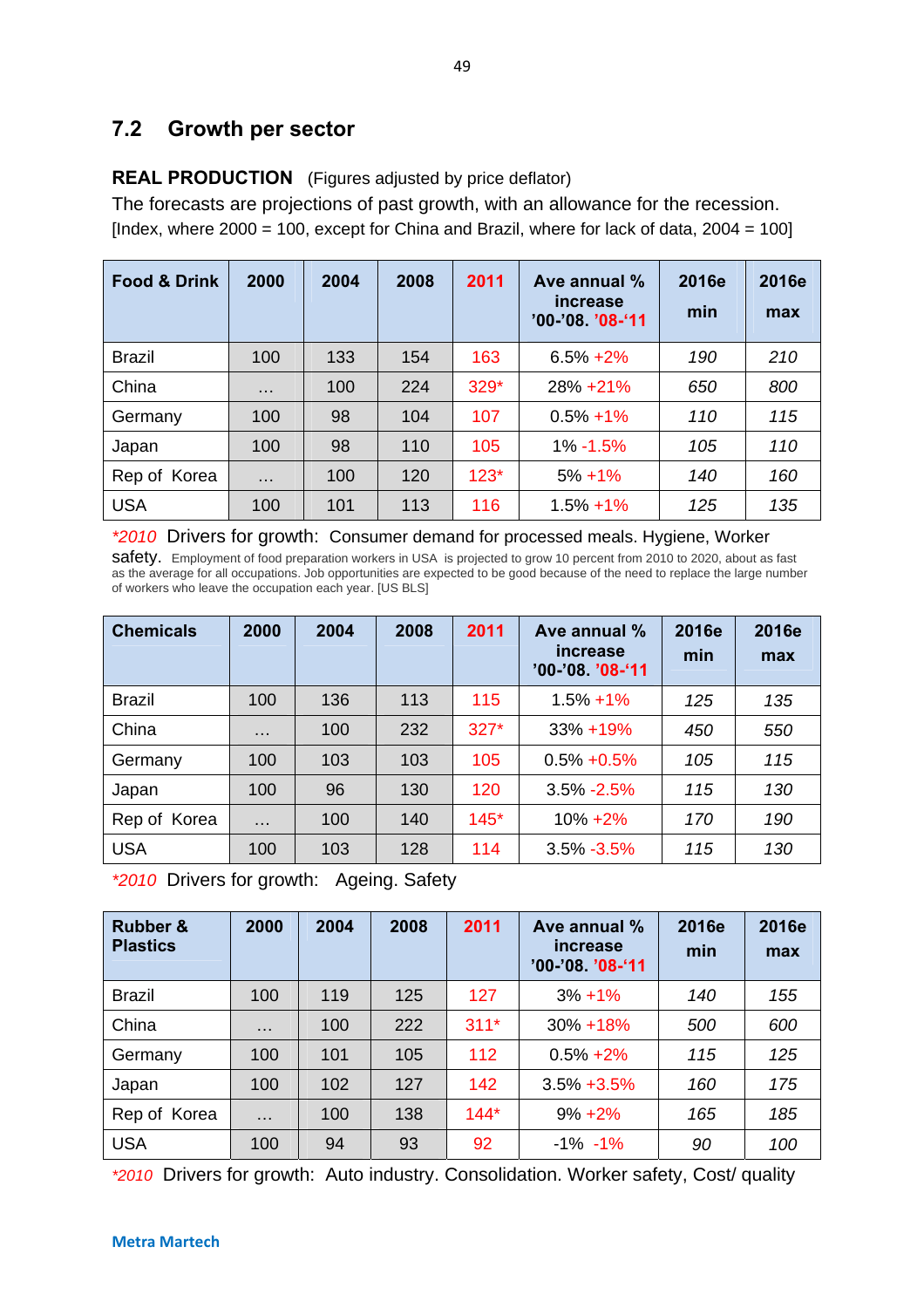| Electronic/<br><b>Electrical</b> | 2000     | 2004 | 2008 | 2011   | Ave annual %<br>increase<br>'00-'08 '08-'11 | 2016e<br>min | 2016e<br>max |
|----------------------------------|----------|------|------|--------|---------------------------------------------|--------------|--------------|
| <b>Brazil</b>                    | 100      | 110  | 130  | 122    | $3.5\% - 2\%$                               | 140          | 155          |
| China                            | $\cdots$ | 100  | 167  | 209*   | 17% +12%                                    | 350          | 420          |
| Germany                          | 100      | 97   | 155  | 163    | $7\% + 1.5\%$                               | 170          | 190          |
| Japan                            | 100      | 75   | 74   | 56     | $-2.5\% - 7\%$                              | 50           | 70           |
| Rep Of.<br>Korea                 | $\cdots$ | 100  | 133  | $143*$ | $8\% + 3.5\%$                               | 180          | 200          |
| <b>USA</b>                       | 100      | 99   | 124  | 102    | $3\% - 5.5\%$                               | 95           | 110          |

\*2010 Drivers for growth: Changing products. Green energy. Solar/electric vehicles.

| <b>Automotive</b> | 2000     | 2004 | 2008 | 2011   | Ave annual %<br>increase<br>'00-'08 '08-'11 | 2016e<br>min | 2016e<br><b>Max</b> |
|-------------------|----------|------|------|--------|---------------------------------------------|--------------|---------------------|
| <b>Brazil</b>     | 100      | 158  | 207  | 220    | $13.5\% + 3\%$                              | 250          | 280                 |
| China             | $\cdots$ | 100  | 206  | $342*$ | 26.5% +30%                                  | 800          | 1,000               |
| Germany           | 100      | 112  | 117  | 130    | $2\% + 3.5\%$                               | 140          | 155                 |
| Japan             | 100      | 122  | 158  | 137    | $7\% - 4\%$                                 | 130          | 150                 |
| Rep Of.<br>Korea  | $\cdots$ | 100  | 125  | $132*$ | $6\% + 2\%$                                 | 160          | 180                 |
| <b>USA</b>        | 100      | 100  | 71   | 77     | $-3.5\% +2.5\%$                             | 85           | 100                 |

\*2010 Drivers for growth: Consumer demand in China and industrialising countries

*The source is OECD and Metra Martech interpretation of maximum and minimum for 2016*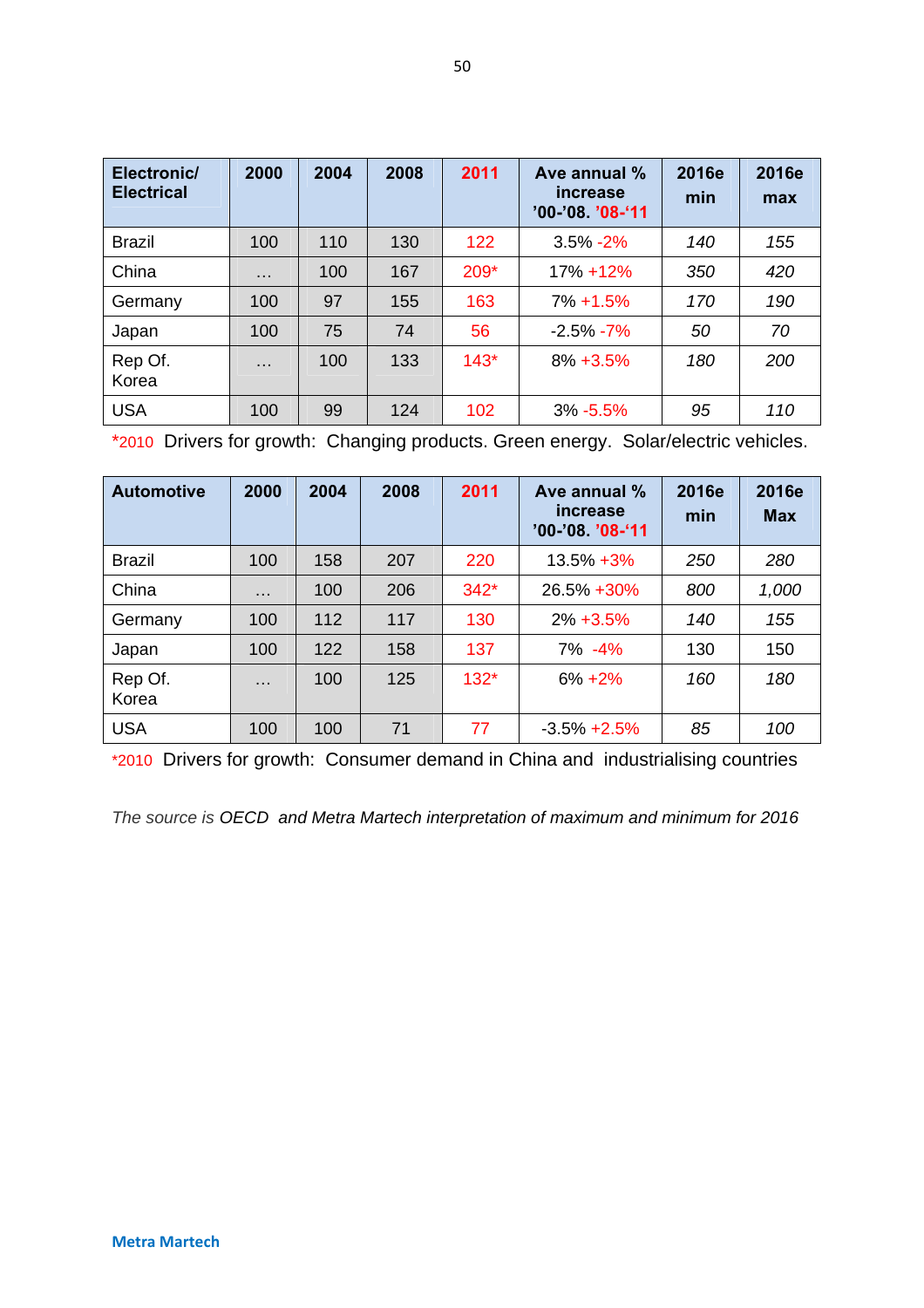# **7.3 Change factors**

#### **Sectors where speed of change, or customisation, require a new approach to manufacturing.**

New industries without a legacy of employment: PhotoVoltaics ,Electric Vehicles, Renewables, Energy Management,

|                                                                                                                                                       | <b>Cycle length</b>                                                 | Low cost<br>labour<br>factor                              | H&S and<br>Env. |
|-------------------------------------------------------------------------------------------------------------------------------------------------------|---------------------------------------------------------------------|-----------------------------------------------------------|-----------------|
| The large automotive players, driven by<br>competitive fashion, safety, economy<br>and technology.                                                    | Short and getting<br>shorter                                        | Growing                                                   |                 |
| The component suppliers<br>and foundries                                                                                                              | Less so                                                             | Strong/<br>growing                                        | Growing         |
| Paintshops                                                                                                                                            |                                                                     |                                                           | Strong          |
| Electronics for controls and consumer<br>goods such as phones                                                                                         | Short and getting<br>shorter                                        | Strong/<br>growing                                        |                 |
| Electronics interface<br>with<br>specialist<br>plastics [solar cells, photovoltaics etc or<br>other advanced materials], particularly<br>clean rooms. | Awaiting step<br>changes in<br>technology                           | Pending                                                   |                 |
| Food and beverage, [health, cleanliness<br>and safety]                                                                                                | Less so                                                             | Less so                                                   | Growing         |
| Pharmaceuticals, [life sciences and table<br>top robotics are set for growth?]<br>Metra Martech                                                       | Fast development<br>in R&D, slower in<br>general line<br>production | <b>Basics</b><br>already,<br>More<br>advanced<br>growing. |                 |

#### **Areas where employment is likely to be increased directly due to robotics:**

| <b>Sectors</b>                                                        | <b>Current World</b><br>employment | Increase '08 to '11<br>in employment |
|-----------------------------------------------------------------------|------------------------------------|--------------------------------------|
| Automotive [to meet increase in<br>demand in China, India, ]          | 11 to 13 million                   | 1 million                            |
| Electronics and components,<br><b>Inew</b><br>applications/products]* | 7 to 10 million                    | 0.5 to 1 million                     |
| Renewable energy                                                      | 3.5 million                        | 1 million                            |
| The skilled systems integrator and<br>the in-house operators          | 150,000 to 200,000                 | 25,000 to 50,000                     |
| The robotics industry                                                 | 150,000                            |                                      |
| Food<br>and<br>beverage<br>[new<br>applications]                      | 17 to 22 million                   | 2 million                            |

Metra Martech \*Note the full electrical/ electronics sector is 12 to 15 million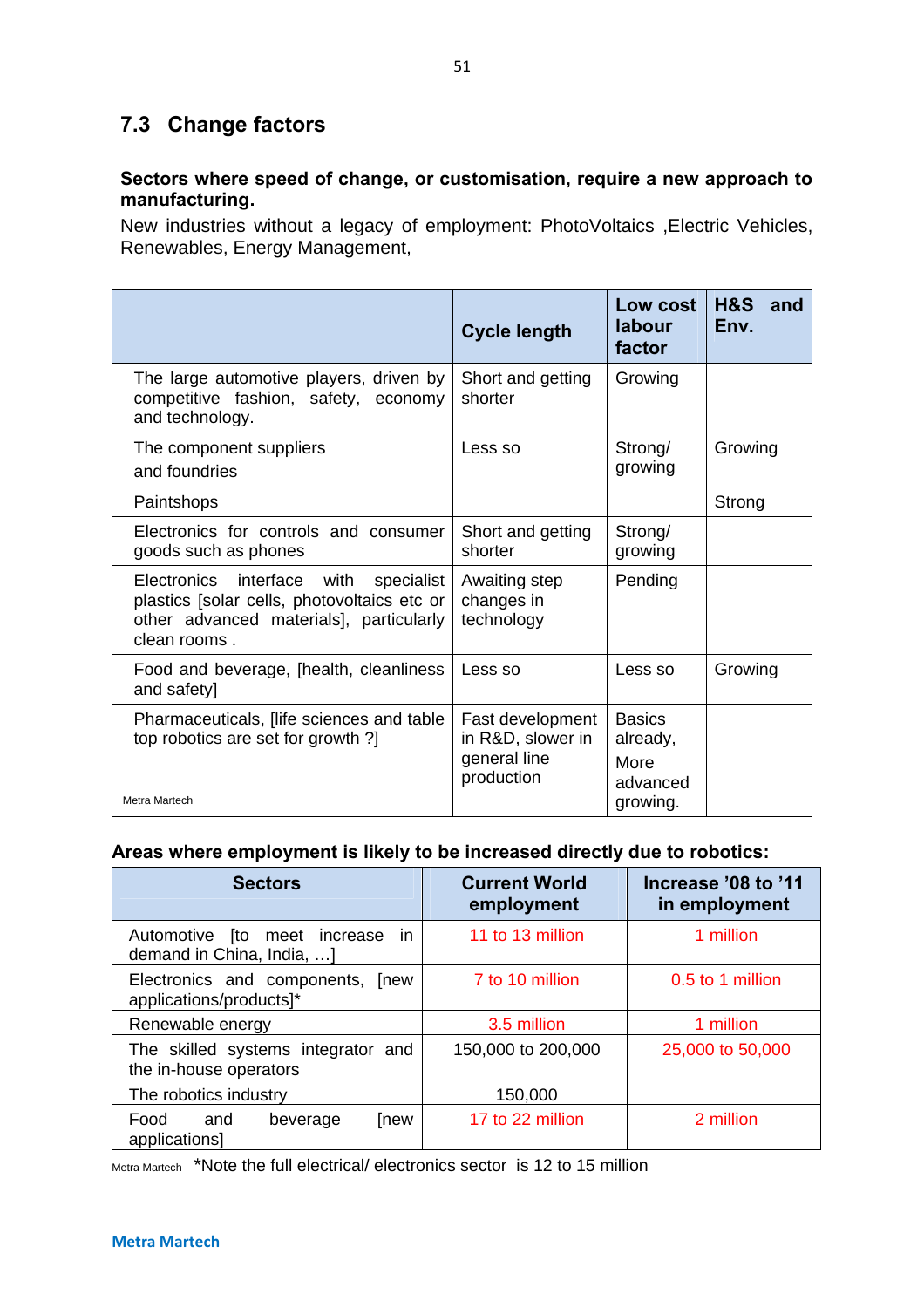# **7.4 New Growth Sectors**

## **New products, new demand for robotics**

|                            | 2012-2016          | 2016 to 2020       |
|----------------------------|--------------------|--------------------|
| Food industry              | 60,000 to 80,000   | 70,000 to 90,000   |
| <b>Photovoltaics</b>       | 60,000 to 100,000  | 90,000 to 150,000  |
| Wind power                 | 5000 to 10,000     | 15,000 to 30,000   |
| Electric vehicles          | 2,000 to 3,000     | 5,000 to 10,000    |
| New consumer electronics   | 150,000 to 200,000 | 125,000 to 150,000 |
| Service Robot mfr and sell | 50,000 to 100,000  | 60.000 to 120,000  |
| Other new job potential    |                    |                    |
| Downstream jobs            | 400,000 to 600,000 | 500,000 to 800,000 |

#### **Potential new jobs because of robotics**

Metra Martech

# **7.5 Food and Drink**

Growth of robot use in packaging and despatch is expected to continue. It has a neutral or negative effect on employment. Growth in areas like processed foods create new jobs.

Growth areas are expected to be:

**Frozen and chilled food** in Europe had sales of over €16bn in 2011, which is around 40% of the world market. Europe is the largest consumer of frozen foods while ROW segment is expected to have the highest growth rate due to the emergence of Australia, Brazil and Argentina as the new frozen food markets. Other world markets are expected to grow at 3 to 3.5% a year.

**Ready meals** accounted for almost 43 per cent of this in value sales. \*The European market is growing at 2.5 to 3% a year. Drivers in ready meals manufacture are safety, hygiene and meeting local needs and costs. Development of the ready meals market is creating a whole new market, and so new employment.

**The confectionery market** can be seen as a microcosm of the wider processed food industry in China. Annual growth in some areas of the country is at 10%, and despite market growth of 150% over the last decade, there is still potential for high growth. Currently, the Chinese consume less than 1.2kg of confectionery per person every year, against a global average of 2.1kg, and buy mainly during the festive seasons, rather than all year round as in other markets.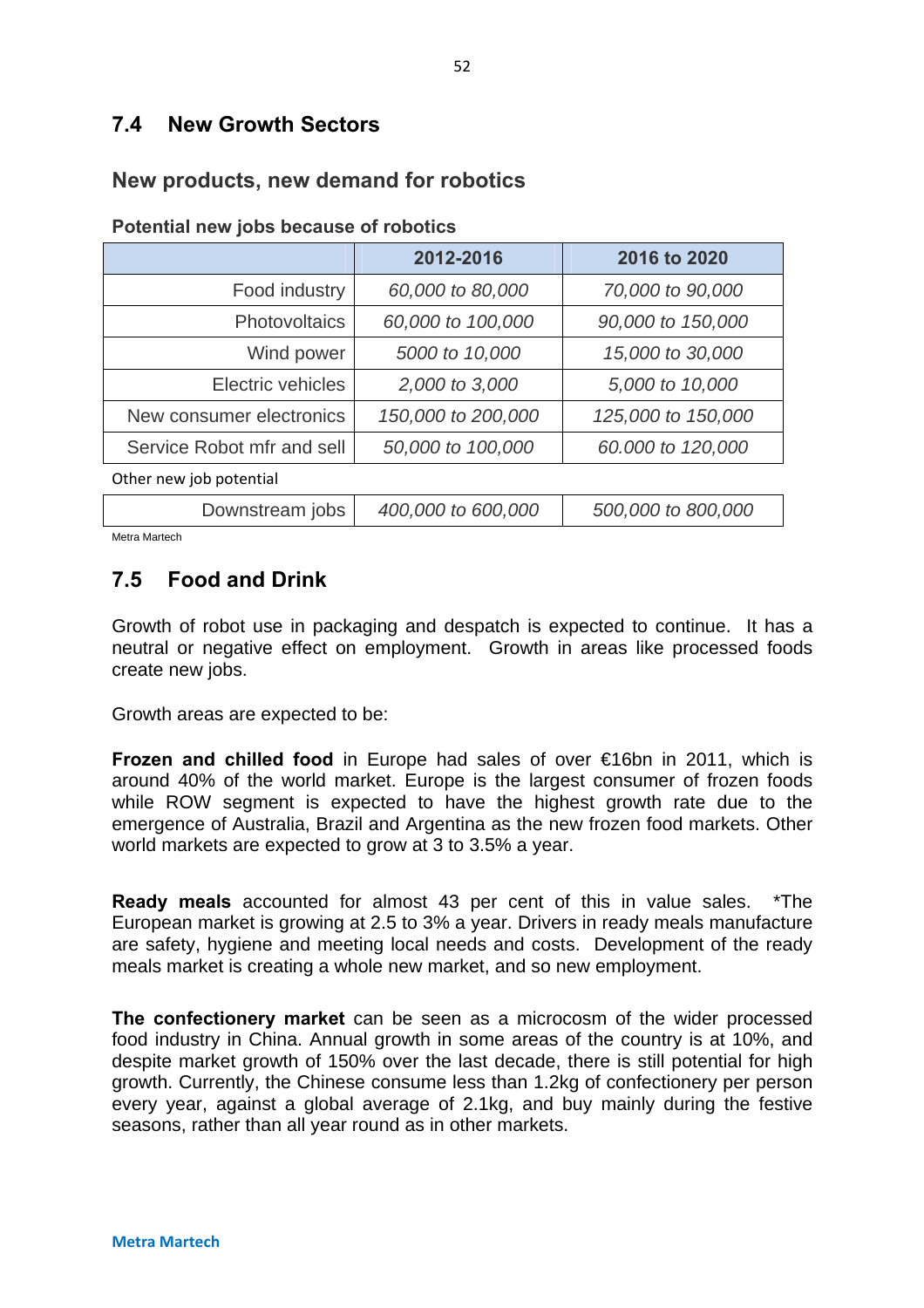**Slaughter houses** are another area which is receiving attention. It is heavy dangerous work and involves considerable skill. Use of robots would reduce the working hazard, but could have a negative effect on employment. There are several reports of trials, but large scale use does not yet seem to have been achieved.

"We will probably launch a project related to butchery in slaughterhouses and butchery factories because it's really high volume production and involves very heavy (physically and psychologically) jobs for people. But, it's quite a difficult technical challenge to butcher an animal and experienced butchers are very adept at doing that. Spot welding is relatively simple compared to butchering an animal carcass effectively.

But, now sensor technology is emerging…We have had robot sensors for a long time but only just now are they becoming viable in industrial applications. So, it's a good time to look outside the box a bit at new applications." [Robot expert 2010]

Several trial sites for using robots in applications such as fore-paw clipper, (since May 2005). • Bung dropper(since May 2005) • H-bone cutter (since May 2005) • Belly and breast opener (since August 2005)

*MRI, Institute for Safety and Quality of Meat, Kulmbach, Germany* 

### **Pork spine cutter for Danish Crown slaughter house[2012]**

"Obviously, the robot is designed to do a man's job out on the line. But that doesn't mean that we'll be firing a man for each robot that comes in,"

The robot should be seen as an ergonomic tool which relieves one man of hard work," says the factory manager. **The spinecutter robot is a true world first**. It has been developed in collaboration between KJ Industries A/S and Danish Crown, and a prototype has been on trial at the slaughterhouse in Esbjerg over the past six months. Now the machine has finally been handed over to DC, and it is working so well that similar robots are on their way to several of DC's slaughterhouses.

It is a relatively simple way of streamlining production, increasing speed and at the same time improving the working environment for employees, among other things by reducing noise levels,"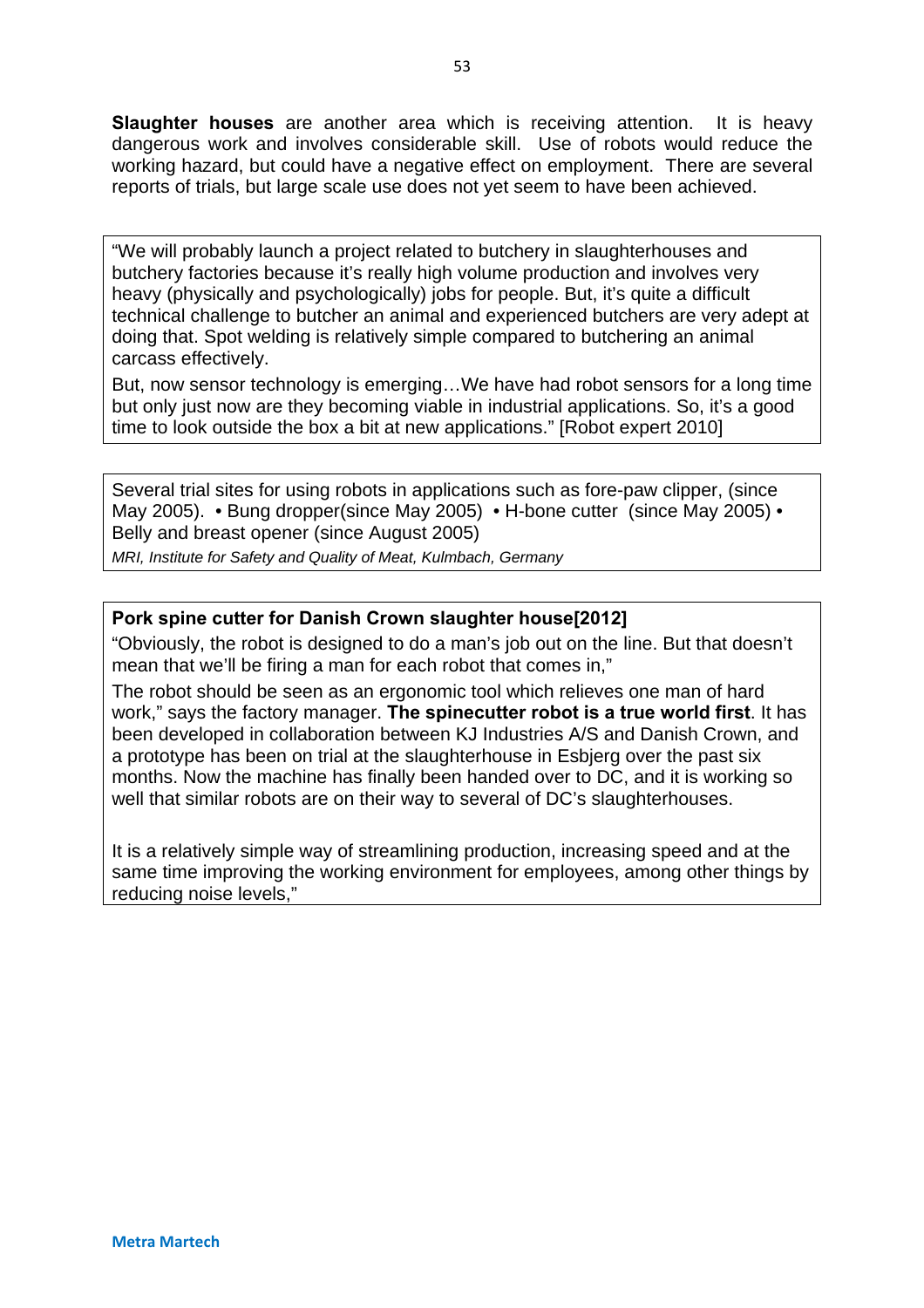# **Use of robots in Food and Drink manufacture**

Growth in robotics related jobs in the six countries could be of the order of 40,000 to 50,000 jobs. In world terms this could be 60,000 to 80,000 jobs.

| <b>Food &amp; Drink</b>                   | <b>Brazil</b> | <b>China</b> | Germany* | Japan    | <b>S</b> Korea | <b>USA</b> |
|-------------------------------------------|---------------|--------------|----------|----------|----------------|------------|
| <b>Employment</b><br>[thousands]          | 1,600         | 2,700        | 858      | 1,420    | 161            | 1,662      |
| Employment<br>growth2000-2008             | $+40%$        | $+50%e$      | $+11%$   | -5%      | $+5%$          | $-2%$      |
| Employment<br>growth2009-2016             | 50%           | 50%          | 10%      | $=$      | 5%             | $=$ **     |
| <b>Added</b><br>employment<br>[thousands] | 800           | 1,300        | 86       | $\equiv$ | 8              | $\equiv$   |

| Robots in use<br>2008      | 30 to 50  | 600-700           | 4,600 | 3,400         | 200           | 6.300             |
|----------------------------|-----------|-------------------|-------|---------------|---------------|-------------------|
| growth2000-2008            | n/a       | 800%e             | 100%  | 4%            | n/a           | 50%               |
| growth2009-2016            | 200%      | 500%              | 60%   | 20%           | 80%           | 50%               |
| Added<br>robots to<br>2016 | 60 to 100 | 3,000 to<br>3,500 | 2,700 | 650 to<br>700 | 150 to<br>200 | 3.000<br>to 3,250 |

| Employment due<br>to robotics 2008 | 1,000 to<br>2,000    | 10,000 to<br>20,000    | 4,000 to<br>5,000 | 5.000 to<br>8,000 | 1,000 to<br>1,500 | 10,000<br>to<br>12,000 |  |  |  |  |
|------------------------------------|----------------------|------------------------|-------------------|-------------------|-------------------|------------------------|--|--|--|--|
| <b>New robotics jobs</b>           |                      |                        |                   |                   |                   |                        |  |  |  |  |
| due to growth***                   | 500 to<br>1,000      | 5,000 to<br>10,000     | 400 to 500        | $=$               | $100$ to<br>150   | $=$                    |  |  |  |  |
| due to new<br>products****         | 5,000                | 20,000                 | 3,000             | 5,000             | < 1,000           | 5,000                  |  |  |  |  |
| Total new jobs<br>due to robotics  | 5,500<br>to<br>6,000 | 25,000<br>to<br>30,000 | 3,500             | 5,000             | 1,000             | 5,000                  |  |  |  |  |

Metra Martech

\*Germany is advanced in robot use, but relatively behind in the acceptance of ready meals and other processed food.

\*\*US Bureau of Labor Statistics predicts a fall of 0.1% in the food industry up to 2018. It predicts a growth of 4 to 5% in the installation, maintenance and operation of machinery and equipment, accounting for an additional 6,000 to 7,000 employees.

\*\*\* up to 1% of the added employment.

\*\*\*\* up to 1/2% of the total employment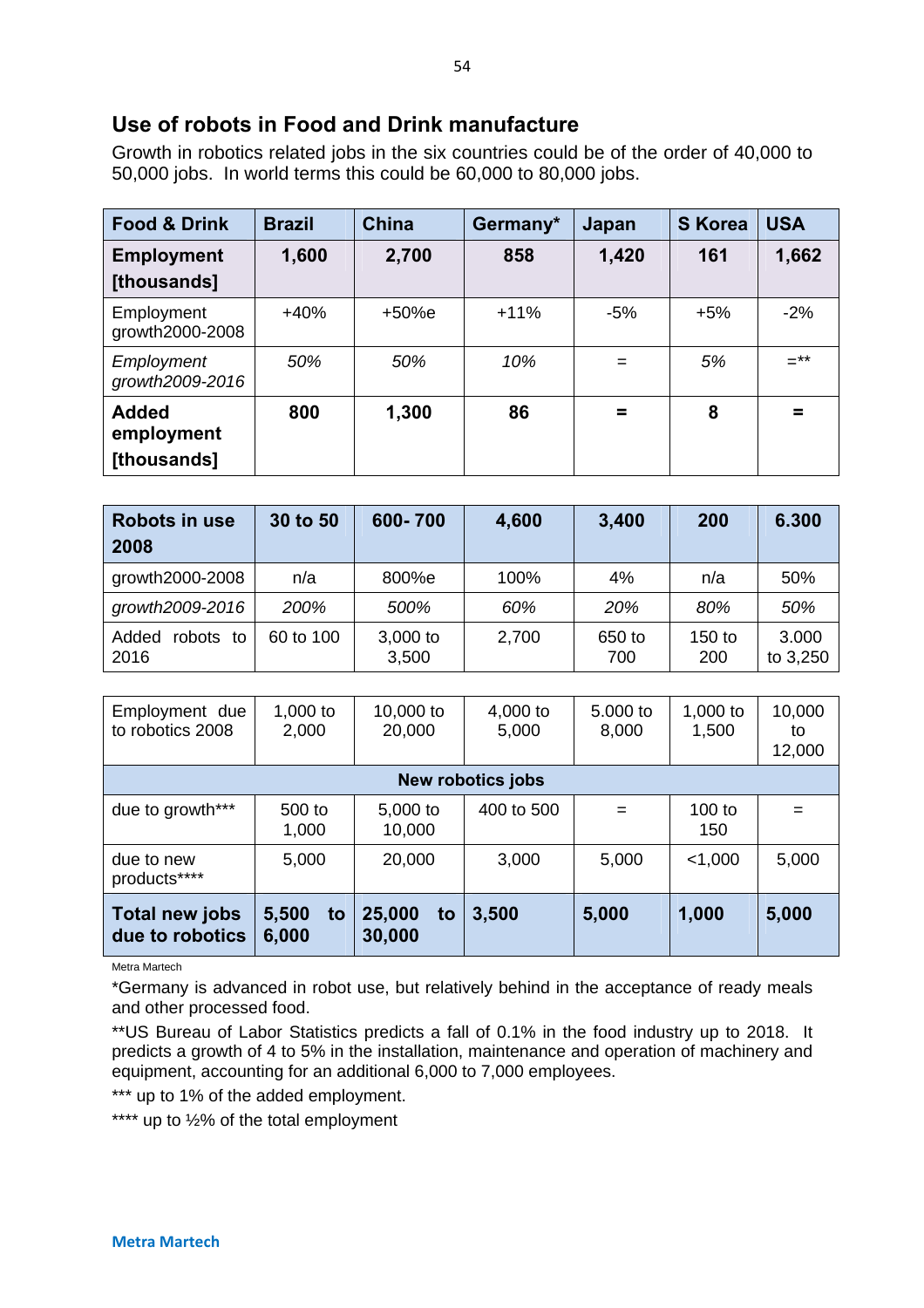## **7.6 Renewable energy.**

Renewable Energy, where large volumes of standard items such as photovoltaic cells or energy storage systems are manufactured and may also be assembled.

An international study by the UN Environment Programme in 2008 estimated world employment in renewable energy industries, and took a view on the position in 2030. Metra has put in an intrapolated figure for 2016.

| <b>World employment</b>              | 2006      | 2016             | 2020           | 2030         |
|--------------------------------------|-----------|------------------|----------------|--------------|
| Wind industry                        | 300,000   | 500,000          | 800,000        | 2,100,000    |
| Solar PV                             | 170,000   | 800,000          | 1,500,000      | 6,300,000    |
| Solar thermal                        | 600,000   | 1,000,000        | 1,500,000      |              |
| <b>Biomass</b><br>growing/processing | 1,200,000 | 3,000,000        | 5,000,000      | 12,000,000   |
| Total                                | 2,300,000 | 5 to 5.5 million | 8 to 9 million | 20 million + |

 *[Low carbon jobs in an interconnected world]* 



**Worldwide installed capacity** *[EWEA]* 

# **Growth in Installed Capacity**

Trends suggest that capacity will more than double in the period up to 2016. As the table below shows, China has provided the greatest growth, but USA has also been expanding fast.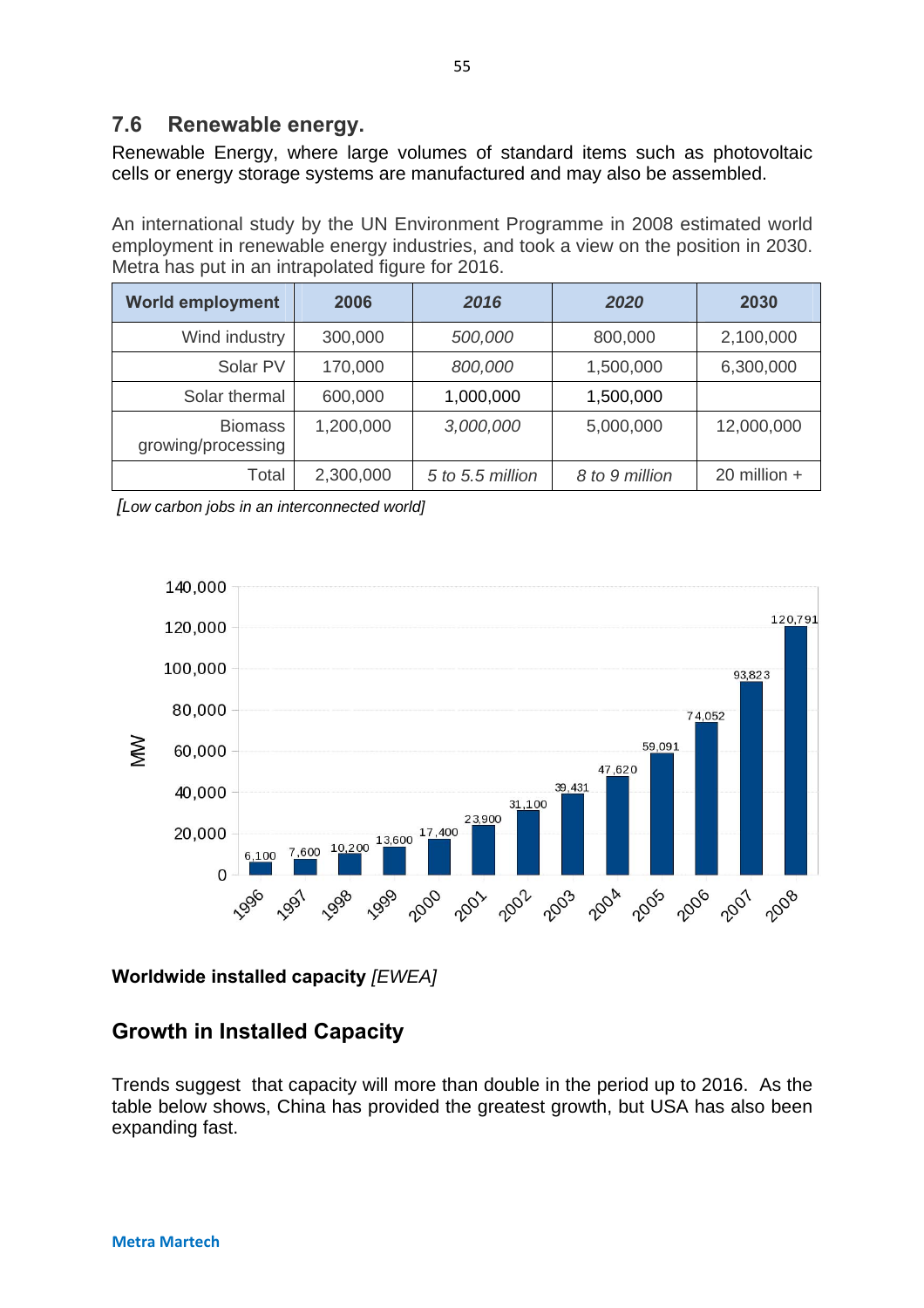#### **MW Wind Generating capacity**

| <b>Country</b> | 2005<br><b>MW</b> | 2008<br><b>MW</b> | 2010<br><b>MW</b> | Number of<br>units installed<br>in 2005 to<br>2010<br>[based on av<br>1.5MW | 2011e<br><b>MW</b> |
|----------------|-------------------|-------------------|-------------------|-----------------------------------------------------------------------------|--------------------|
| <b>Brazil</b>  | 29                | 339               | 932 [2009]        | 600                                                                         |                    |
| China          | 1,266             | 12,210            | 41,800            | 26,000                                                                      | 55,000             |
| Germany        | 18,426            | 23,903            | 27,214            | 6,000                                                                       | 29,000             |
| Japan          | 1,040             | 1,880             | 2,304             | 800                                                                         |                    |
| Rep of Korea   | 119               | 278               | 348               | 150                                                                         |                    |
| <b>USA</b>     | 9,149             | 25,170            | 40,200            | 20,000                                                                      | 45,800             |
| <b>Brazil</b>  | 59,024            | 121,188           | 157,855<br>[2009] | 100,000                                                                     |                    |

The numbers of turbines built to achieve these figures will depend on the size of the unit. 15 to 30,000 a year in the world.

Typically 1.5 to 3MW units are now used, but there are plans for 7.5 to 10 MW, and by the year 2020, they may be double that size.

Robotics use in the wind energy sector include:

Assembly of component parts such as gear boxes Shaping of blades, inspection Welding of structures Painting the structures

Between five and ten percent of the 400,000 or so people in the wind business today are connected to manufacturing and directly to robotics. That is of the order of 20,000 to 40,000 people. In the next four years, the total number of people involved is expected to rise by 100,000 to 500,000. In the period 2016 to 2020 the addition is expected to be 300,000 making a total of 800,000.

Two gantry machines operating side by side can each produce a 45-meter blade-shell half in less than two hours, with half the manual labor of conventional methods. MAG has also developed a flat charge laminator that automates the production lay-up of composite wind turbine blade parts, such as spares, beams and stringers*.* 

*Assembly magazine Feb 2011*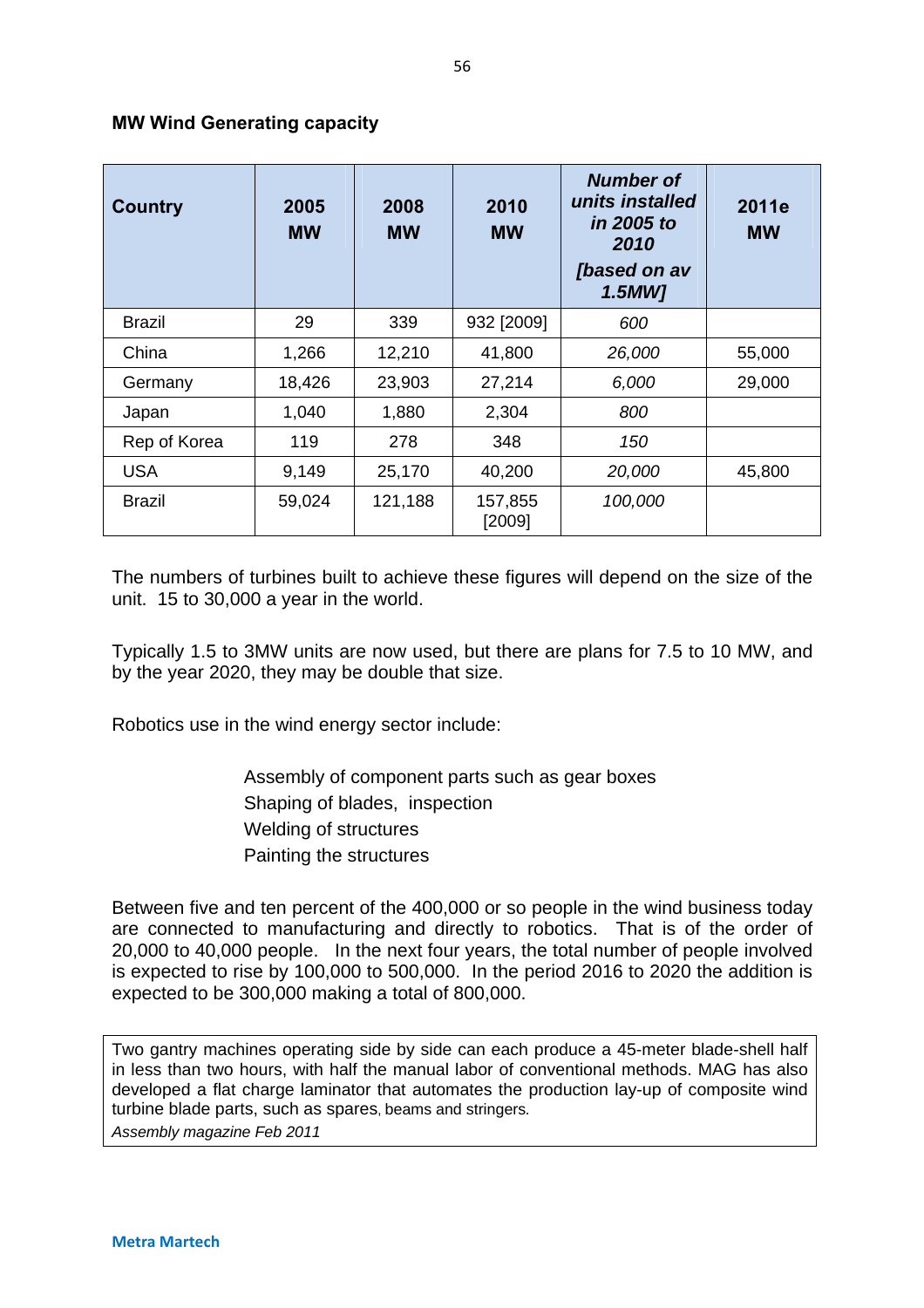**By extrapolation this could mean at least an extra 5,000 to 10,000 people employed due to robotics in 2016 and in the period to 2020 an added 15,000 to 30,000.** 

# **Photovoltaics. [PV]**

Installed capacity of PV has also expanded fast, but the capacity installed is little more than a tenth of the wind power capacity at 16,000MW in 2008.



*In 2010 Metra recorded:* 

*"Today there is a boom in photovoltaic panels. The production of these too is heavily dependent on robots and jobs are created downstream. These are all sectors that have invested heavily in automation and in robotics." [robot expert]* 

*The picture in 2012 turned out quite different.* 

There is currently a large oversupply of solar panels. Production capacity for photovoltaic (PV) solar panels this year stands at 59 GW, which is about double the 30 GW expected to sell, [*according to GTM Research*]. This is certainly a problem for solar module manufacturers—though the positive effect of this situation is that panels are lower cost.

 Some producers are likely to go out of business, but overall the result is almost certainly the emergence of a smaller number of winners who will take the PV business on to the big growth formerly predicted*. [Metra]* 

Current solar module prices range from about 70 to 90 cents per megawatt, less than half of the price three years ago. Module prices may go as low as 45 cents by 2015.

New demand is developing from countries such as Bahrain, Jordan, Chile, Ukraine, Serbia and Puerto Rico where solar is an option even without subsidies; renewable energy is becoming increasingly important in developing nations across North Africa and Asia. As a readily available and abundant source, solar power is attracting the big money. *[Solar Market Trends:The What and Why of Panel Oversupply June 29, 2012 Kathleen Zipp ]*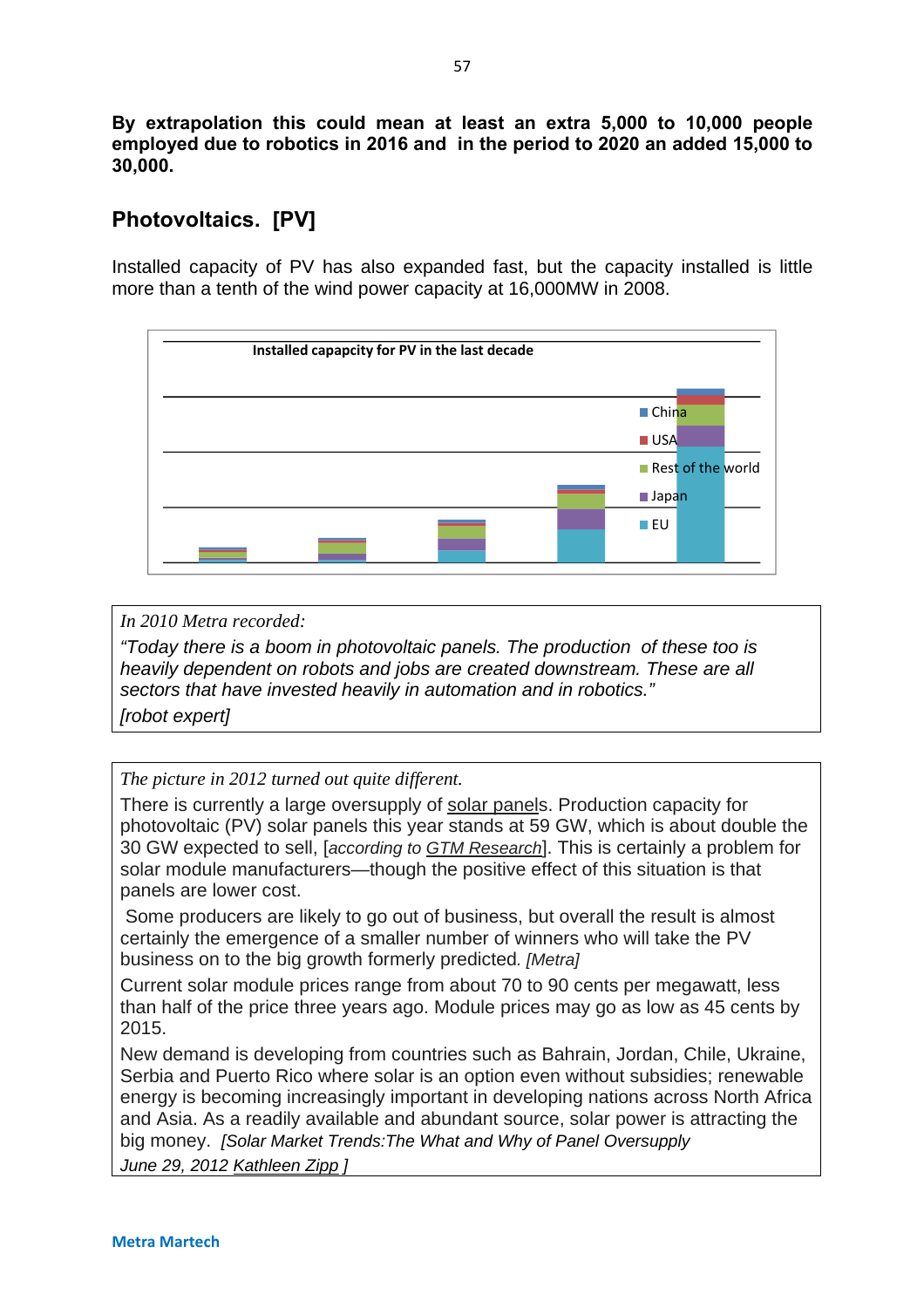In 2010, The European PV Association commented that the future use of photovoltaics is heavily dependent on Government support and Government policies on energy. The European Photovoltaic Association [EPVA] has provided three scenarios which illustrate the great potential together with the enormous uncertainty about the actual outcome. The three 2010 scenarios showed:

| <b>PV Scenario</b><br>[GW capacity]<br>$[1,000$ MW = 1 GW]                   | 2008     | 2009     |           | $ 2012* 2016 $ | 2020      | <b>Comment</b>                                                                                    |
|------------------------------------------------------------------------------|----------|----------|-----------|----------------|-----------|---------------------------------------------------------------------------------------------------|
| Reference<br>1а<br>scenario<br>X1.5 [2012 to 2016]<br>1b x1.9[2012 to 2-016] | 16<br>16 | 23<br>23 | 35<br>l40 | 55<br>75       | 77<br>120 | 2009, 73% Europe, 11%<br>Nth America, 9% Japan.<br>2020, 50% Europe, 25%<br>USA, 20% OECD Pacific |
| 2. Accelerated x3                                                            | 16       | 23       | <b>60</b> | 180            | 345       | 2020, 40% Europe, 22%<br>Nth America,                                                             |
| 3 Paradigm shift x3.5                                                        | 16       | 23       | 80        | 280            | 688       | 2020, 50% Europe, 21% N<br>America                                                                |

*[EPVA] \* best fit value estimated* 

The 2012 view is that, with lower costs now possible, Asia may increase its share to as much as 40% rather than the 30% predicted above.

#### **Use of robots**

Although there are many differences between solar and semiconductor manufacturing overall, the processes are similar in that they manufacture sensitive wafers at their core. While semiconductor production requires very clean environments and single wafers can cost thousands of dollars, the solar industry does not require such stringent cleanrooms and a single wafer may cost \$5.

The current Solar generation industry is listed as a relatively low density robot user at >50 to 100 robots per 10,000 employed.

As the industry expands, the need for automated manufacture and assembly will grow. EPVA figures estimate that 30 full time jobs are created for each MW of solar power module produced and installed. 2008 to 2009 showed an increase in capacity of 23 – 16 = 7,000 MW. That would mean 210,000 jobs in 2008. Assembly and installation account for more than 75% of this or 160,000.

If we assume that the sector expands by the accelerated scenario mentioned above, this implies a 3x increase from 2012 to 2016, if the slower reference scenario is taken, a more conservative 1.5x increase would be the case. Because of the current slowdown, we should assume not more than the 2x increase, let us say 1.9x. That would mean an expansion of  $75 - 40 = 35$ GW between 2012 and 2016. This is equivalent to 30x 35x 1000 x .75 = 800,000 new jobs in assembly and installation.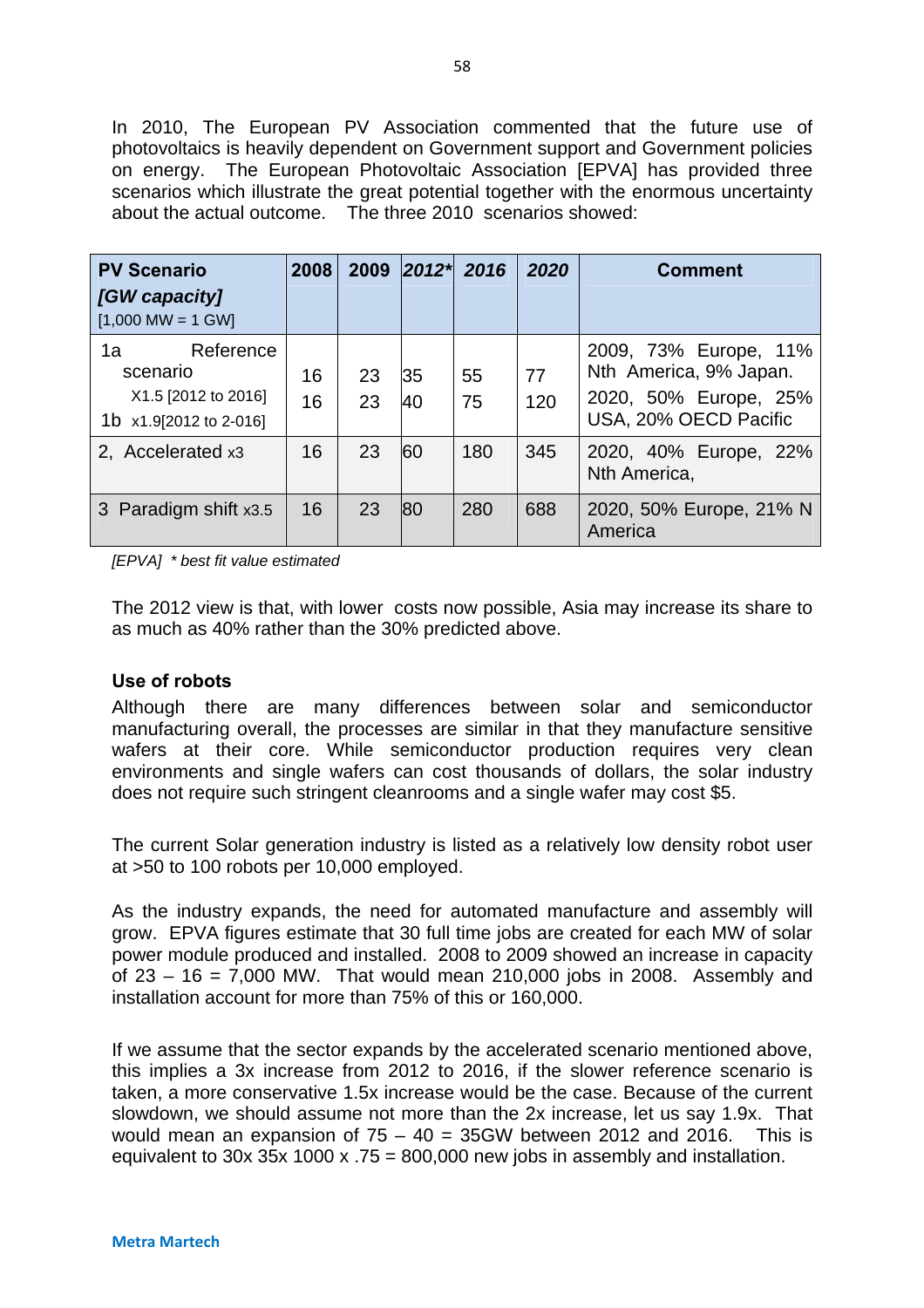The rapid expansion would certainly bring the need for robotics to the front. The use of thinner and thinner silicon or other materials is an added factor calling for the use of robots. By 2016, the lower costs mentioned above and with the help of robotics, to reduce the cost to an attractive level, After 2016, the demand should/may expand very rapidly.

If 10% of this can be attributed to robotics, **that would mean 60,000 to 100,000 jobs over the four years to 2016.** 

The 2016 to 2020 picture suggests [still using the conservative forecast] an increase of 90,000 to 150,000 jobs.

#### **7.7 Electric storage media and electric vehicles.**

This encompasses a range of products from:

- 1) Potentially massive energy storage units to reduce the effects of peaks and troughs in energy production [for example wind generation depends on wind to be blowing] and energy use [itself subject to peaks and troughs].
- 2) Through to systems for electric cars, which are likely to be produced in great numbers.

The automotive application is the most likely to be the one which will occur within the time scale of the present study. It presents real opportunity for robotics.

Forecasts for the sector show continued growth in output, and in Employment.

#### **Electric vehicles forecasts.**

JD Power have also made forecasts of the future acceptance of electric vehicles. Their analysis [and that of others] shows that they will remain a small proportion of the total for many years as the technology still does not completely compete with the performance of the internal combustion engine.

| :Electric<br><b>Vehicles</b> | 2012           |               | 2016             |               | 2020       |               |
|------------------------------|----------------|---------------|------------------|---------------|------------|---------------|
|                              | <b>Number</b>  | % of<br>total | <b>Number</b>    | % of<br>total | Number     | % of<br>total |
| China                        | 20,000         | 0.1           | 78,000           | 0.5           |            |               |
| Europe                       | 120,000        | 1.3           | 605,000          | 2.9           |            |               |
| Japan                        | 20,000         | 2             | 724,000          | 17.2          |            |               |
| US                           | 487,000        | 3.3           | 1.6 <sub>m</sub> | 9.5           |            |               |
| World <sup>1</sup>           | 1 <sub>m</sub> | 1.5           | 3.1 <sub>m</sub> | 5             |            |               |
| World $^2$                   |                | $< 1\%$       | 1.1 <sub>m</sub> | 1.4           | $3.8^{*}m$ | 3.5%          |

*1 [based on JD Power forecasts]* 

*2 Pike research forecasts*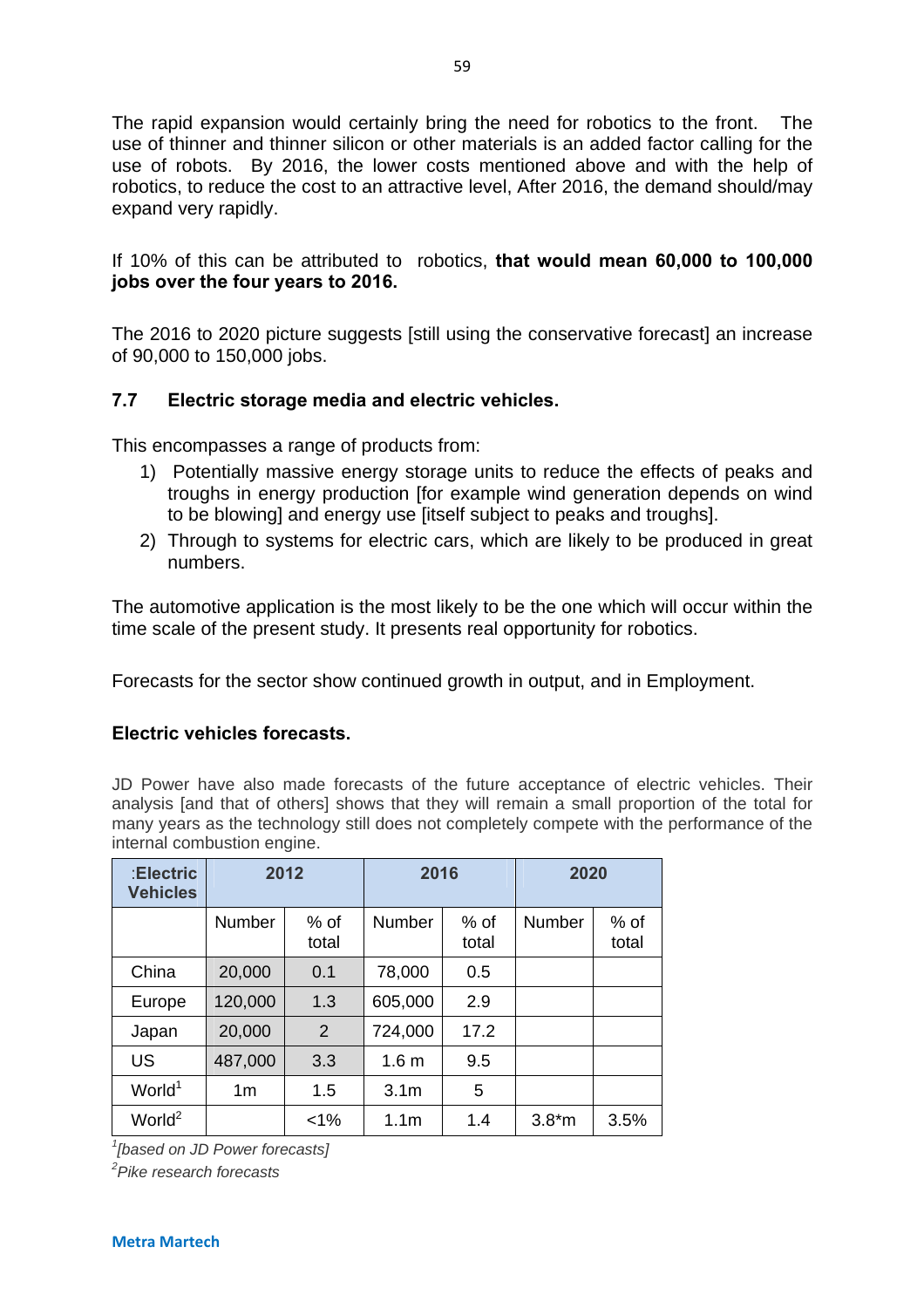JD Powers have reduced their forecast recently on the basis that battery costs are not coming down fast enough.

Pike Research forecast that Electric Vehicles will continue to be a niche market in the global transportation industry, projecting that vehicles that use electricity for propulsion will represent less than 1.4% of the global market in 2017. Nearly half of the demand is likely to come from Asia (led primarily by China) while Europe and the United States are likely to constitute 25% and 21% shares respectively.

The United States could have the capacity by 2015 to produce enough battery packs for 500,000 cars. But this year, due to high prices, plug-in vehicle sales won't even reach a tenth of that in the United States. As a result, advanced battery makers in the United States have struggled. A123 Systems went bankrupt. Dow said its battery joint venture Dow Kokam had dropped markedly. And an LG Chem factory meant to supply batteries for the Chevrolet Volt has been built, but the factory is sitting idle, waiting for demand to pick up.

At the time of the previous Metra Martech survey Coda in USA, planned a new Lithium ion battery plant for automotive applications with an initial output of 20,000 battery sets a year, with 1,000 employees, [20 battery sets a year per person], but each set can cost the user \$10,000. The turnover per employee is \$200,000. In December 2012 Coda laid off staff as sales had been poor, they say following a poor crash test result.

The breakthrough will occur when battery costs get down to \$200 to \$300 per kWh. Automotive analysts are watching battery costs closely because batteries typically account for more than a quarter of the cost of a plug-in vehicle. In April[2012], Bloomberg New Energy Finance estimated battery costs at \$689 per kilowatt hour, down from \$800 a year earlier. Other estimates for where the prices go from here include \$400 per kWh by 2020, 500 by 2014, another less than \$200 per kWh by 2014.

The cost per battery pack can be broken into two parts – the batteries themselves and the pack. The pack costs can be trimmed considerably with massmanufacturing. Instead of hand assembling each battery pack and set of battery modules (a series of cells), semi-automated assembly can increase the throughput of the teams assembling dramatically while keeping the same number of people around, reducing the amount of employee-hours spent per battery pack. The materials cost currently account for up to 75%.

The cell costs don't come down as easily.

Robots are used in high accuracy assembly and handling of hazardous materials in battery and fuel cell production. The robots also improve quality and consistency

Batteries contain hazardous materials such as lead and lithium, and robotics help to remove people from the hazardous environments where these materials are used.

Batteries for electric vehicles are much larger and heavier than conventional car batteries. People cannot package these batteries manually and need robotics for these tasks.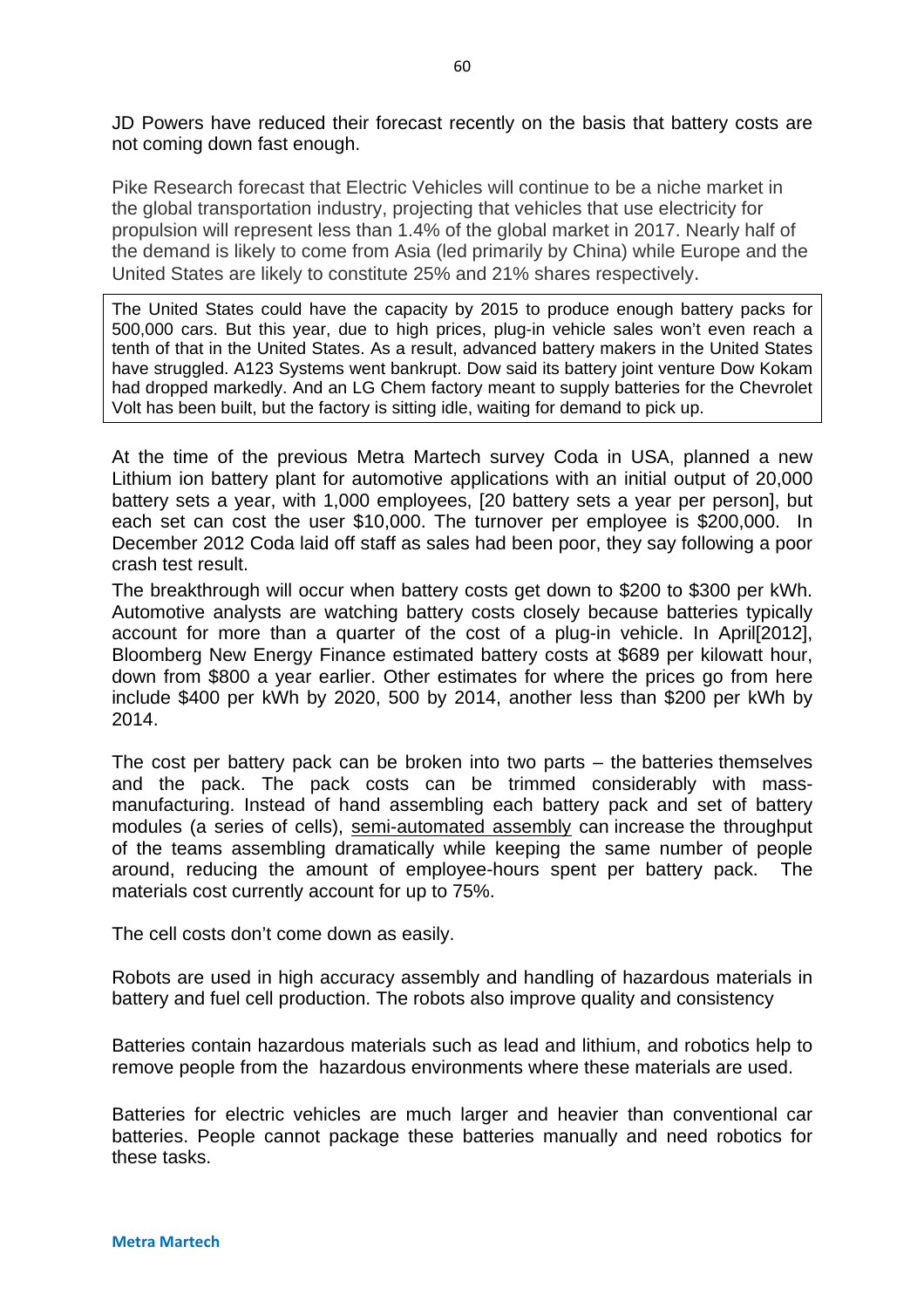Currently Lithium ion batteries are the preferred type, but their manufactured cost needs to be greatly reduced. The robot opportunity identified by Paul Kellett of AIA is for increased use of vision systems. [*The Electric Car Of The Future, AIA 2009*] There is a variety of new cell types in development including a new dry battery being developed by both Toyota and General Motors.

One of the other prospects here, is that cars may have batteries replaced rather than re-charged [this is still being widely debated]. This saves the user hours of recharging, It also means that there will be more than twice as many of these large battery sets in circulation than is the case with the conventional car battery.

There is likely to be a whole new set of service station facilities to cope with these battery changes or charging requirements.

Hybrid vehicles require a high voltage battery of about 150V, which is currently provided by connecting nickel-metal-hydride cells in series.

Worldwide, employment in the conventional automotive battery industry is believed to be of the order of 25,000 to 30,000. VB Autobatterie in Europe has an output of 4 million+ batteries a year, six plants and employs 2,400 people [about 1,600 batteries per person a year, selling at \$100]. This is a turnover of \$160,000 per employee. Now part of the Johnsons Controls group, it is the largest supplier of automotive batteries in Europe. The new batteries are likely to be made by a few large companies, and probably from outside the automotive sector.

Benchmark figures for the electronics sector show \$300,000 to 350,000 per employee.

Presuming battery pack sales of sales of \$15bn by 2016 [see Pike forecasts] this would equate to manufacturing employment of between 40,000 and 50,000. Current employment is of the order of 5,000 to 10,000

#### **The introduction of electric vehicles will displace conventional vehicles, so the bodywork will not create new jobs.**

It is too early to say how many employees will be added downstream, until accepted standards for charging or replacement are agreed.

#### **Fuel cells**

Forecasts in this area are varied, the general position seems that the future is heavily dependent on further research, and also on the cost of the Lithium or Platinum components. A great deal of research money is being spent on the subject for military as well as transport applications.

The general position appears to be that of the order of 75,000 units were shipped in 2009 [world], but very high growth rates are expected. One forecast expects the growth to be 75% a year for the next few years. Another expects output to double by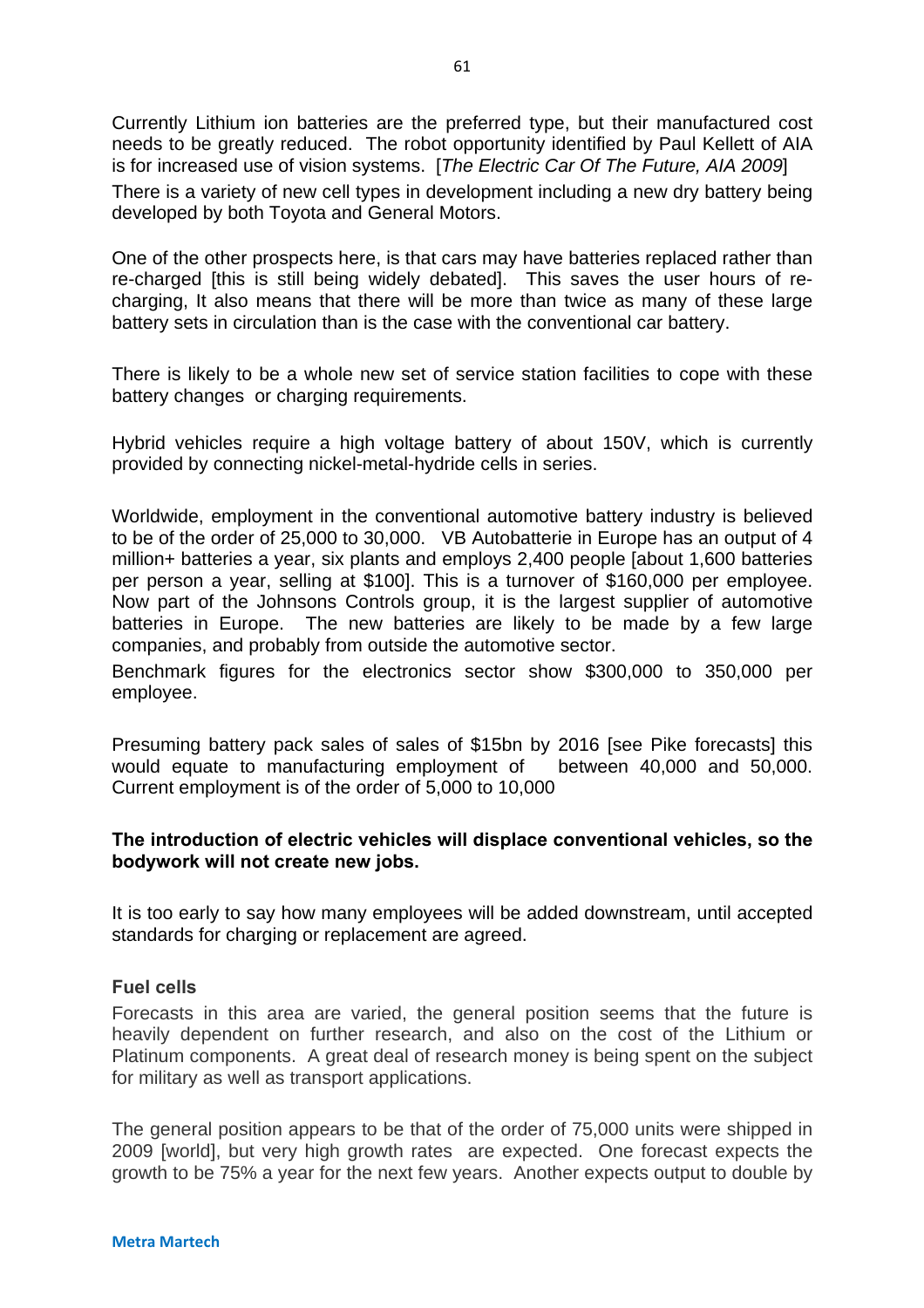2014. This is still small compared to the potential market of tens of millions. Most of these fuel cells will be used in automotive applications and are included above.

## **7.8 The growth of service robotics as a new industry**

The next generation of service robots will be used in industry, but some are forecast to become "Consumer products". This implies major new manufacturing activity. As quantities will be large, and precision and consistency are critical, this new manufacturing is going to need robotics. Alongside this is the employment of a whole new workforce.

#### *RIA note*

*"As stated by the US Roadmap, "Robotics technology has historically been defined by the automotive sector and driven by price and the need to automate specific tasks particular to large volume manufacturing. The new economy is much less focused on mass manufacturing, however, and more concentrated on producing customized products.* 

*The model company is no longer a large entity such as GM, Chrysler, or Ford but small and medium sized enterprises…. The need in such an economy is far more dependent on higher degrees of adaptation, ease of use, and other factors that enable small runs of made-to-order products."* 

*According to the European Roadmap, the future of robotics will be one of much greater ubiquity. Miniaturization and new sensing capabilities will mean that robotics is used in an increasing number of industries, including those with small and varying lot sizes, materials and product geometries.* 

 *Robotics will make great inroads in service industries, especially healthcare where an aging population will require support services, for which human care givers will be too few in number to provide.* 

*Robots will likewise play an important role in transportation and in the provision of home services. Robots will also help protect homes and offices, secure borders and monitor the environment in both routine and emergency operations. Finally, robots will perform key roles in both manned and unmanned space missions." [Robot Industries Association]* 

#### *Extract from World Robotics 2010*

It is estimated that today more than 200 product ideas, demonstrators, prototypes and products in service robotics are documented for almost any kind of tasks. Even though most ideas have already been introduced, there is still an abundance of specific product opportunities to be taken up by companies. Service robots provide mobility, functionality and multi-media possibilities in all areas of daily life: at home, at work, in public environments, and in remote locations such as deep sea, battlefields and space. In the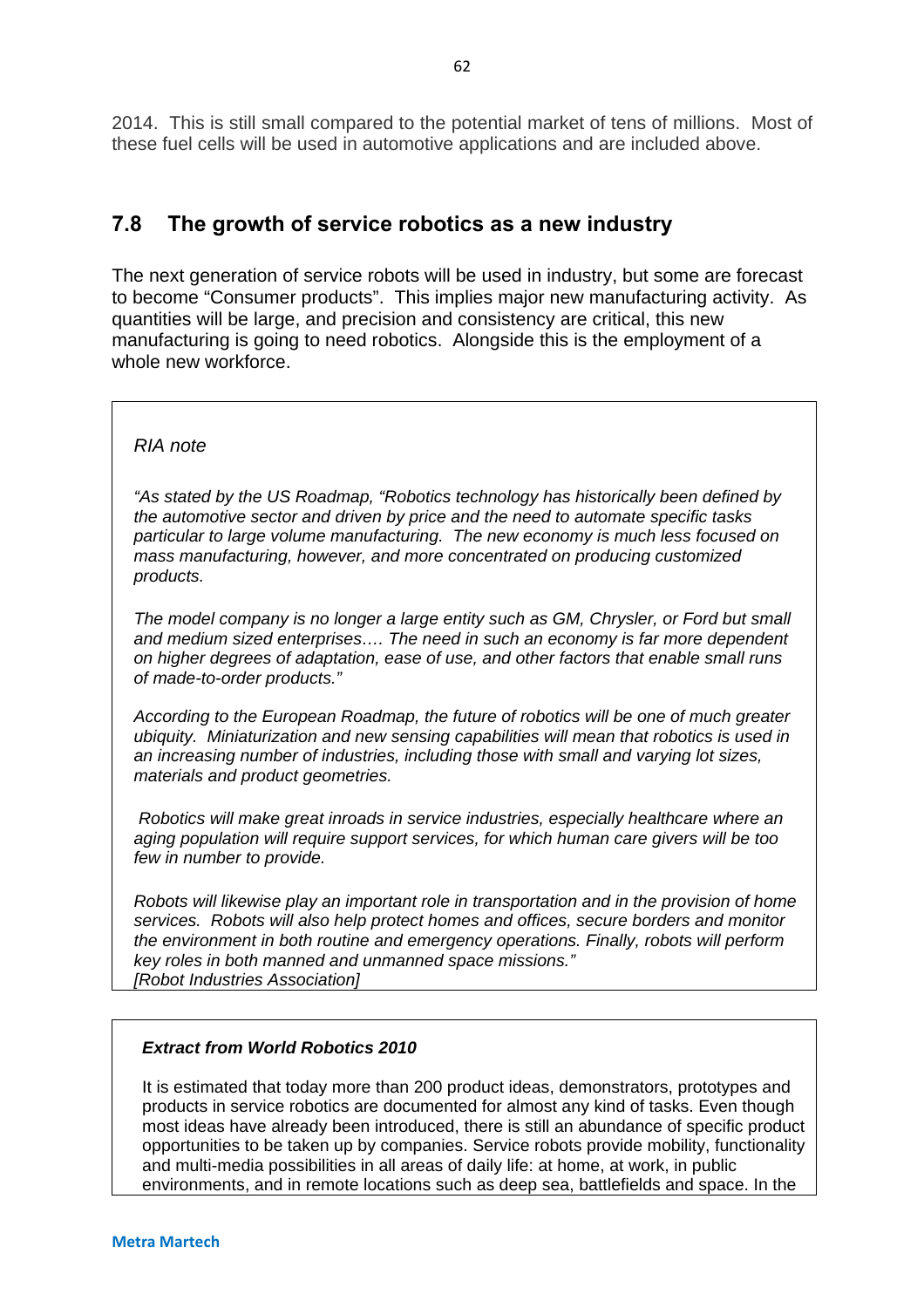recent past, experts have seriously discussed the possibilities of emulating the success of the personal computer with the goal of creating a personal robot that would assist individuals in their daily lives. Even though these robot companions or assistants offer up the prospect of appealing to a mass market, it is felt that the required technological progress, attractive product designs and lowcost manufacturing pose significant challenges and may make this idea more of a long-term project that **will not reach full maturity before the year 2020**.

However, a number of efforts, ranging from internationally funded research initiatives through providing platforms for robot companions for advanced research to engaging in ambitious competitions such as RoboCup@home,5 are clearly geared towards addressing the numerous technological challenges on the way to providing dependable personal robots for assisting in everyday tasks.

As the statistics demonstrate, today's service robot market is composed of many niche products for professional services and a few high-volume applications in the domestic environment.

Pioneers in the field of service robotics stress the serious opportunities for new companies entering this growth market with innovative products beyond the occasional robotics hype. *[IFR]*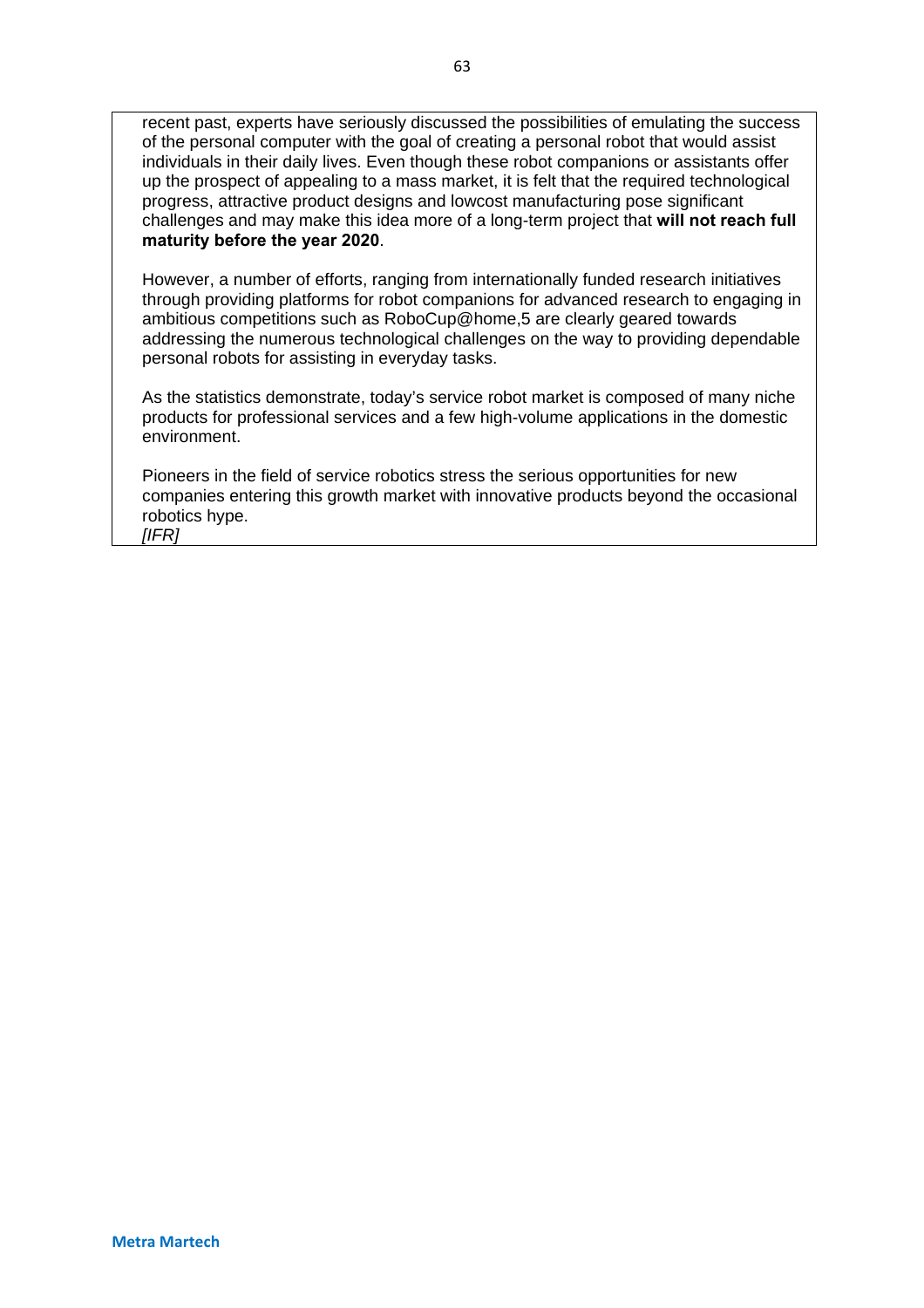## **Notes on definitions**

#### **Industry sectors.**

The IFR statistics [World Robotics report] provide groupings which we have used as the basis for the analyses. The sources of national and international statistical vary considerably in the groupings which they use and we have made allowances for this wherever possible. The national statistics for the five manufacturing sectors in the study countries compare as follows.

| <b>World</b><br><b>Robotics</b><br><b>2010 ISIC</b>  | <b>Sectors</b>                                                                   | <b>Brazil</b>   | China                                                                              | Germany<br>& Japan | Rep of<br><b>Korea</b>            | <b>USA</b>                                               |
|------------------------------------------------------|----------------------------------------------------------------------------------|-----------------|------------------------------------------------------------------------------------|--------------------|-----------------------------------|----------------------------------------------------------|
| Food products<br>& beverages<br>$[D 10-12]$          | Food                                                                             | D <sub>15</sub> | Based on<br><b>ISIC</b>                                                            | ISIC <sub>15</sub> | <b>KSIC</b><br>(based<br>on ISIC) | <b>NAICS</b><br>311                                      |
|                                                      | <b>Drink</b>                                                                     |                 |                                                                                    | I SIC 16           |                                   | <b>NAICS</b><br>3121                                     |
| Chemical<br>products,<br>pharmaceutica<br>Is [D 19]  | Chemical<br>Manu                                                                 | D <sub>24</sub> | Category<br>C covers<br>manufact-                                                  | ISIC <sub>24</sub> | Category<br>D covers<br>manufact  | <b>NAICS</b><br>325                                      |
| Rubber &<br>Plastic prods<br>excluding auto<br>[D22] | Plastics &<br>Rubber                                                             | D <sub>25</sub> | uring                                                                              | ISIC <sub>25</sub> | -uring                            | <b>NAICS</b><br>326<br><i><b>[includes]</b></i><br>auto] |
| Metal products<br>[except auto]                      |                                                                                  |                 |                                                                                    |                    |                                   |                                                          |
| Electrical/<br>Electronics<br>$[D26-27]$             | Office<br>accounting &<br>Computing<br>machinery.                                | D<br>30,<br>32. | Not split<br>in same<br>way as<br>$ISIC - but$<br>covers<br>equivalent<br>headings | <b>ISIC</b><br>30, | Similar<br>categorie<br>s to ISIC | <b>NAICS</b><br>334                                      |
|                                                      | Radio, TV &<br>Communicatio<br>n equipment<br>Medical,<br>precision &<br>optical |                 |                                                                                    | 32.                |                                   | and<br><b>NAICS</b><br>335                               |
|                                                      |                                                                                  | 33,             |                                                                                    | 33,                |                                   |                                                          |
|                                                      | Electrical<br>machinery &<br>apparatus                                           | 31              |                                                                                    | 31                 |                                   |                                                          |
| Automotive<br>[D29]                                  | Transportation<br>equipment                                                      | exclude<br>d    | Motor<br>vehicles<br>are within<br>Transport<br>a-tion<br>equip                    | excluded           | Similar<br>to ISIC                | <b>NAICS</b><br>336                                      |
|                                                      | Motor<br>vehicles,<br><b>Trailers etc</b>                                        | D34             |                                                                                    | ISIC <sub>34</sub> |                                   | including<br>MV 3361                                     |

## **Manufacturing Sector Definitions**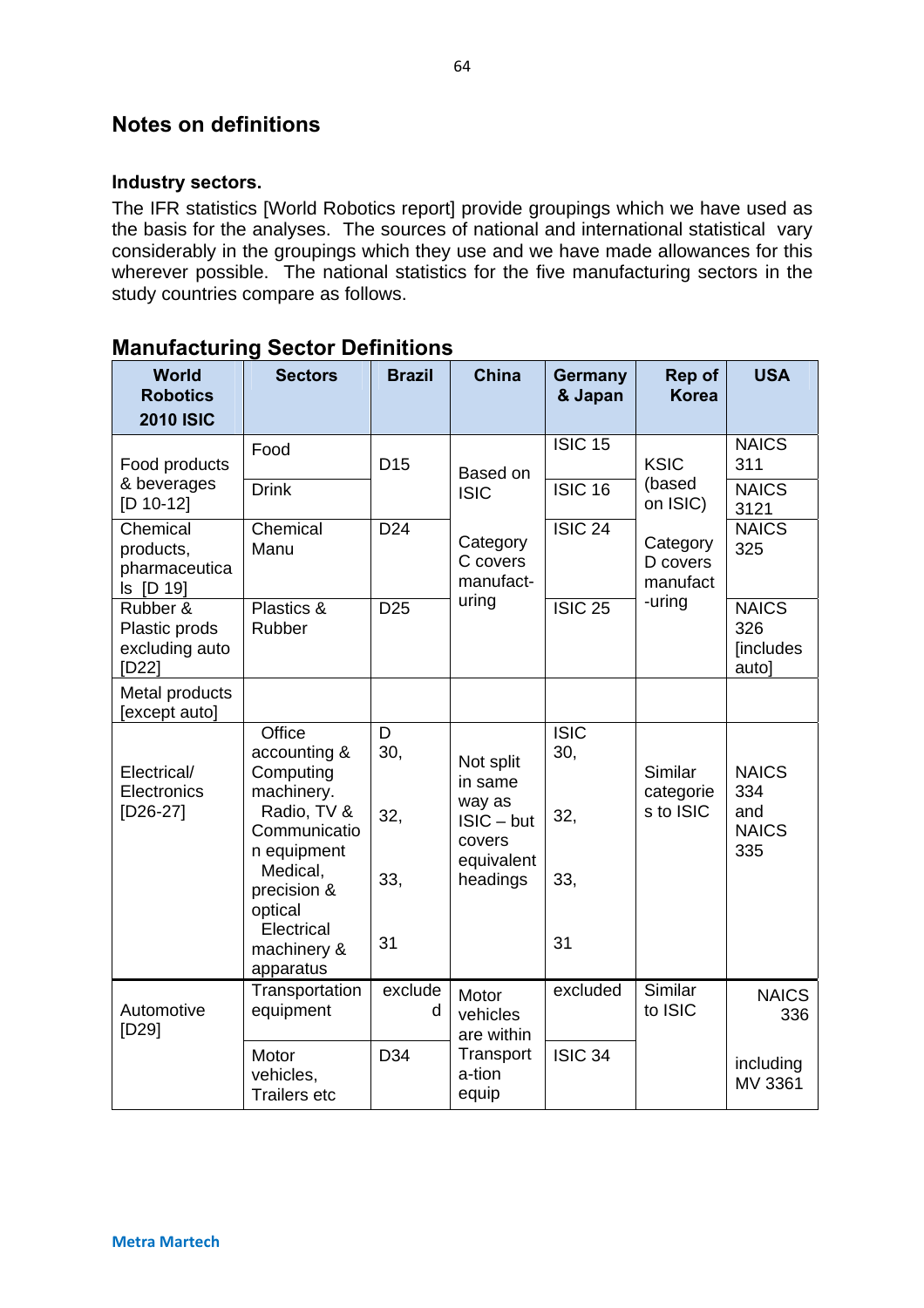# **Definition of Industrial Robots**

[provided by IFR]

The annual surveys carried out by IFR focus on the collection of yearly statistics on the production, imports, exports and domestic installations/shipments of

#### **multipurpose manipulating industrial robots with at least three or more axes**

A robot which has its own control system and is not controlled by the machine should be included in the statistics, although it may be **dedicated for a special machine**. Other **dedicated industrial robots** should not be included in the statistics.

•Wafer handlers have their own control system and should be included in the statistics of industrial robots. Wafers handlers can be articulated, cartesian, cylindrical or Scara robots. Irrespective from the type of robots they are reported in the application "cleanroom for semiconductors".

•Flat panel handlers also should be included. Mainly they are articulated robots. Irrespective from the type of robots they are reported in the application "cleanroom for FPD". Examples of dedicated industrial robots **not** included in the international survey are:

- Equipment dedicated for loading/unloading of machine tools (see figure I.3).
- Dedicated assembly equipment, e.g. for assembly on printed circuit boards
- Integrated Circuit Handlers (pick and place)
- Automated storage and retrieval systems
- Automated guided vehicles (AGVs)